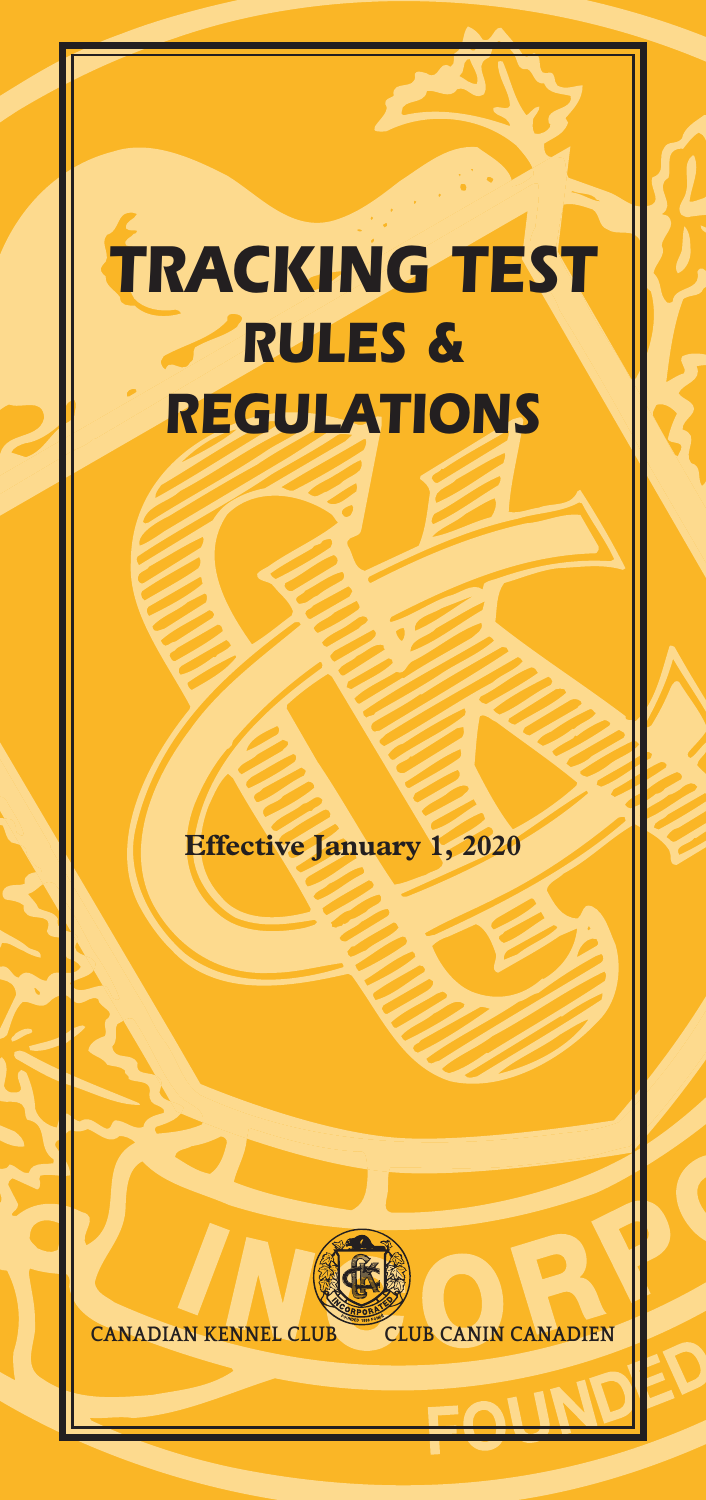## *PURPOSE*

The purpose of tracking tests is to demonstrate the dog's willingness to work with its handler under a variety of conditions and to follow a defined track, to discriminate scent, to locate and indicate articles.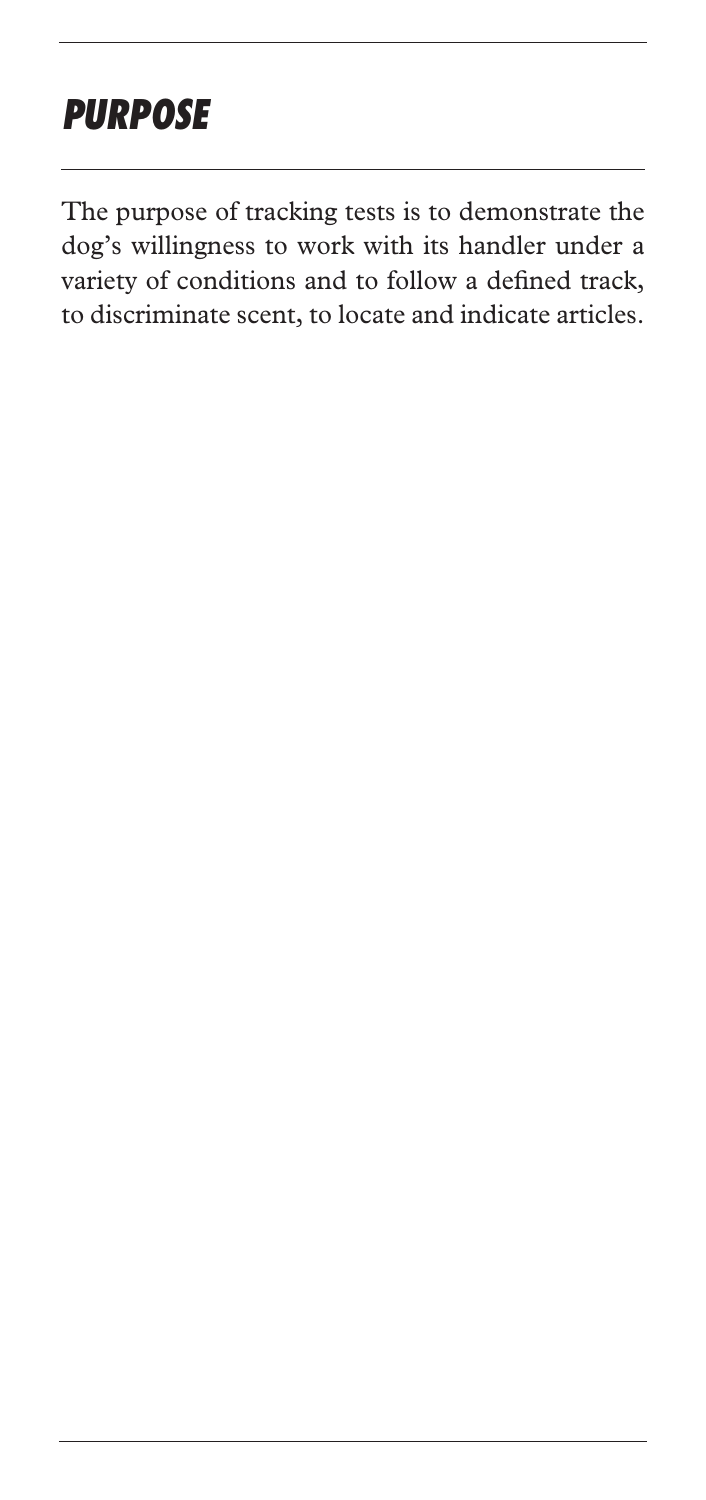## *TABLE OF CONTENTS*

| $\mathbf{1}$            | <b>INTERPRETATIONS</b>                 |                                         |  |  |
|-------------------------|----------------------------------------|-----------------------------------------|--|--|
|                         | 1.1                                    |                                         |  |  |
|                         | 1.2                                    | Tracking Test Defined & Classified 3    |  |  |
| $\overline{2}$          | <b>GENERAL RULES &amp; REGULATIONS</b> |                                         |  |  |
|                         | 2.1                                    | Eligibility to Hold a Tracking Test 3   |  |  |
|                         | 2.2                                    |                                         |  |  |
|                         | 2.3                                    |                                         |  |  |
|                         | 2.4                                    |                                         |  |  |
|                         | 2.5                                    |                                         |  |  |
|                         | 2.6                                    |                                         |  |  |
|                         | 2.7                                    |                                         |  |  |
| 3                       | <b>JUDGES</b>                          |                                         |  |  |
|                         | 3.1                                    | Application for Approval of             |  |  |
|                         | 3.2                                    | Judge's Assignments & Authority  7      |  |  |
|                         | 3.3                                    |                                         |  |  |
|                         | 3.4                                    | Eligibility for Approval to Judge  8    |  |  |
|                         | 3.5                                    |                                         |  |  |
|                         | 3.6                                    |                                         |  |  |
|                         | 3.7                                    |                                         |  |  |
|                         |                                        |                                         |  |  |
| $\overline{\mathbf{4}}$ |                                        |                                         |  |  |
| 5                       |                                        | 10                                      |  |  |
| 6                       |                                        | <b>ENTRIES &amp; END OF TEST</b>        |  |  |
|                         | 6.1                                    | 10                                      |  |  |
|                         | 6.2                                    | 13                                      |  |  |
|                         | 6.3                                    | 14                                      |  |  |
|                         | 6.4                                    | 15                                      |  |  |
|                         | 6.5                                    | Acceptance of Entries<br>15             |  |  |
|                         | 6.6                                    | Entry Draw & Refunds<br>15              |  |  |
|                         | 6.7                                    | 16                                      |  |  |
|                         | 6.8                                    | 16                                      |  |  |
|                         | 6.9                                    | 17                                      |  |  |
|                         | 6.10                                   | Disqualification & Resinstatement<br>17 |  |  |
|                         | 6.11                                   | 18                                      |  |  |
|                         | 6.12                                   | 18                                      |  |  |
|                         | 6.13                                   | 19                                      |  |  |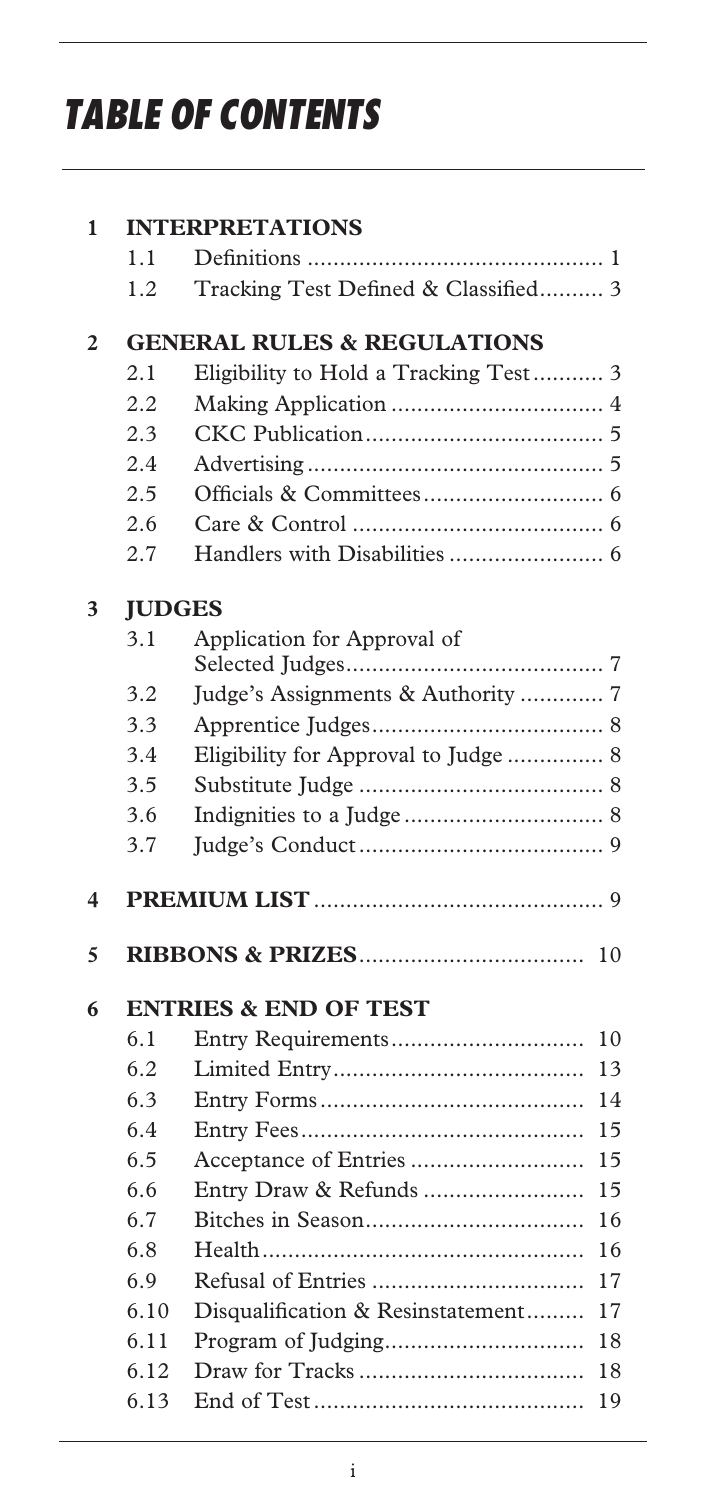| 7  |                      | <b>UNSPORTSMANLIKE CONDUCT  20</b>                    |    |  |
|----|----------------------|-------------------------------------------------------|----|--|
| 8  | TRACKING TEST TITLES |                                                       |    |  |
|    | 8.1                  |                                                       | 20 |  |
|    | 8.2                  |                                                       | 22 |  |
|    | 8.3                  | Tracking Dog Excellent (TDX)                          | 23 |  |
|    | 8.4                  | Urban Tracking Dog (UTD)                              | 23 |  |
|    | 8.5                  | <b>Urban Tracking Dog</b>                             |    |  |
|    |                      |                                                       | 24 |  |
| 9  |                      | <b>CANCELLATION OF WINS</b>                           | 24 |  |
| 10 |                      | <b>STANDARDS FOR TRACKING TESTS</b>                   |    |  |
|    | 10.1                 |                                                       | 24 |  |
|    | 10.2                 | Collars & Protective Gear                             | 26 |  |
|    | 10.3                 |                                                       | 26 |  |
|    | 10.4                 |                                                       | 28 |  |
|    | 10.5                 |                                                       | 29 |  |
|    | 10.6                 |                                                       | 30 |  |
|    | 10.7                 | The Tracking Dog Test (TD)                            | 31 |  |
|    | 10.8                 | The Tracking Dog Excellent                            |    |  |
|    | 10.9                 | The Urban Tracking Dog Test (UTD)                     | 32 |  |
|    |                      | 10.10 The Urban Tracking Dog                          |    |  |
|    |                      | Excellent Test (UTDX)                                 | 33 |  |
|    |                      |                                                       | 33 |  |
| 11 |                      | <b>SANCTION TRACKING TEST </b>                        | 34 |  |
| 12 |                      |                                                       | 34 |  |
| 13 |                      |                                                       | 35 |  |
|    |                      |                                                       |    |  |
| 14 |                      |                                                       | 37 |  |
| 15 |                      | PROCEDURE FOR CONDUCTING<br>A TRACKING TEST COMMITTEE |    |  |
|    |                      |                                                       |    |  |
| 16 |                      |                                                       |    |  |
| 17 |                      |                                                       | 41 |  |
|    |                      |                                                       |    |  |
|    |                      |                                                       |    |  |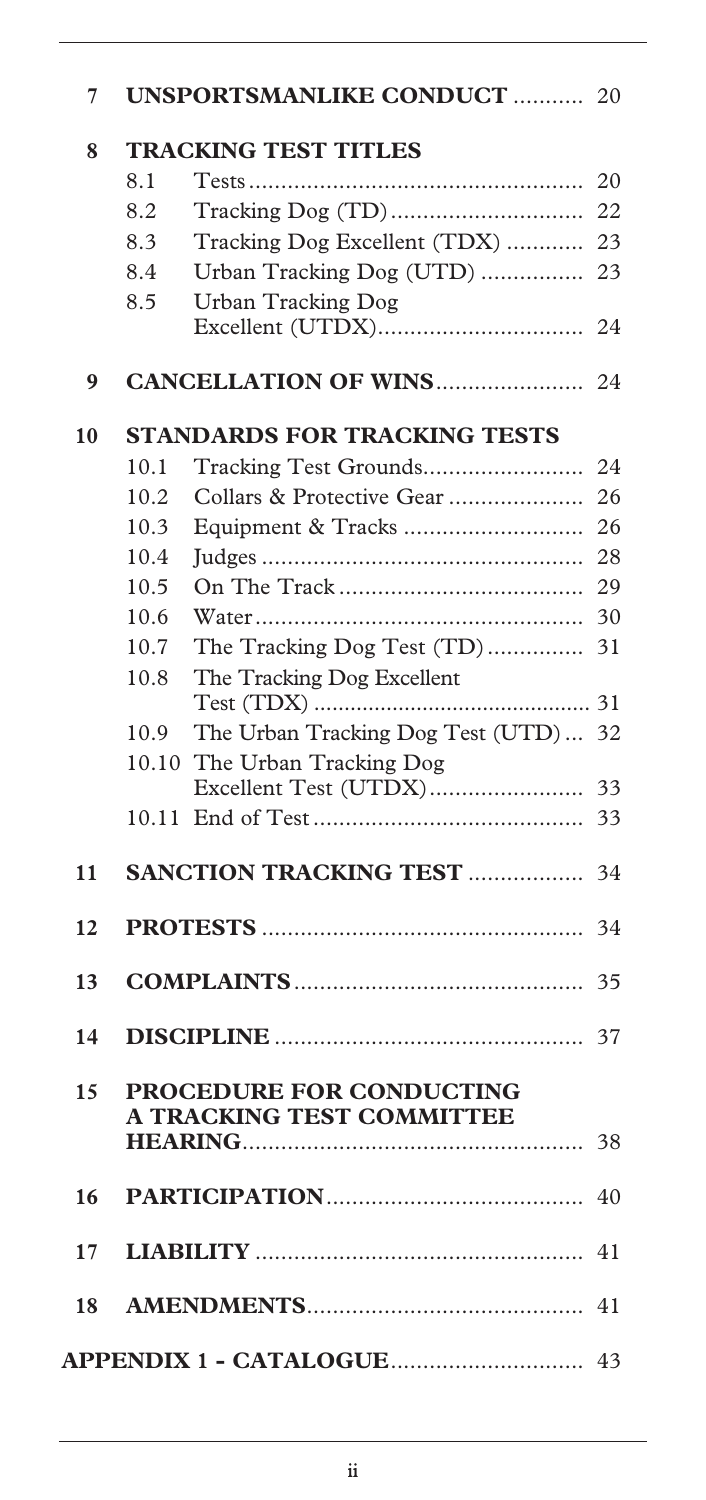## *1 INTERPRETATIONS*

#### **1.1 Definitions**

For the purpose of these rules and regulations, the following interpretations shall apply:

**"Board"** means the Board of Directors of The Canadian Kennel Club

"breed" includes a breed that is accepted by a CKC recognized foreign stud book or by an association incorporated under the Animal Pedigree Act other than the CKC

**"breeder"** means the person owning or leasing the dam at the time of breeding

**"By-laws"** means the By-laws of The Canadian Kennel Club

**"CKC"** means The Canadian Kennel Club

**"Club"** means The Canadian Kennel Club

"club" means a club or association officially recognized by The Canadian Kennel Club

**"complainant"** means any person who had laid a charge or complaint against another person, partnership, company or organization relative to the contravention of these rules, regulations, procedures and policies of The Canadian Kennel Club

**"debar"** means to prohibit a person from participating in any competition or other activities directed, sanctioned, sponsored or authorized by The Canadian Kennel Club if held under its auspices or under any of its rules and regulations

**"defendant"** means any person, partnership, company or organization against whom a charge or complaint has been laid, relative to the contravention of these rules, regulations, procedures and policies by The Canadian Kennel Club

**"deprive of privileges"** means to deprive a nonmember of all privileges accorded to non-members of The Canadian Kennel Club, including the use of the Head Office

**"dog"** means a purebred dog of either sex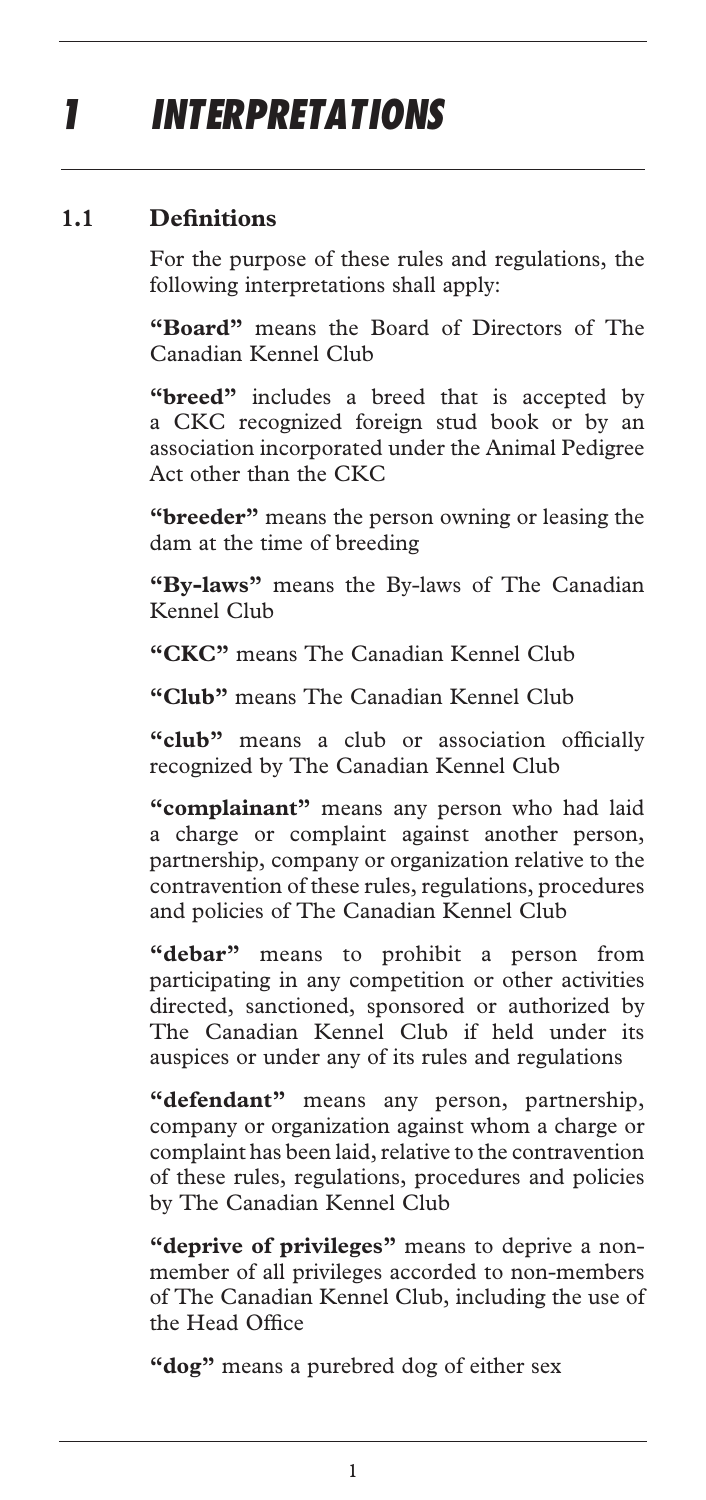**"entrant"** means the individual, or if a partnership, all the members of the partnership, entering in a Tracking Test

**"exhibitor"** means the owner or handler who enters a dog at a Tracking Test

**"expel"** means to terminate membership in The Canadian Kennel Club and depriv the person so expelled from all privileges of The Canadian Kennel Club

**"field tracking test"** means a Tracking Dog Test or a Tracking Dog Excellent Test

**"good standing"** means an individual who is not under suspension, deprivation, debarment or who has not forfeited his rights from The Canadian Kennel Club

**"handler"** means the person who is handling the dog in competition

**"Head Office"** means the office at which the business of The Canadian Kennel Club is carried out on a regular ongoing basis

**"immediate family"** means spouse, father, mother, son, daughter, brother, sister, grandparents and significant other

**"leading or guiding"** means behaviour on the part of the handler which could influence or determine the direction of the dog

**"listed breed"** means a breed that is included in the Miscellaneous List and that is authorized to participate in CKC events in accordance with the rules and regulations governing those events

**"recognized breed"** means a breed that The Canadian Kennel Club is authorized to register in accordance with the Animal Pedigree Act

**"owner"** means the owner or owners as stated on the registration certificate of the dog

**"purebred dog"** means a dog registered or eligible for registration with, The Canadian Kennel Club

**"suspend"** means to deprive a member, for the period ordered, of all the privileges of The Canadian Kennel Club

**"Temporary Competition Number"** means a *(01-05-18)* number isssued by the CKC that allows a dog of a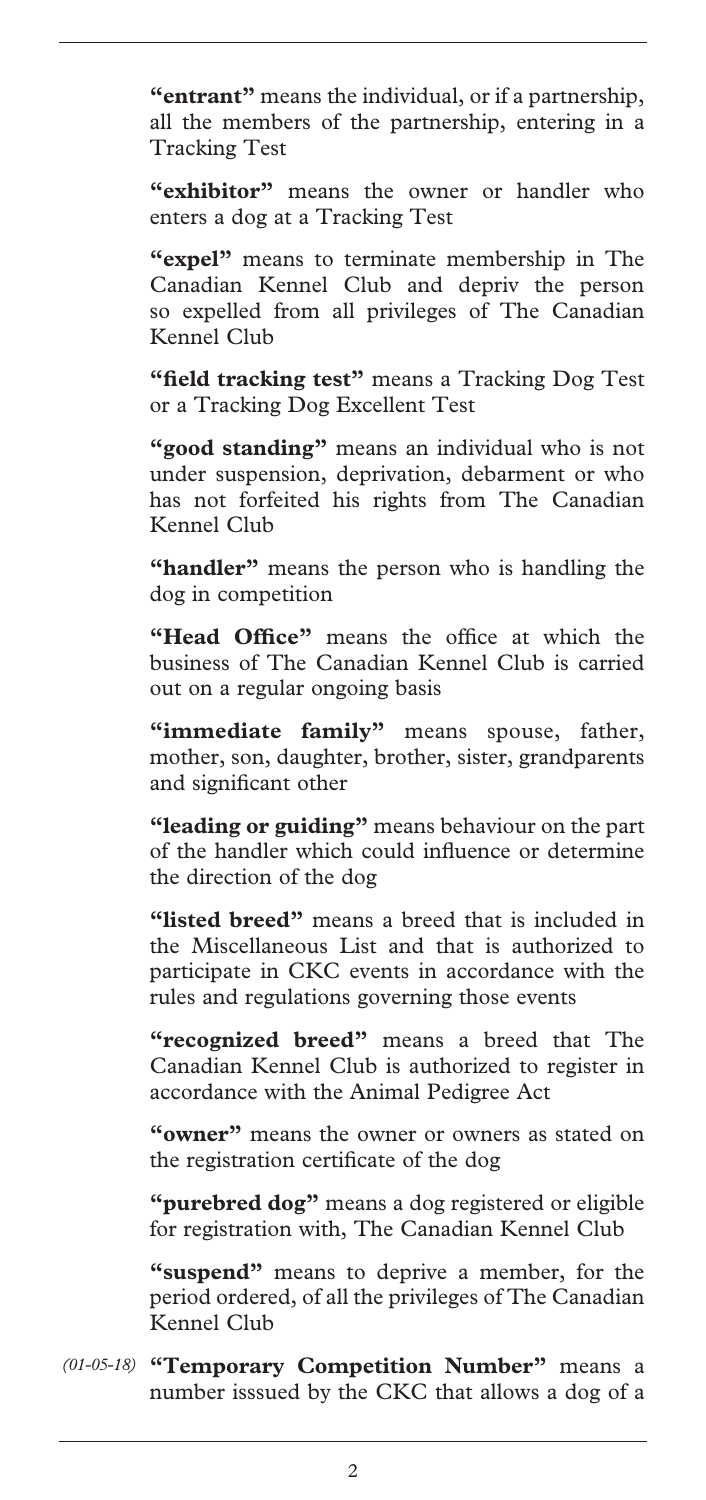recognized breed that is eligible for CKC registration to participate in CKC events. Dogs that require a Miscellaneous Certification Number, Performance Event Number, or Canine Companion Number, are not eligible for a Temporary Competition Number

**"urban tracking test"** means an Urban Tracking Dog Test or an Urban Tracking Dog Excellent Test

This rule book shall be read with all applicable changes in gender so that the masculine shall include the feminine and vice versa and the singular shall include the plural if applicable.

#### **1.2 Tracking Test Defined & Classified**

- 1.2.1 An approved tracking test is a formal event given by a CKC recognized club at which dogs may qualify for titles.
- 1.2.2 A sanction tracking test is an informal event given by a CKC recognized club at which dogs compete, but do not qualify for titles.
- 1.2.3 A limited entry test is one where a club applies to hold a test but limits the total entry due to geographical area or limited space. The maximum limit of entries and reason, therefore, must be stated on the front of the premium list.
- 1.2.4 There are two types of approved CKC tracking tests "field" which includes TD and TDX and "urban" which includes UTD and UTDX. The CKC will issue one (1) event number for the Field and a different number for the Urban. The CKC will issue one (1) event number to Field and Urban where combined. Event numbers will not be issued for each level (degree) of competition.

### *2 GENERAL RULES & REGULATIONS*

#### **2.1 Eligibility to Hold a Tracking Test**

- 2.1.1 Only recognized clubs that are in good standing with the CKC are eligible to apply for and hold a tracking test.
- 2.1.2 A club making application to hold a tracking test must have held an approved tracking test or sanc-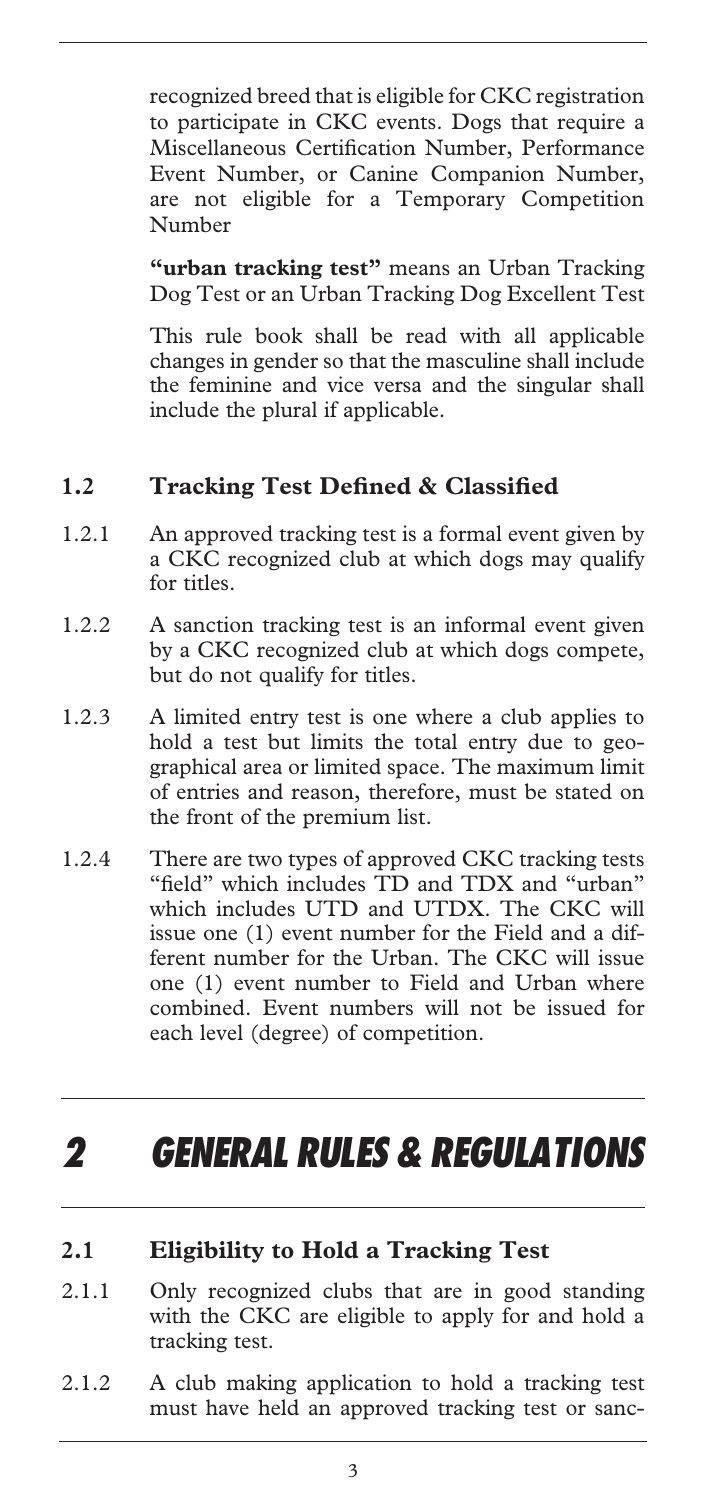tioned tracking test in the five years preceding its application. If a club applying to hold a field tracking test has not held an approved field tracking test in the preceding five years, the club is required to hold a field sanction tracking test. If a club applying to hold an urban tracking test has not held an approved urban tracking test in the preceding five years, the club is required to hold an urban sanction tracking test.

- 2.1.3 A club that has not held any Tracking Test or has not held an approved tracking test in the past five years must hold one (1) sanction test for each type of tracking test, Field or Urban.
- 2.1.4 The use of a club's name for test purposes cannot be transferred.
- 2.1.5 A club or judge may delay the start of a test due to severe weather conditions (i.e. torrential rain, hurricane) and thus change the draw time until the test is able to start.

#### **2.2 Making Application**

- 2.2.1 A club applying to hold a tracking test must make application on forms provided by the CKC. The Event Date Application must be submitted so as to be received not less than 180 days prior to the date of the proposed test. The CKC will notify the club whether or not approval has been granted. If the date is granted and the club fails to hold its test on the date approved, an administrative fee, as set by the Board will be assessed against the club, unless the CKC waives this fee on grounds that the club had no alternative but to postpone or cancel.
- 2.2.2 There must be a minimum of 250 road miles (402 km) between venues of clubs holding tracking tests on the same day.
- 2.2.3 The duration of the tests may be one day or more. In the event of an unusually large entry or unforeseen circumstances, all tests must be completed within 15 days from the original date, provided that the date is satisfactory to the competitors affected.
- 2.2.4 Clubs have the option of opening their tracking (102-06-16) tests to mixed breeds and unrecognized breeds. This must be stated in the premium list.

If a club chooses to accept entries from mixed breeds and unrecognized breeds, they will use the following procedure: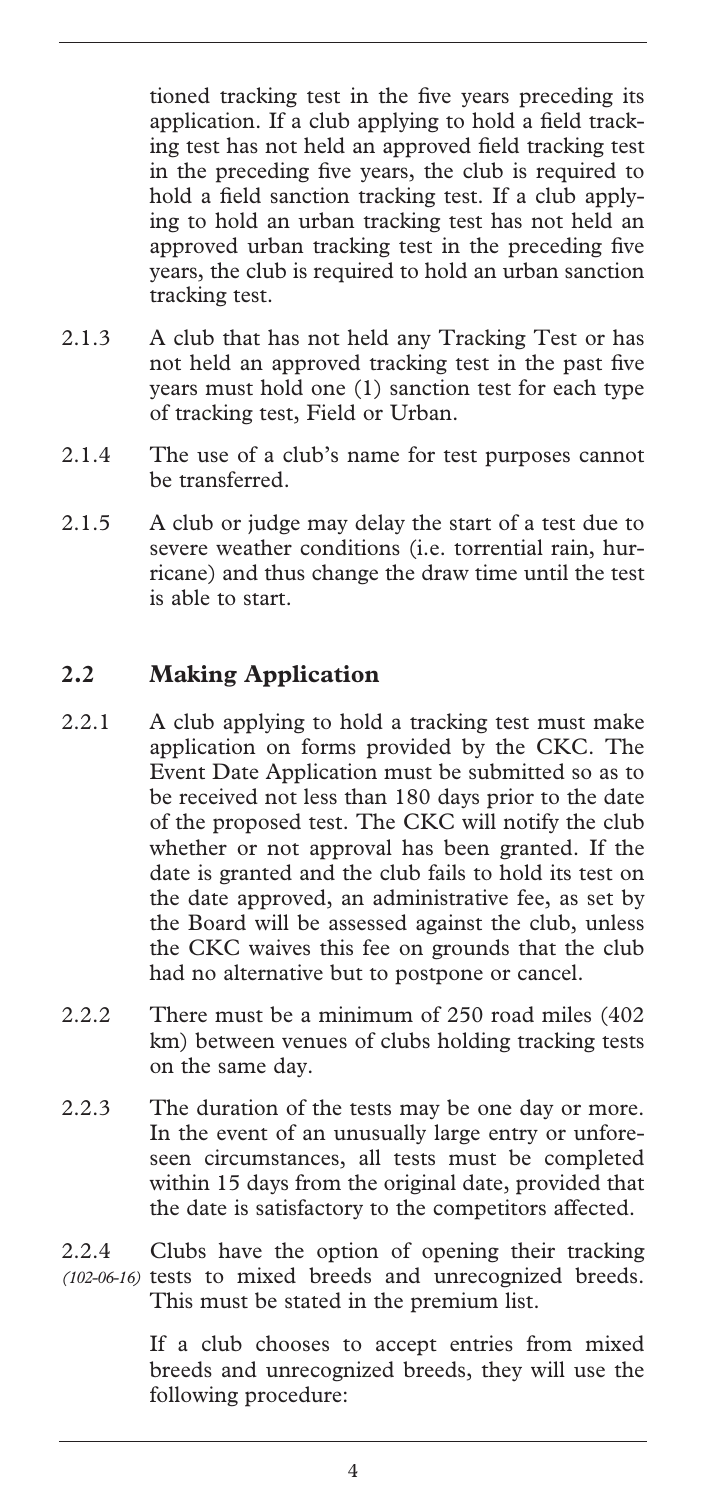- Draw (1) Purebred dogs without a title;
- Draw (2) Purebred dogs with a title;
- Draw (3) Mixed breeds and unrecognized breeds without a title;
- Draw (4) Mixed breeds and unrecognized breeds with a title.
- 2.2.5 Specialty clubs have the option of opening their tracking tests to all breeds. Specialty clubs may choose either (1) only their own breed or (2) may allow other breeds to enter their specialty using one of the following procedures:

Option # 1

- Draw (1) Specialty breed without a title;
- Draw (2) Specialty breed with a title;
- Draw (3) Other breeds without a title;
- Draw (4) Other breeds with a title.

#### OR

Option # 2

- Draw (1) Specialty breed without a title;
- Draw (3) Other breeds without a title;

Draw (2) Specialty breed with a title;

Draw (4) Other breeds with a title.

Whichever option is chosen, it must be stated in the Premium List and cannot be changed once the Premium List has been distributed.

- 2.2.6 The Event Secretary must be a regular member in good standing with the CKC.
- 2.2.7 The Canadian Kennel Club Head Office has the authority to grant or withhold approval of an application date.

#### **2.3 CKC Publication**

2.3.1 All clubs holding tracking tests are required to have a copy of the latest edition of the Tracking Test Rules and Regulations at the test.

#### **2.4 Advertising**

2.4.1 A club that has not been granted priority dates must not advertise or publish the date of any event that has not been approved by the CKC.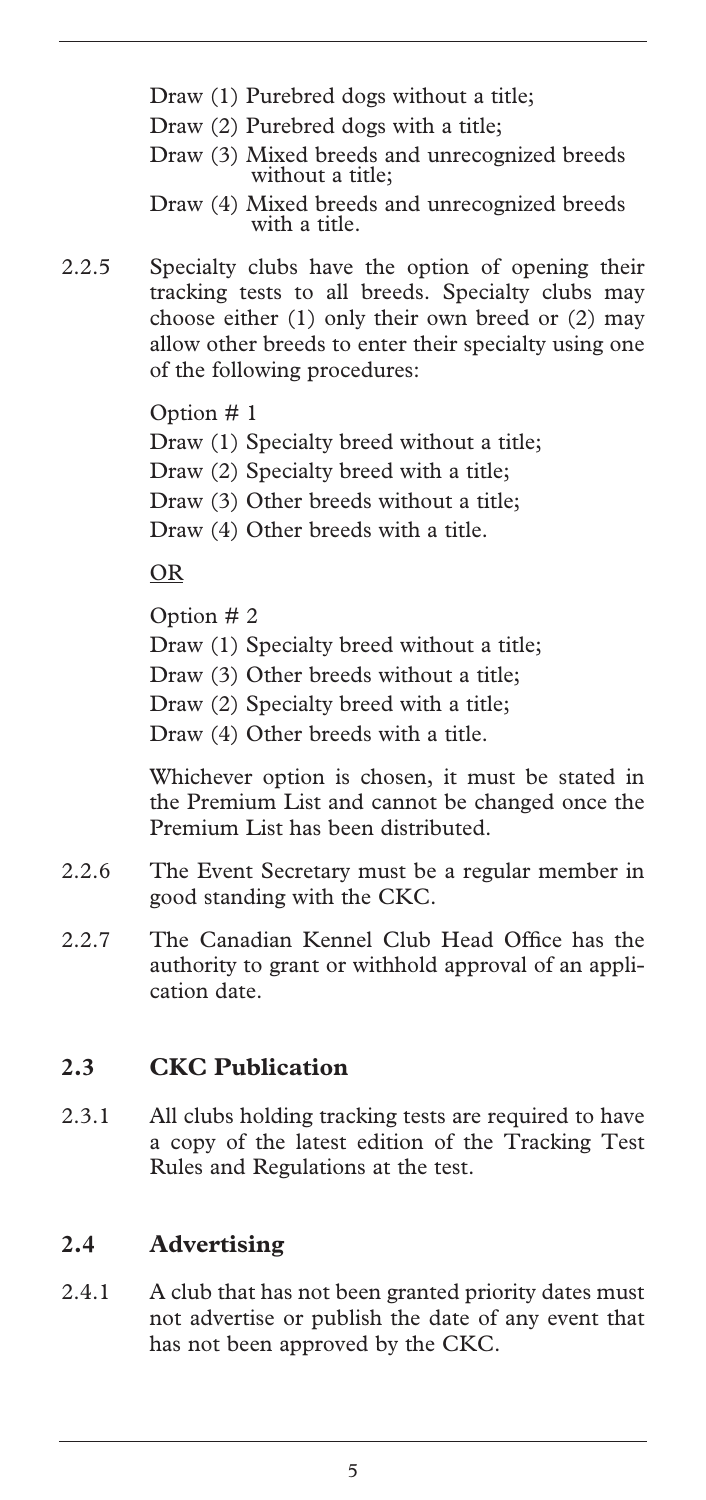- 2.4.2 A club that has been granted priority dates for its event may advertise those dates prior to submitting the Event Date Application . This does not exempt the club from submitting the required application to the CKC within the prescribed time frame.
- 2.4.3 A club must not advertise the names of the judges until the club has received official notification from the CKC that the judges have been approved.

#### **2.5 Officials & Committees**

- 2.5.1 Only those persons in good standing with the CKC may act in any official capacity at a tracking test.
- 2.5.2 Any club holding a tracking test shall appoint a Tracking Test Committee and a Tracking Test Chair.
- 2.5.3 The decisions of the Tracking Test Chair shall be conclusive in all matters arising at the test and shall bind all parties subject to the rules of the CKC.
- 2.5.4 A dog that bites or attempts to bite another dog or a person may be removed from the event grounds or premises for the duration of the event by the Tracking Test Chair.
- 2.5.5 Where a person who has control or custody of a dog at a CKC event causes that dog to suffer serious injury or death through negligence or willful misconduct, the Tracking Test Chair shall file a report to the CKC for possible submission to the Discipline Committee.
- 2.5.6 An officiating or apprentice judge cannot hold any position on the test committee for a test at which they are officiating.

#### **2.6 Care & Control**

2.6.1 All persons must exercise care and control of any dog in their possession while attending an event.

#### **2.7 Handlers with Disabilities** *(21-09-09)*

2.7.1 At the judge's discretion a modification to the exercise/routine may be made to accommodate a handler with disabilities providing that such modification does not aid the dog's performance or inhibit other dogs and the dog is required to perform all exercises/ routines.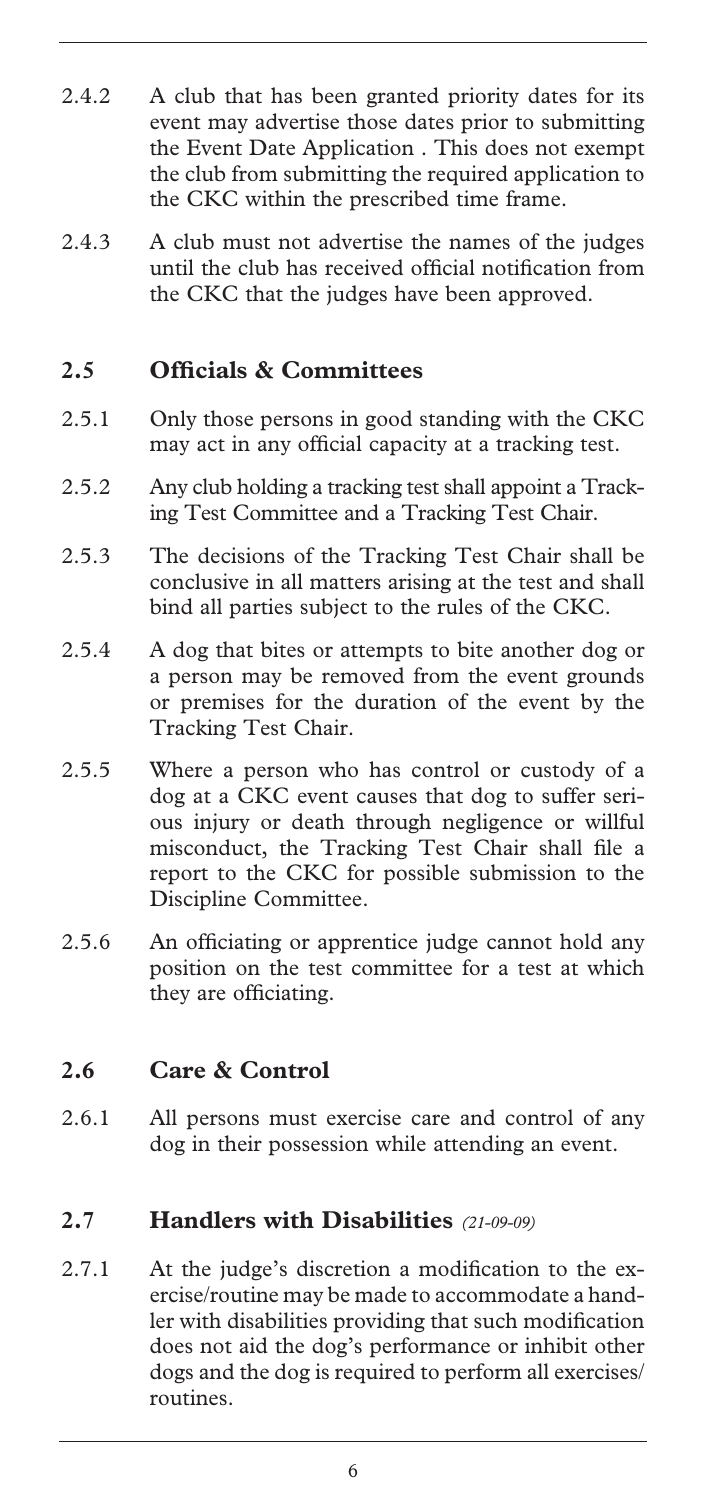## *3 JUDGES*

#### **3.1 Application for Approval of Selected Judges**

- 3.1.1 After a club has been granted permission by the CKC to hold a tracking test, the club must submit an Application for Approval of Selected Judges. The application must set forth the names and addresses of the persons selected to judge, as well as the level(s) assigned to each judge.
- 3.1.2 When the application for approval of judges reaches the CKC less than 120 days prior to the test, an administrative fee as set by the Board will be assessed against the club.
- 3.1.3 Once approval is granted, the CKC will inform the test-giving club that the judges have been approved. The test secretary shall send to each approved judge a confirmation of assignment letter, supplied by the CKC, as well as any other pertinent information that the club may include.
- 3.1.4 Once a panel of judges for a test has been approved by the CKC, no change will be permitted except when necessary (i.e. due to death or illness).
- 3.1.5 If The Canadian Kennel Club is not prepared to approve a selected judge, or is not prepared to approve the entire assignment for which a judge has been selected, the club must submit to the Head Office of The Canadian Kennel Club the name or names of alternative persons to judge that test or tests.

#### **3.2 Judge's Assignments & Authority**

3.2.1 The maximum number of dogs a judge may test at a TD test in one day is twelve (12) OR The maximum *(78-03-16)* number of dogs a judge may judge at a TDX test in one day is six (6).

> The maximum number of dogs a judge may judge at a UTD test in one day is ten (10) OR The maximum number of dogs a judge may judge at a UTDX test in one day is five (5) The tracks may be interchanged as follows:

 $1 \text{ TD}$  =  $1 \text{ UTD}$   $1 \text{ TDX}$  =  $2 \text{ TD}$  $1 TDX = 1 UTDX 1 UTDX = 2 UTD$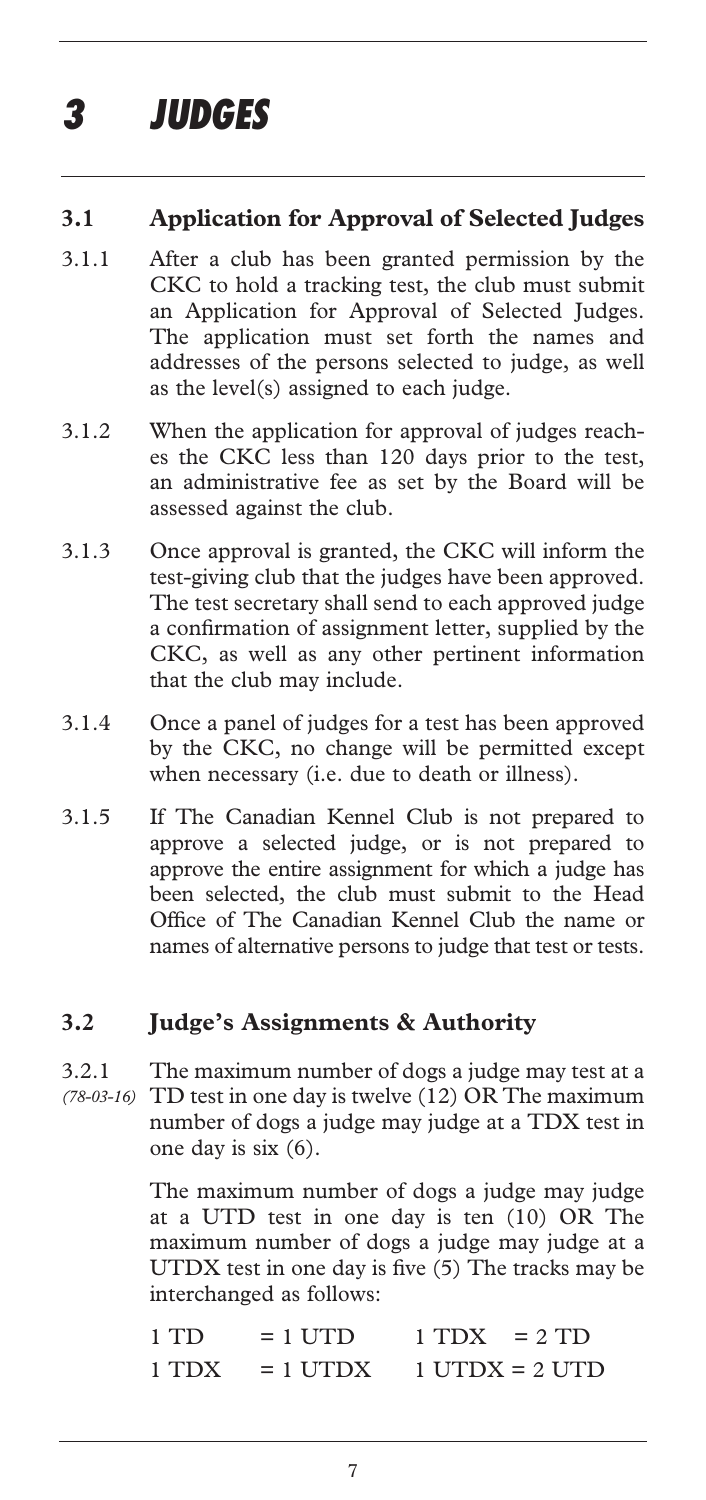3.2.2 A judge's decision as marked is final and cannot be changed.

#### **3.3 Apprentice Judges**

- 3.3.1 All judges are expected to cooperate in every way possible with any apprentice judges approved to attend the test by the CKC in an apprentice capacity.
- 3.3.2 No more than one apprentice judge shall be permitted to apprentice at any one tracking test.
- 3.3.3 A judge doing his first assignment is not required to accept an apprentice.

#### **3.4 Eligibility for Approval to Judge**

- 3.4.1 Judges selected for Canadian Kennel Club approved Tracking Tests must be on, or eligible for, the approved list of Canadian Kennel Club Tracking Test Judges as per the current Canadian Kennel Club Tracking Test policy.
- 3.4.2 A judge that has not judged a tracking test in a 5 year period will be required to complete one apprentice assignment.

#### **3.5 Substitute Judge**

3.5.1 Notwithstanding the above, in an emergency, any person in good standing with The Canadian Kennel Club may be used as a substitute judge. This person must have a thorough knowledge of tracking and CKC tracking rules. The substitute judge shall judge the test(s) as originally approved by The Canadian Kennel Club. The Canadian Kennel Club shall be promptly notified of a substitute judge.

#### **3.6 Indignities to a Judge**

3.6.1 A judge officiating at a test held under these rules shall not be subjected to indignities of any kind during the progress of the test. It shall be the duty and obligation of the club holding the test to see that this rule is effectively carried out.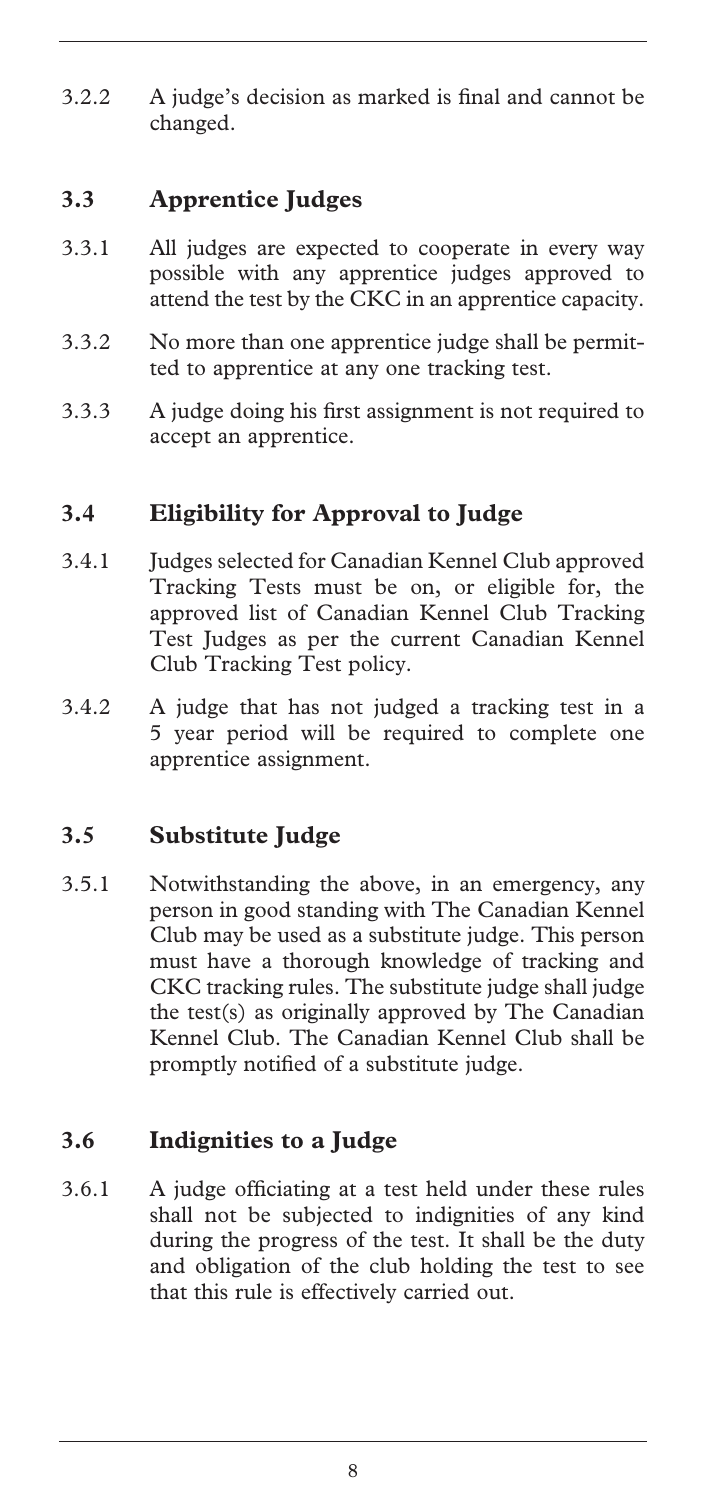#### **3.7 Judge's Conduct**

3.7.1 A judge must conduct himself in a manner that is fair and not prejudicial to the sport.

### *4 PREMIUM LIST*

- 4.1 After a club or association has been granted approval to hold a tracking test under these rules and regulations and has obtained Canadian Kennel Club approval of its selected judges, a premium list must be released and distributed a minimum of 30 days prior to the closing date. Premium lists shall include the following information:
	- (a) "Official Premium List" must appear at the head of the cover (or first page, if self-covered)
	- (b) The name in full of the club or association holding the test
	- (c) The date or dates and type of test which will be held
	- (d) The statement "This test is held under the rules of The Canadian Kennel Club"
	- (e) The postal address of The Canadian Kennel Club and the name of the Executive Director of The Canadian Kennel Club
	- (f) A list of officers of the club or association holding the test
	- (g) The full name, postal address and title of the person to whom entries are to be submitted
- (95-05-19) (h) The full name and email address of the Chair of the Tracking Test Committee and such other test officials as the club or association wish to identify in the premium list
- The full name and email address of each Judge and the name of the test(s) each will judge *(95-05-19)* 
	- (j) A statement as to the order of running of the tests, the date and time on which entries will close and the entry fee for each
- (01-05-18) (k) The statement "A Temporary Competition fee as established by The Canadian Kennel Club must accompany the entry of a dog for which a Canadian Kennel Club individual registration number or Event Registration Number (ERN) is not shown on the entry form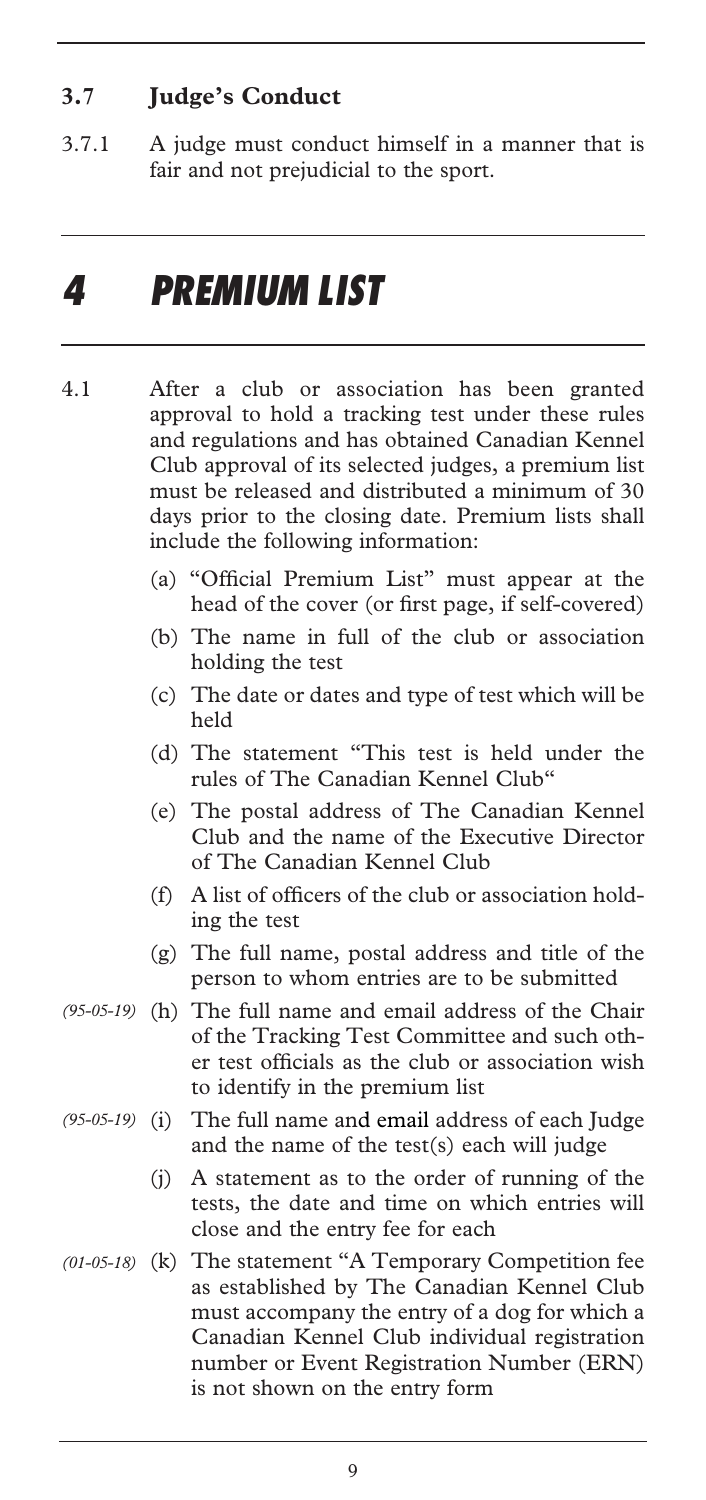- (l) The full list of prizes if offered
- (m) Such other regulations or additional rules for the government of the test;
- (n) A statement to include the wording of Section 14.7
- (o) Date, time and location of the entry draw
- (p) Time(s) and location(s) of the draw(s) for tracks
- (q) At its option, a club may choose to allow mixed breeds and unrecognized breeds to compete. This option, if exercised, must be stated on the cover of the premium list.
- 4.2 At the time of distribution to prospective entrants, 2 copies of the premium list must be sent to The Canadian Kennel Club and one copy to each of the Tracking Test Representatives and the Board member representing the zone in which the test is to be held.

### *5 RIBBONS & PRIZES*

- 5.1 A ribbon or rosette shall be provided only for a dog which passed the required test held under these rules. Each ribbon must identify the club holding the test; its colour must be blue; it must carry the crest of the CKC; and it must bear the word "Passed".
- 5.2 Trophies or other awards may be offered by the testgiving club, provided it is stated in the premium list.

## *6 ENTRIES & END OF TEST*

#### **6.1 Entry Requirements**

- 6.1.1 Every dog entered in an approved or sanction tracking test must either:
	- (a) Be registered with the CKC
	- (b) Have an Event Registration Number (ERN); or
	- (c) Have a Performance Event Number (PEN); or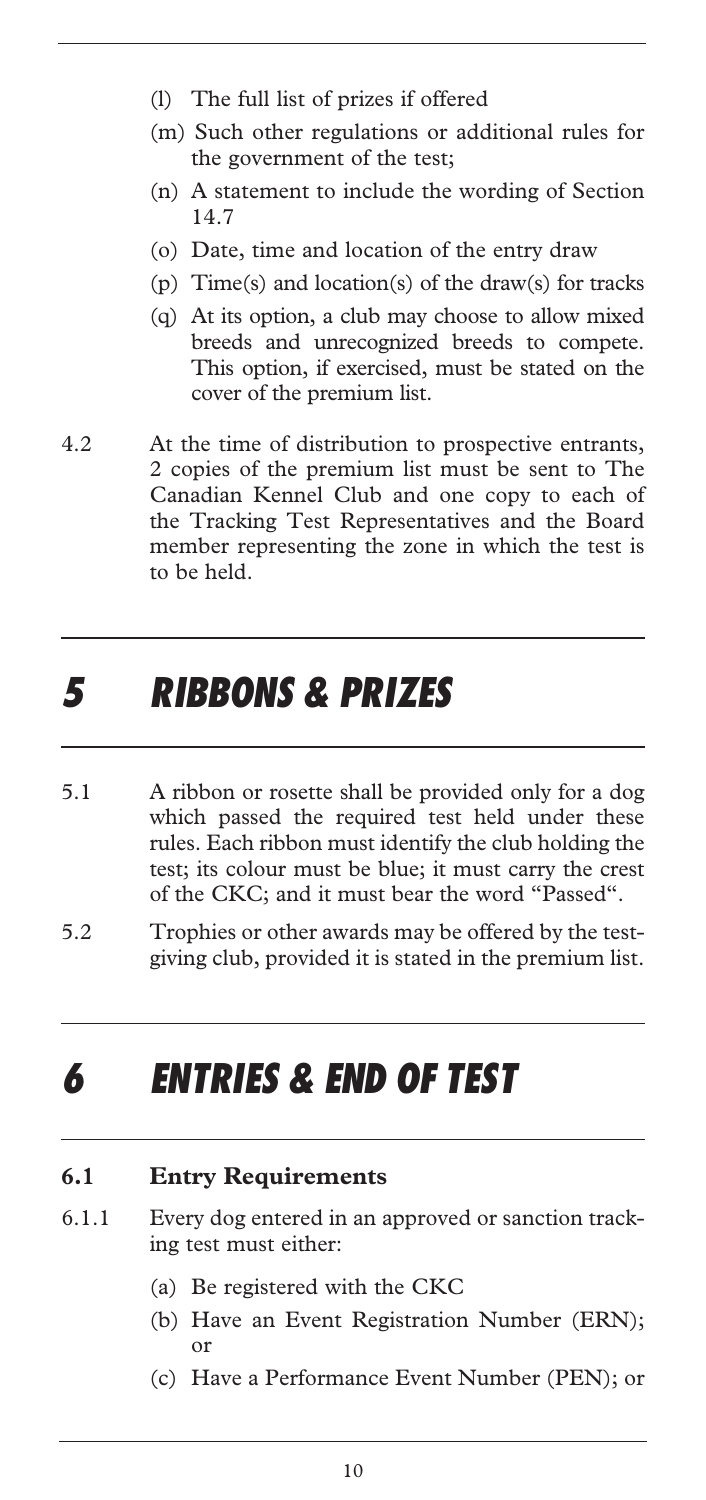- (d) Be eligible for registration with the CKC; or
- (e) Have a Miscellaneous Certification Number (MCN) if it belongs to a CKC listed breed; or
- (f) Have a Canine Companion Number (CCN) (if the club has chosen to accept entries from mixed and unrecognized breeds)
- 6.1.2 If a dog is not registered individually with the CKC it may be entered at a tracking test with a Temporary Competition Number (TCN) provided that: *(01-05-18)* 
	- (a) If born in Canada, it is of a litter which is eligible for CKC registration
	- (b) If not born in Canada, it is eligible for individual registration in the records of the CKC
	- (c) If foreign born and owned, it obtains an Event Registration Number (ERN) or CKC registration number, from the CKC within 30 days of the first test entered.
	- (d) It is not a designated Miscellaneous Class Breed.
- 6.1.3 The entry of a dog with a Temporary Competition Number (TCN) at a tracking test held under these *(01-05-18)*  rules (sanctioned tracking tests excluded) must be accompanied by a TCN fee and all TCN fees must be remitted by the club or association holding the test to The Canadian Kennel Club within 21 days from the completion of the test.
- 6.1.4 The Canadian Kennel Club shall have the right at any time to require the owner of a dog with a Temporary Competition Number (TCN) to submit proof of the dog's eligibility for registration in The Canadian Kennel Club's records. If The Canadian Kennel Club is satisfied that the dog is not eligible for registration in The Canadian Kennel Club's records, it shall have the authority to order the cancellation of all awards, titles and prizes earned by the dog at tests held under these rules. Failure to comply with The Canadian Kennel Club's order to return ribbons and/or prizes to the clubs or associations concerned will result in the owner of the dog automatically rendering himself ineligible to enter dogs in any competition approved by The Canadian Kennel Club. *(01-05-18)*
- 6.1.5 Entries shall not be accepted from any person who is not in good standing with The Canadian Kennel Club on the day of entries closing. A list of persons not in good standing can be found on the CKC website.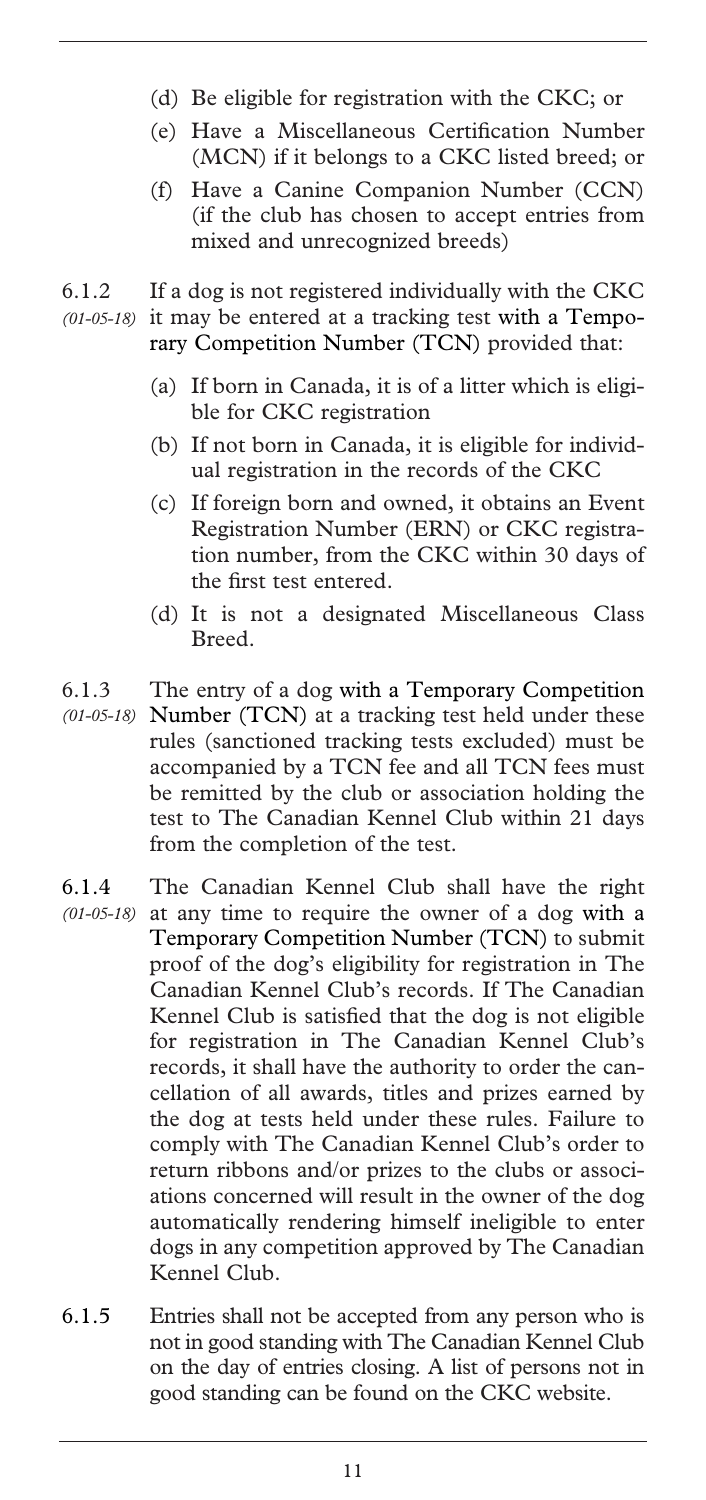- 6.1.6 Every member of a partnership entering a dog must be in good standing with The Canadian Kennel Club before the entry will be accepted. In the case of any infraction of these rules, all the partners shall be held equally responsible.
- 6.1.7 Owners are responsible for errors in making out entry forms, regardless of who completes the entry form.
- 6.1.8 No dog belonging wholly or in part to any judge or to any member of the judge's immediate family or household shall be entered in any tracking test at which the judge is officiating.

The Test Secretary may enter and handle, however the Test Chair may not handle, enter or act as an agent at the test where they are officiating.

- 6.1.9 A dog may not be entered in any Tracking Test if (103-05-19) a Judge of that test, or a member of his immediate family has owned, sold, held under lease, boarded, trained or handled the dog within **14** days prior to the date of the test. This includes judges who train professionally or as amateurs and applies equally to judges who train individual dogs and those who train in classes with or through their handler.Note that a seminar conducted immediately prior to a test shall be construed as training with the judge and such participants in the seminar shall be considered ineligible to enter the test.
- 6.1.10 Exhibitors may not train on the tracking fields (this includes urban areas designated for an urban test) *(104-05-19)*  within 14 days of the test.
- 6.1.11 Any test-giving club which accepts an entry fee, (104-05-19) other than that published in its premium list or entry form, or in any way discriminates between entrants, shall be subject to disciplinary action.
- 6.1.12 Any test-giving club or member of any test-giving club shall not give or offer to give any owner or handler any special inducements (e.g. reduced entry fees, allowances for board or transportation or any other incentive of value), other than those prizes officially advertised in the premium list. Any club or individual violating this section shall be subject to disciplinary action by the Discipline Committee of the CKC.
- 6.1.13 Entries may not be made under the ownership of a kennel name unless that kennel name has been registered with The Canadian Kennel Club.
- 6.1.14 Every dog entered must be 6 months of age or older on the first day of the test.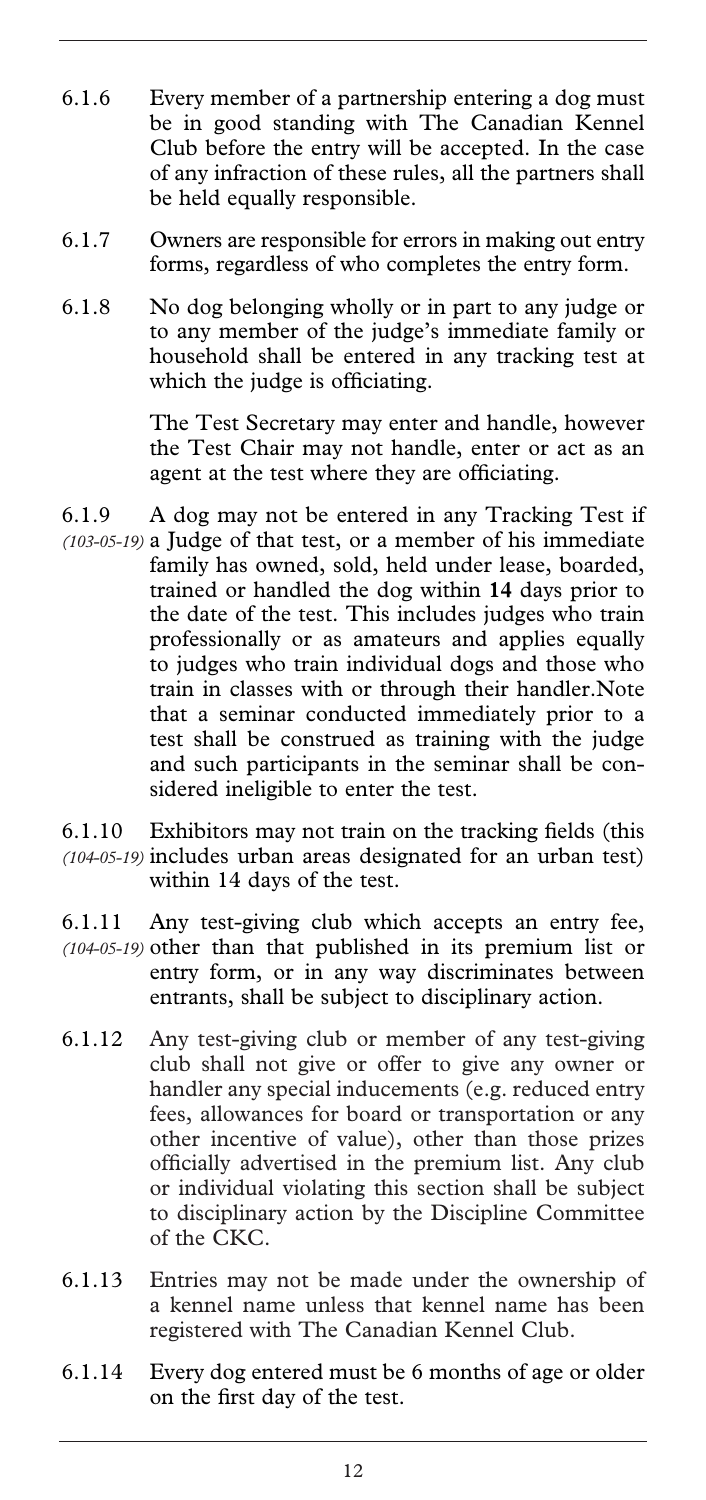- 6.1.15 Where the tracking test rules and regulations require that a dog shall have earned a tracking title before being entered in a test, eligibility to enter that test shall be determined as follows:
	- (a) A dog may be entered in a test in which the final closing date occurs after its handler has been notified by the judge that the dog has passed the test required for the title, even though the owner has not received official notification from the CKC that the dog has passed the test. However, the owner shall forfeit any prizes and titles won in the particular test if the CKC does not subsequently notify the owner officially that the title has been won.
- 6.1.16 Handlers, trainers, or agents may enter more than one dog.
- 6.1.17 Entries shall close not less than 10 days prior to the first day of the tracking tests, and a club accepting any entry after that date shall be subject to disciplinary action.
- 6.1.18 An entry of a non-titled dog will be given preference over a titled dog in the level in which the titled dog has already been awarded that title.
- 6.1.19 Entries must be delivered to the event secretary as stated on the premium list. At its option in addition to mail, the club may elect to receive entries by hand, by courier or by email If the club chooses to accept email entries, it may also choose to accept e-transfer for the entry fees. The entry of a dog at a test held under these rules must be accompanied by the entry fee.
- 6.1.20 An original, signed copy of the UTD certificate must be received by the event secretary by the test *(105-05-19)* closing date. The name of the person certifying the dog will be included with the dog's information in the catalogue. The certificate will be returned to each entrant who does not participate in the test.

#### **6.2 Limited Entry**

- 6.2.1 A club or association may limit entries in any or all levels by prominent announcement on the title cover page of its premium list.
- 6.2.2 When tests are advertised as limited and entries do not fill in the levels offered, the tests may be inter-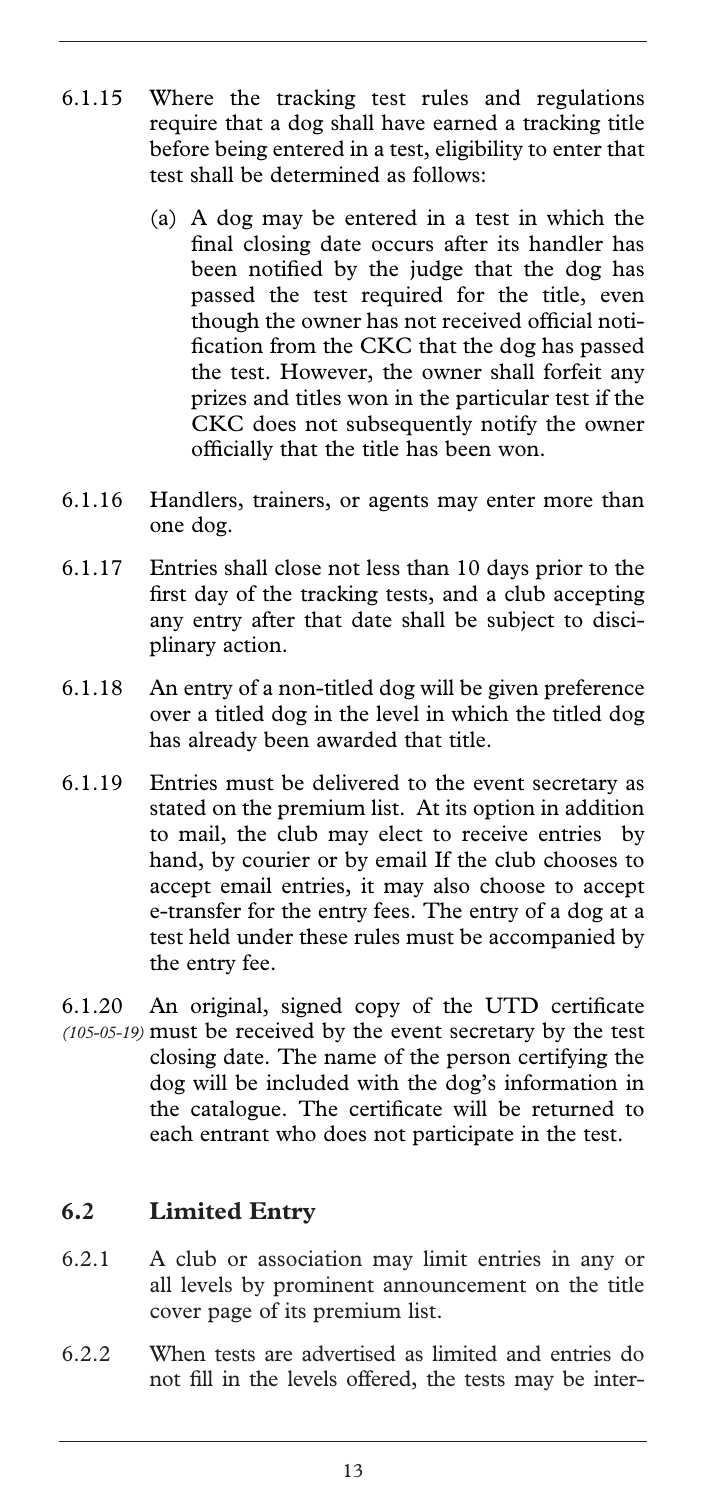changed as follows, providing the test-giving club has the resources necessary to offer the substituted test(s):

- $1 TD = 1 UTD$  $1 TDX = 1 UTDX$
- $1 TDX = 2 TD$
- $1$  UTDX =  $2$  UTD
- 6.2.3 Resources may be defined as field or urban space requirements, capacity of club members and volunteers, time available and ability of judge to carry out additional test tracks.

#### **6.3 Entry Forms**

- 6.3.1 All entries must be made on an official CKC entry form and must show all particulars as set forth in these rules. The Test Secretary shall supply entry forms. Any dog proven not to correspond with its entry form shall be disqualified, and all winnings and entry money shall be forfeited. Should the act of fraudulent entry be proven, the owner and/or handler shall be referred to the Discipline Committee of the CKC who shall take such action as it sees fit.
- 6.3.2 The following must appear on every entry form:
	- (a) Name of breed
	- (b) Registered Name of dog
- (c) Canadian Kennel Club registration number *(01-05-18)* if individually registered, Event Registration Number (ERN), Performance Event Number (PEN), Miscellaneous Certification Number (MCN), Canine Companion Number (CCN) or Temporary Competition Number (TCN)
	- (d) Name of breeder
	- (e) Place and date of birth and sex
	- (f) Name of sire
	- (g) Name of dam
	- (h) Test(s) in which the dog is entered (no dog shall be entered in TD and TDX or UTD and UTDX at the same time)
	- (i) Full name and postal address of the owner of the dog
	- (j) Name of the handler if the dog is not to be handled by the owner
	- (k) E-mail address (if any).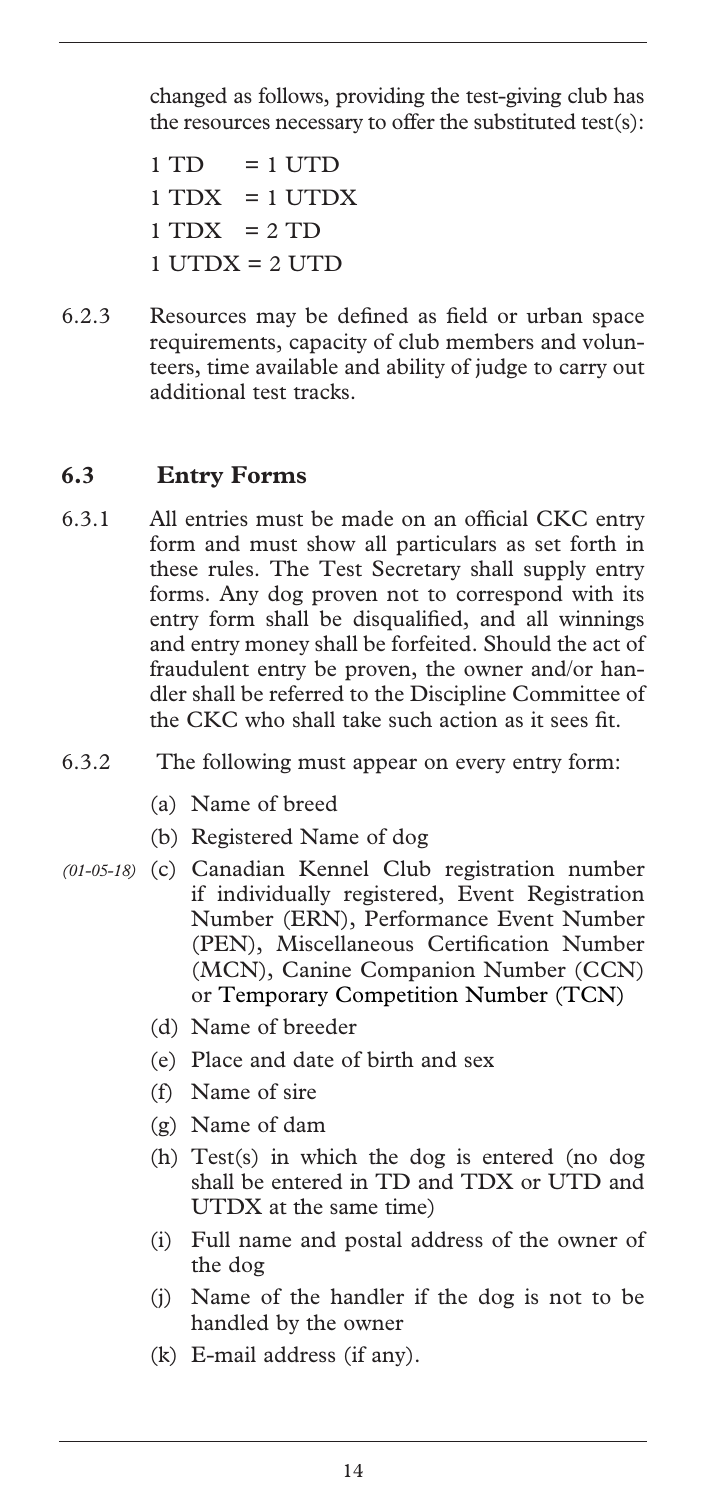6.3.3 If the dog is being held under lease the name of the lessor shall be given. Every entry form must be signed by the owner or handler of the dog entered in competition.

#### **6.4 Entry Fees** *(80-03-16)*

6.4.1 Tendering of dishonoured cheque or declined cred-(80-03-16) it card payment of entry fees shall be considered non-payment of entry fees. Any individual who commits this offence should be reported to the CKC, and may be subject to disciplinary action and cancellation of awards.

#### **6.5 Acceptance of Entries**

6.5.1 The test secretary will accept entries from the (107-05-19) date the Premium List is released until the official closing date. No entries can be accepted after the official closing date. Placement in the test or onto an alternate list will be determined by a random draw. Only one entry per event for each dog entered will be accepted by the tracking test secretary. The secretary shall open all entries as they are received and set aside any duplicate entries for the same dog in the same level. These duplicate entries so set aside shall not be included in any draw. The Secretary will notify each the entrant that their entry has been received within 2 days of receiving the entry.

#### **6.6 Entry Draw & Refunds**

6.6.1 A random draw of all non-duplicate entries will be (81-03-16) conducted within 48 hours of the closing date. The test secretary will conduct the entry draw on the date, time and location as so specified in the Premium List. Any interested parties may attend the draw. If the stated limit is not reached, then a draw is to be conducted solely to determine catalogue order.

6.6.2 At the discretion of the club hosting the test, up  $(82-03-16)$  to  $\frac{1}{4}$  of the places within a given test level can be reserved for club workers from previous tests, as defined by the club. The number of places that can be set aside for this worker draw is 0 for 1-3 tracks, 1 for 4-7 tracks, 2 for 8-11 tracks and 3 for 12 tracks. The draw for these places in the test will be held immediately prior to the main draw and any entries of workers that were unsuccessful in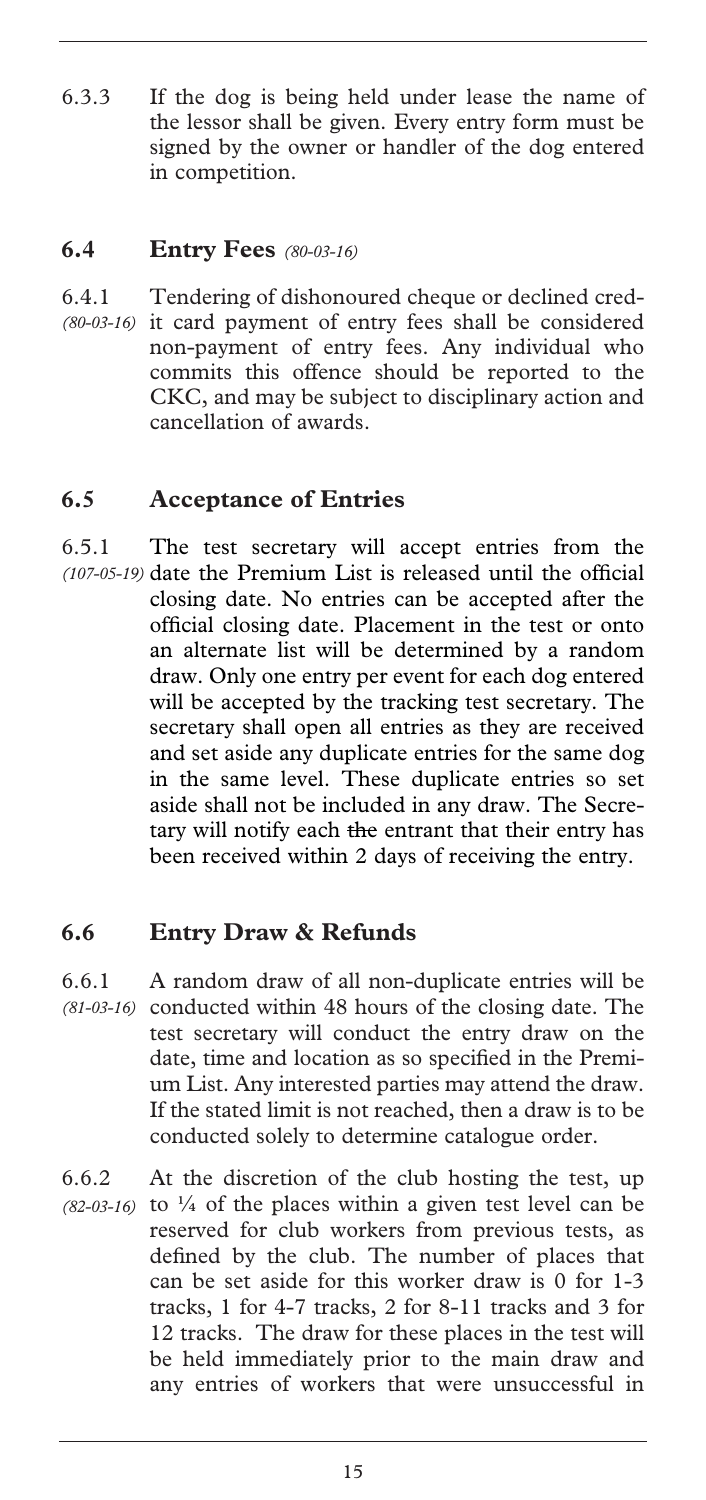obtaining a place in the worker draw will be added to the general pool of entrants for the main entry draw outlined in 6.6.1. If a club chooses to set aside places in the test for workers, this must be stated in the premium list along with the number of each level of tracks that will be for workers.

- 6.6.3 Position of the exhibitor in the test, or on the alternate list will be provided within 24 hours of completion of the entry draw. All entries that were not drawn for a place in the test shall be assigned a position on the alternate list in the order drawn in the entry draw. At the time of the draw for tracks on test day, entries from the alternate list may fill any absentee spaces. An absentee is defined as an entrant who is not present at the time of the draw for tracks.
- 6.6.4 Entries will be refunded within 10 days of the tracking test to those on the alternate list who did not participate in the test.

If an entrant pulls out of the test and their position is filled by an alternate who accepts the position, then the alternate is now responsible for the entry fee paid to the club. The original participant will be refunded the entry fee in full. If an entrant or an alternate who accepts a position in the test pulls out after the closing date, and there are no additional alternates willing to accept the position, then the entry fee is forfeited to the club.

#### **6.7 Bitches in Season**

6.7.1 The permitting of bitches in season to compete shall be the option of the test-giving club and clearly stated in its premium list.

#### **6.8 Health**

6.8.1 A dog may not be entered at a test if it has any communicable disease. *(90-05-19)* 

6.8.2 Dogs entered in a test must have current immunization status. *(90-05-19)* 

6.8.3 No dog may be brought onto the grounds or premises of a test if it: *(90-05-19)* 

> (a) is known to have distemper, parvovirus, kennel cough or other communicable disease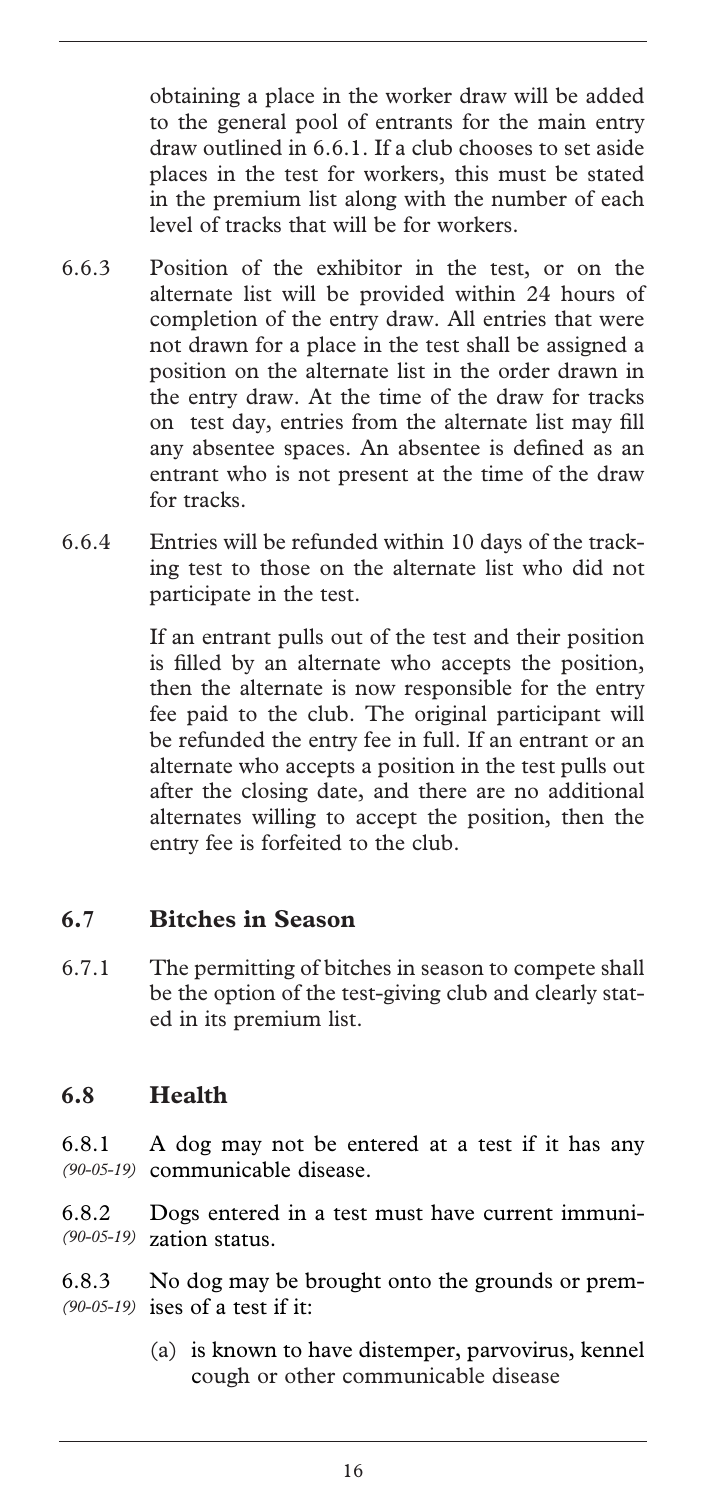- (b) has recovered from distemper, parvovirus, *(90-05-19)*  kennel cough or other communicable disease within the last 30 days.
- (90-05-19) (c) has been housed within 30 days prior to the show, trial or test on premises on which there existed distemper, parvovirus, kennel cough or other communicable disease.
- 6.8.4 Where it is found that these rules have been contra-(90-05-19) vened, the dog in question shall be removed from the show, trial or test premises/grounds and the exhibitor will be subject to disciplinary action.

#### **6.9 Refusal of Entries**

6.9.1 The Tracking Test Committee may decline any entry or may remove any dog from its test for just cause, but in each such instance shall file good and sufficient reasons for doing so with The Canadian Kennel Club within two (2) weeks of the test.

#### **6.10 Disqualification & Reinstatement** *(19-03-16)*

- 6.10.1 Any dog disqualified for biting or viciousness shall automatically be disqualified from entering in any other event in any other discipline until such time as the dog is officially reinstated.
- 6.10.2 At his discretion, a judge shall have the authority to excuse or disqualify a dog which menaces, threat-*(19-03-16)*  ens, attempts to bite or bites the judge, another person, or another dog ianywhere on the tracking test grounds. When a dog is twice excused on this account, it shall have the status of a disqualified dog.
- 6.10.3 At his discretion, a judge shall have the authority to permanently disqualify a dog which bites the judge *(19-03-16)*  or another person anywhere on the tracking test grounds. Dogs disqualified under this provision will not be eligible for reinstatement. The decision to permanently disqualify a dog must be clearly indicated on the Judge's Disqualification Form.
- 6.10.4 Once a dog has been disqualified for any reason at a Tracking Test, it may not be entered until the dog *(19-03-16)* has been reinstated by the CKC. All awards earned by a dog in violation of this section will be cancelled by the CKC and the owner of the dog is subject to disciplinary action. A dog disqualified under section 6.10.3 is not eligible for reinstatement.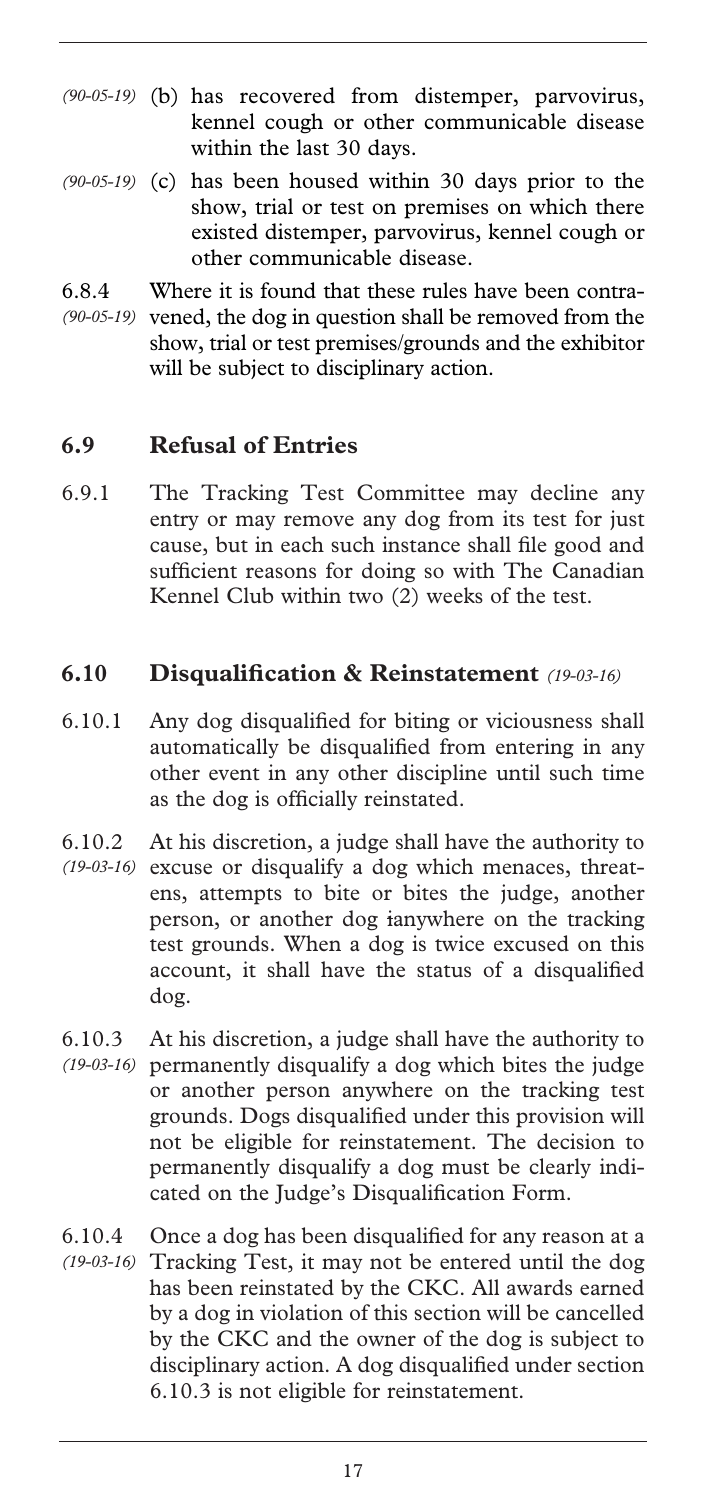- 6.10.5 Any dog that is disqualified under section 6.10.3 shall automatically be disqualified from entering in any other CKC event in any other discipline until such time as the dog is officially reinstated, if the dog is eligible for reinstatement. *(19-03-16)*
- 6.10.6 Reinstatement
	- (a) The owner of a dog which has been disqualified at an event held under these rules may, after 30 days from the date of said disqualification, apply in writing to the CKC for reinstatement of the dog, unless the dog is ineligible for reinstatement as per Section 6.10.3. The request for reinstatement must be accompanied by a deposit as set by the Board

#### **6.11 Program of Judging**

6.11.1 At the tracking test, a club must provide a printed catalogue listing each entered dog and each alternate. The catalogue must contain all the information as stated in Appendix 1. The catalogue must be distributed to each exhibitor prior to the draw for tracks on the day of the test.

#### **6.12 Draw for Tracks**

- 6.12.1 The tracks in each level shall be numbered and (108-05-19) drawn by each exhibitor, in catalogue order. Draw times for each level must be published in the Premium List. Should it be necessary to change the draw time due to unforeseeable circumstances each exhibitor affected by this change of time must be personally notified of the new draw time no later than 24 hours prior to the revised draw time. See Section 4.1 (p).
- 6.12.2 An exhibitor that has more than one entry, and draws consecutive tracks, may have the option to redraw a number.

6.12.3 If the test spans more than one day then the time (109-05-19) for the track draw for each level on each day, must be published in the premium list.

6.12.4 No trading of tracks is permitted between entrants or by entrants with more than one entry - between dogs entered.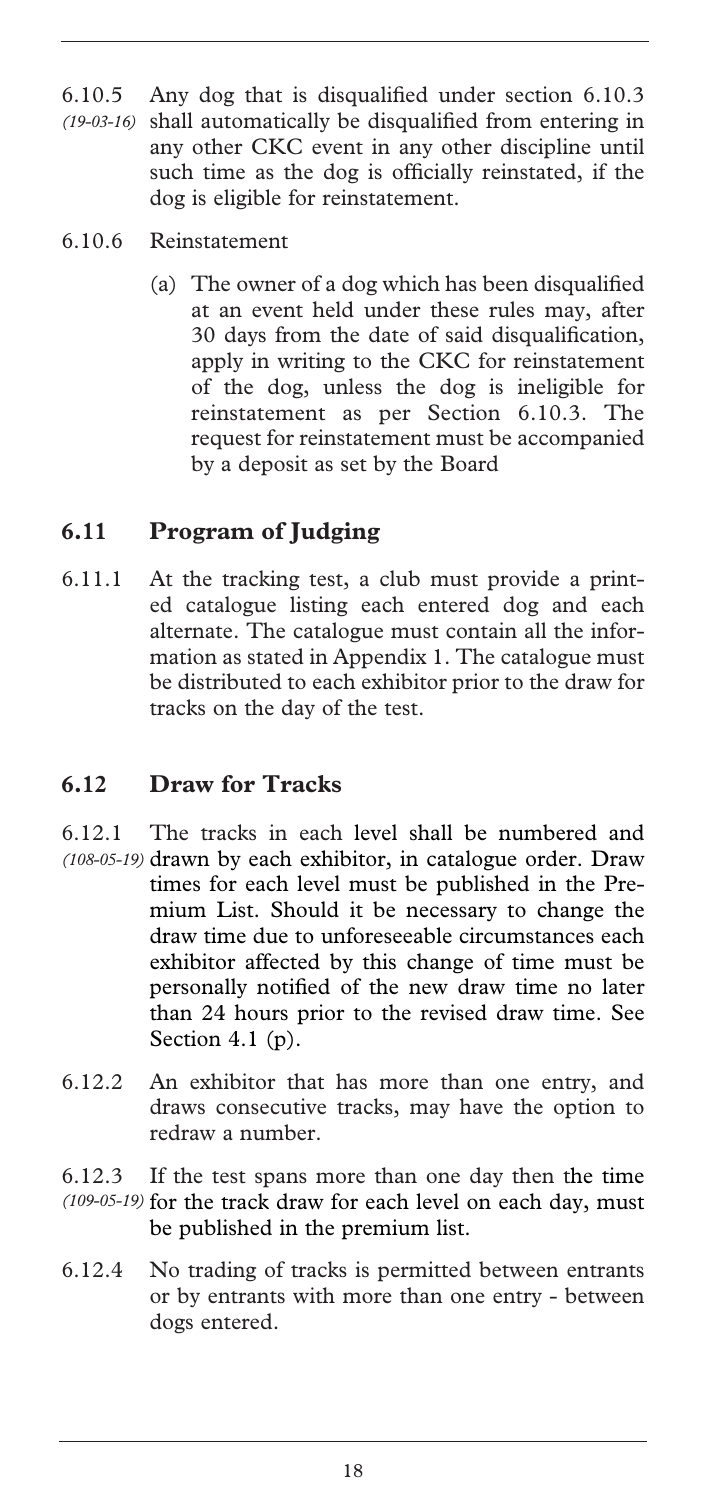- 6.12.5 The host club will supply enough draw items for the number of tracks laid. The draw will be done with all participants present at the predetermined location and time. If there are different levels being offered on the same day, separate draw times may be used at the discretion of the club. The Draw must be conducted as follows:
	- (a) Draw items will be numbered and will be placed in a suitable container where the items are not visible.
	- (b) Exhibitors will be asked in "catalogue order" to draw one item from the container.
	- (c) The draw items cannot be reused.
	- (d) The exhibitor will retain the draw items.
	- (e) There should be no distinguishable differences between the items.
	- (f) The item must be picked by the handler of the dog from the container.

#### **6.13 End of Test**

- 6.13.1 The Tracking Test Secretary of the club holding a tracking test under these rules shall, within 21 days after the last day of the tests, send the following to the CKC:
	- (a) A marked catalogue
	- (b) All entry forms
	- (c) The official plotting sheet for each entry bearing the judge's signature
	- (d) Any other information or reports as may be required by the CKC
- (e) The signed certification over the signature of *(01-05-18)*  the Tracking Test Secretary for the club as to the number of dog with Temporary Competition Number (TCN) entered in the test and total number of dogs entered in competition in its test
- (f) A remittance which shall include all Tem-*(01-05-18)* porary Competition and recording fees in an amount specified from time to time by the Board, for each and every dog entered in competition in its test. Failure of the CKC to receive the results and appropriate remittance will result in administrative fees as approved from time to time by the Board.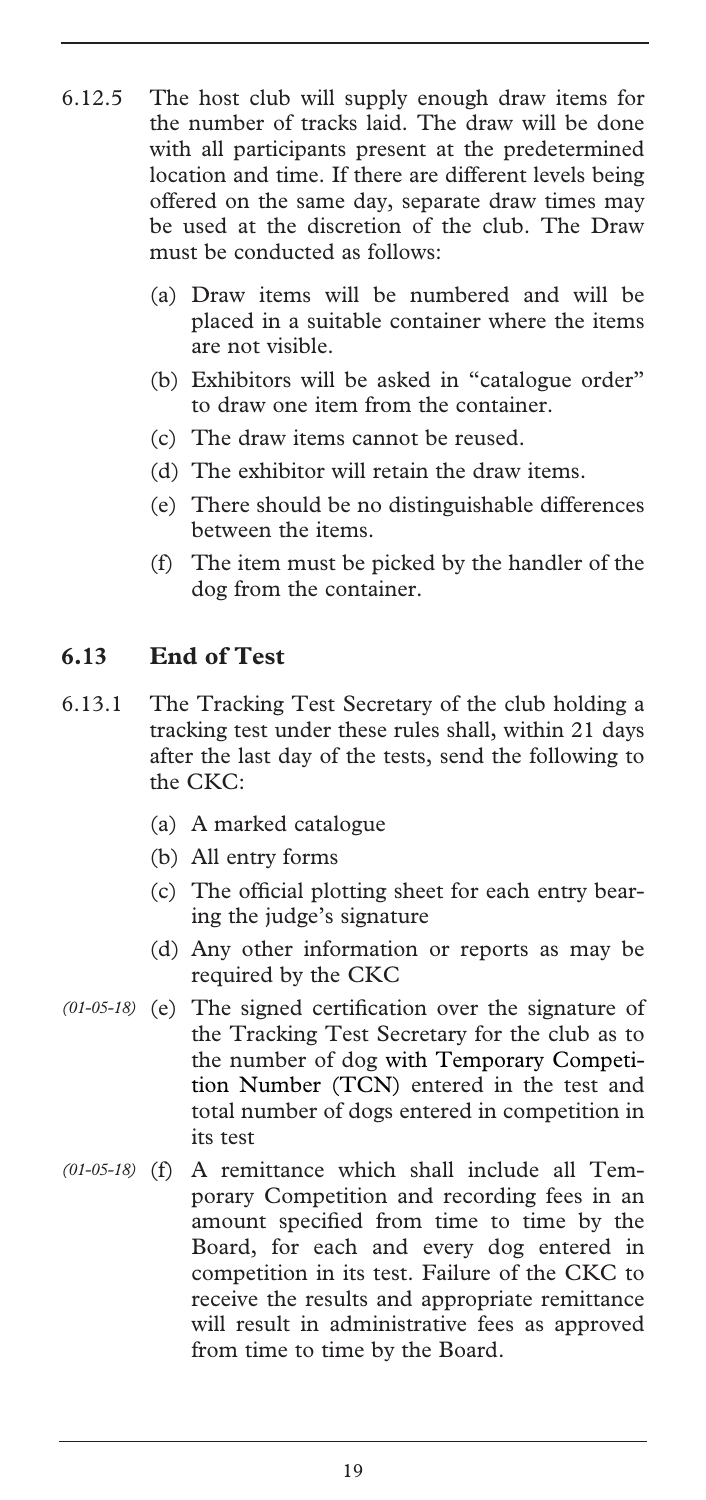## *7 UNSPORTSMANLIKE CONDUCT*

- 7.1 It shall be deemed unsportsmanlike conduct if a person, during the running of, or in connection with an event, abuses or harasses a judge, test official or any other person present in any capacity at the event.
- 7.2 Any handler who displays unsportsmanlike conduct or who is seen to kick, strike or otherwise roughly manhandle a dog while on the grounds of a tracking test at any time during the holding of the event, may be expelled from the trial by the Tracking Test Committee.
- 7.3 The judges shall also have the authority to expel a handler from a test if they observe unsportsmanlike conduct on the part of the handler or see the handler kicking, striking or otherwise roughly manhandling a dog while the event is in progress. It will be the duty of the judge to report promptly to the Tracking Test Committee the expulsion of a handler.
- 7.4 The Tracking Test Committee shall investigate, at once, any instance of alleged unsportsmanlike conduct on the part of the handler, or any report that a handler has been observed kicking, striking or otherwise roughly manhandling a dog. If the Tracking Test Committee, after investigation, determines that a handler is in violation of this section, and that the incident, if proven, would constitute conduct prejudicial to the sport or the CKC, it shall exercise its authority in accordance with the Complaints section of these rules.
- 7.5 The Test Secretary shall submit to the CKC a complete report of any hearing action taken under this section within 21 days.

### *8 TRACKING TEST TITLES*

#### **8.1 Tests**

8.1.1 There are 4 separate tracking tests. A TD title or a UTD Pre-Test Certificate is a prerequisite for *(110-05-19)* entering UTD tests. A TD title is a prerequisite for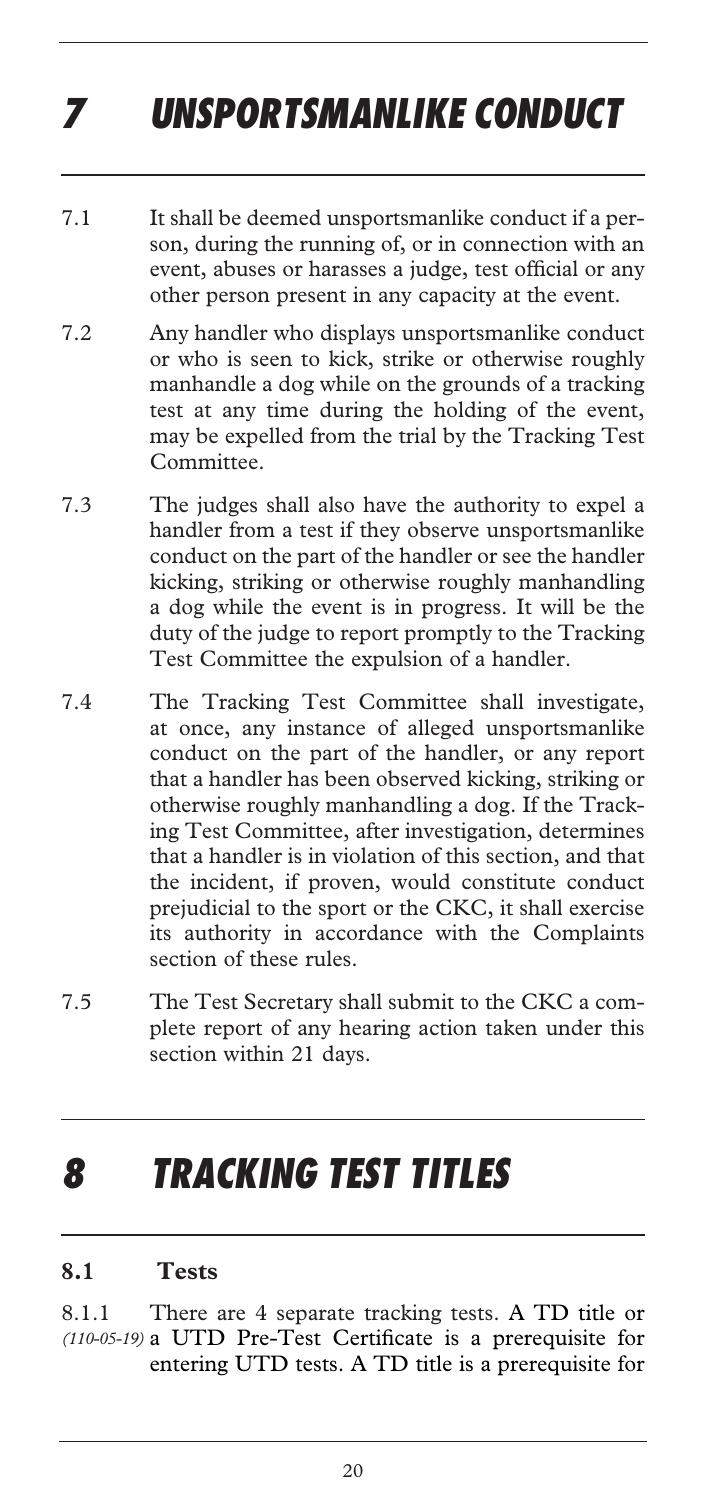entering TDX tests. A UTD title is a prerequisite for entering a UTDX test.

(a) UTD Pre-Test Certification *(110-05-19)* 

The track must be:

- (i) At least 200m in length.
- (ii) Not less than 30 minutes or more than 1 hour old.
- (iii) Contain both vegetated and non-vegetated sections
- (iv) Have 2 corners 1 of which must be on non-vegetated.
- (v) Have 1 article at the end.
- (110-05-19) (b) In order to obtain a pre-test certificate the dog must demonstrate:
	- (i) A start from the scent pad
	- (ii) Transition from vegetation to nonvegetation and from non-vegetation to vegetation
	- (iii) Negotiate both corners
	- (iv) Indicate the article
- $(110-05-19)$  (c) The UTD pre-test may be carried out by an urban judge or a person experienced in urban tracking approved by an urban judge or the CKC zone rep.
- (110-05-19) (d) On completion of a satisfactory pre-test track the judge will issue 3 certificates. A certificate must accompany an entry into a UTD test. There is no time limit for these certificates. If after 3 attempts the dog does not pass a UTD then he must be re-certified.
- (110-05-19) (e) The dog may trial under the judge that carried out the pre-test.
- The certification statement should be worded similarly to the following:  $(110-05-19)$   $(f)$ 
	- (i) Registered name and CKC number of dog has demonstrated basic urban tracking skills as outlined in the UTD Pre-Test (CKC Tracking Test Rules and Regulations, Rule number).
	- (ii) Date of certification test
	- (iii) Signature of judge/evaluator and printed name.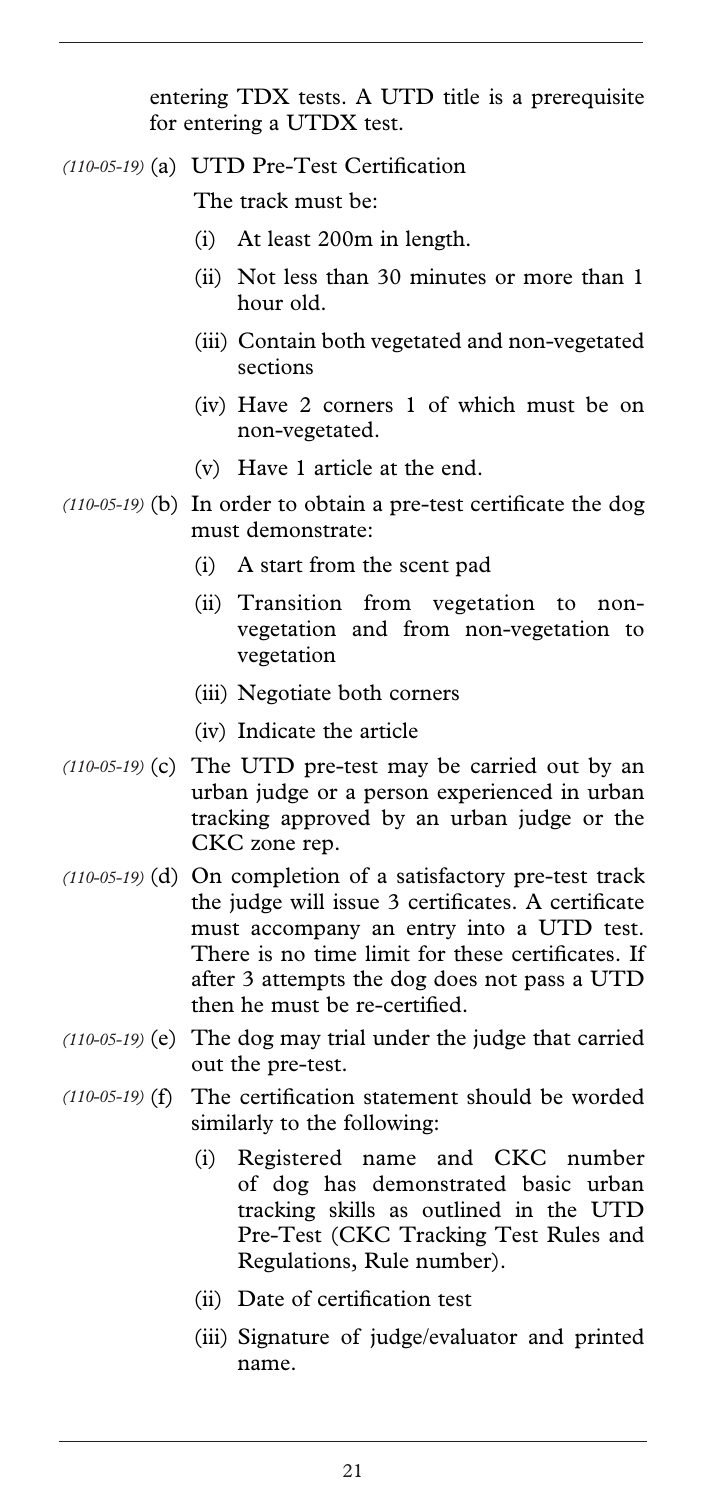- (iv) This certificate must accompany any entries to a UTD test.
- 8.1.2 The tracking tests shall be known as:
	- (a) Tracking Dog Test with a recorded TD title.
	- (b) Tracking Dog Excellent Test with a recorded TDX title.
	- (c) Urban Tracking Dog Test with a recorded UTD title
	- (d) Urban Tracking Dog Excellent Test with a recorded UTDX title
- 8.1.3 A dog which has earned all 4 CKC tracking titles (TD, TDX, UTD, UTDX) under at least 2 different judges shall be awarded the title of Tracking Champion. The initials TCh may be displayed in front of the dog's name.
- 8.1.4 A dog must have earned its TCh before it can (111-05-19) enter additional tests for it's MTCh. Any extra TDX or UTDX earned prior to the completion of the TCh title will not count towards a MTCh. A dog that already has a TCh title and passes 1 additional TDX test, and 1 additional UTDX test, under a different judge from when the original title was awarded, shall be awarded the title of Master Tracking Champion. The initials MTCh may be displayed in front of the dog's name.

#### **8.2 Tracking Dog (TD)**

- 8.2.1 The CKC shall permit the use of the letters TD signifying Tracking Dog to be used after the name of each dog that has met the requirements for the title as hereinafter provided:
	- (a) The dog must have been certified by the judge to have passed the Tracking Dog Test.
	- (b) The dog must be registered with the CKC or have an Event Registration Number (ERN), or a Performance Event Number (PEN), or a Canine Companion Number (CCN) or if listed in the miscellaneous list a Miscellaneous Certification Number (MCN). The registration number, ERN, PEN, CCN or MCN must be shown on the entry form. The owner, as recorded in the records of the CKC, shall be entitled to a certificate issued by the CKC certifying that the title has been earned at an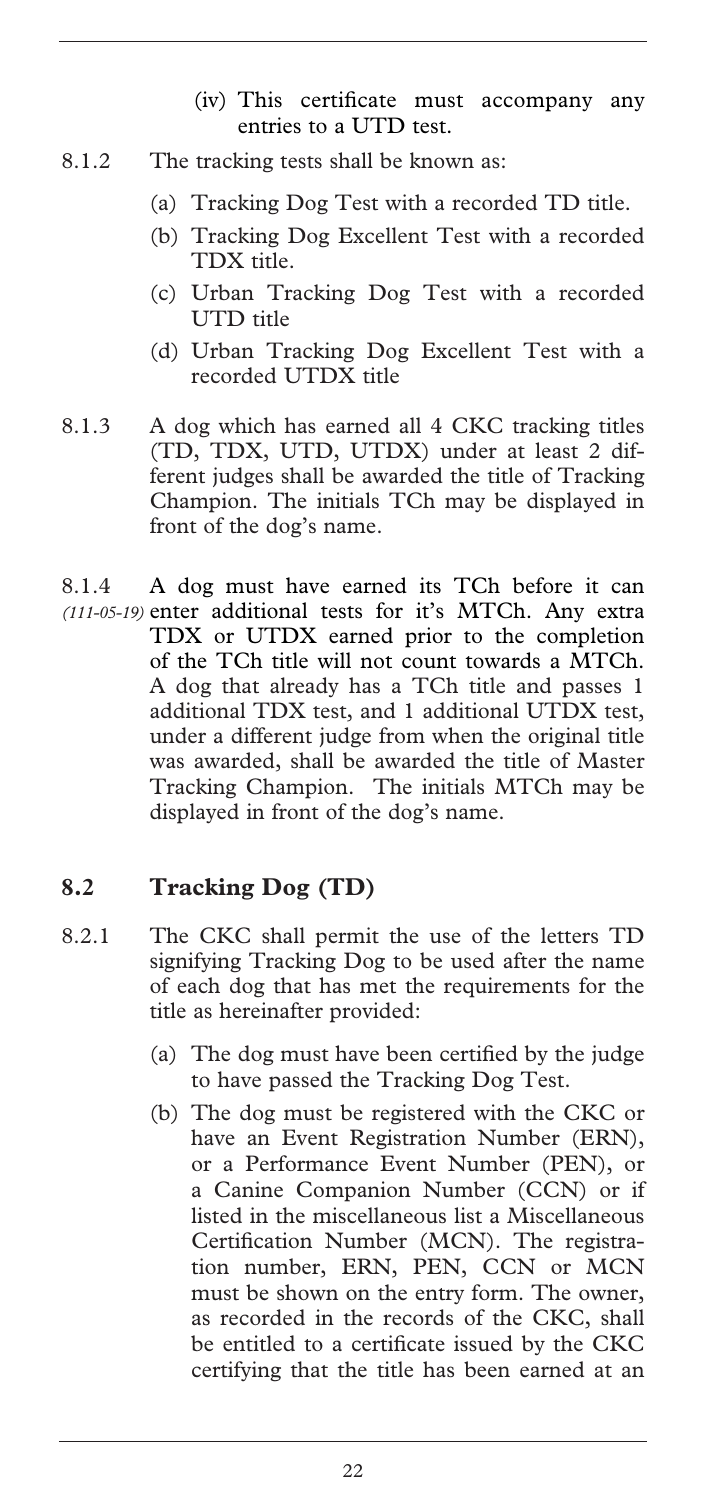approved Tracking Dog Test held under the CKC rules.

#### **8.3 Tracking Dog Excellent (TDX)**

- 8.3.1 The CKC shall permit the use of the letters TDX signifying Tracking Dog Excellent to be used after the name of each dog that has met the requirements for the title as hereinafter provided:
	- (a) The dog must have been certified by the judge to have passed the Tracking Dog Excellent Test.
	- (b) The dog must be registered with the CKC or have an Event Registration Number (ERN), or a Performance Event Number (PEN), or a Canine Companion Number (CCN) or if listed in the miscellaneous list a Miscellaneous Certification Number (MCN). The registration number, ERN, PEN, CCN or MCN must be shown on the entry form. The owner, as recorded in the records of the CKC, shall be entitled to a certificate issued by the CKC certifying that the title has been earned at an approved Tracking Dog Excellent Test held under the CKC rules.

#### **8.4 Urban Tracking Dog (UTD)**

- 8.4.1 The CKC shall permit the use of the letters UTD signifying Urban Tracking Dog to be used after the name of each dog that has met the requirements for the title as hereinafter provided:
	- (a) The dog must have been certified by the judge to have passed the Urban Tracking Dog Test.
	- (b) The dog must be registered with the CKC or have an Event Registration Number (ERN), or a Performance Event Number (PEN), or a Canine Companion Number (CCN) or if listed in the miscellaneous list a Miscellaneous Certification Number (MCN). The registration number, ERN, PEN, CCN or MCN must be shown on the entry form. The owner, as recorded in the records of the CKC, shall be entitled to a certificate issued by the CKC certifying that the title has been earned at an approved Urban Tracking Dog Test held under the CKC rules.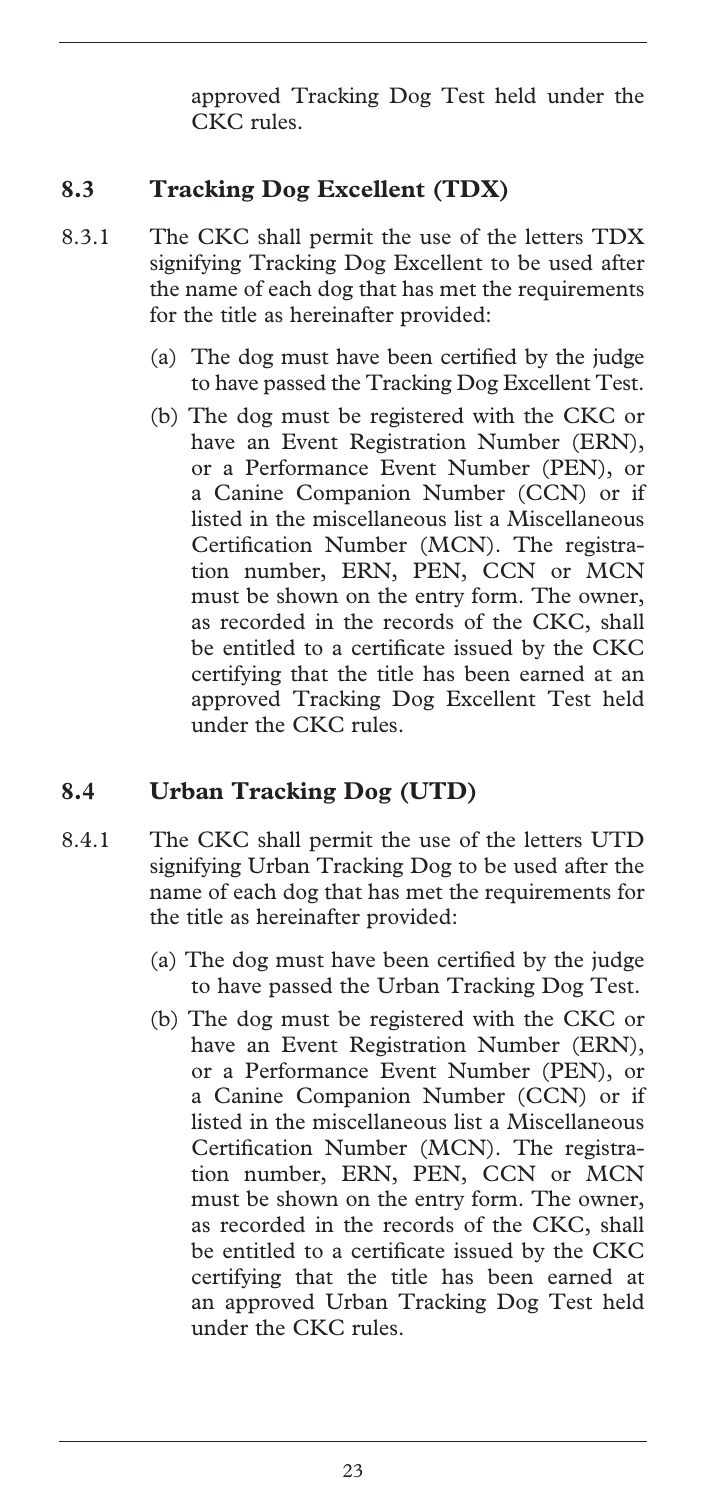#### **8.5 Urban Tracking Dog Excellent (UTDX)**

- 8.5.1 The CKC shall permit the use of the letters UTDX signifying Urban Tracking Dog Excellent to be used after the name of each dog that has met the requirements for the title as hereinafter provided:
	- (a) The dog must have been certified by the judge to have passed the Urban Tracking Dog Excellent Test.
	- (b) The dog must be registered with the CKC or have an Event Registration Number (ERN), or a Performance Event Number (PEN), or a Canine Companion Number (CCN) or if listed in the miscellaneous list a Miscellaneous Certification Number (MCN). The registration number, ERN, PEN CCN or MCN must be shown on the entry form. The owner, as recorded in the records of the CKC, shall be entitled to a certificate issued by the CKC certifying that the title has been earned at an approved Urban Tracking Dog Excellent Test held under the CKC rules.

### *9 CANCELLATION OF WINS*

- 9.1 If a dog is entered in any test for which it is ineligible, all prizes, awards and titles won by that dog shall be cancelled by the CKC.
- 9.2 When the win of a dog is cancelled by The Canadian Kennel Club, the entrant shall return all prizes to the Secretary of the test-giving club within ten (10) days of notification by The Canadian Kennel Club.

### *10 STANDARDS FOR TRACKING TESTS*

#### **10.1 Tracking Test Grounds**

10.1.1 The tracking test grounds will be determined by the Tracking Test Committee with individual testing areas set aside for each dog entered.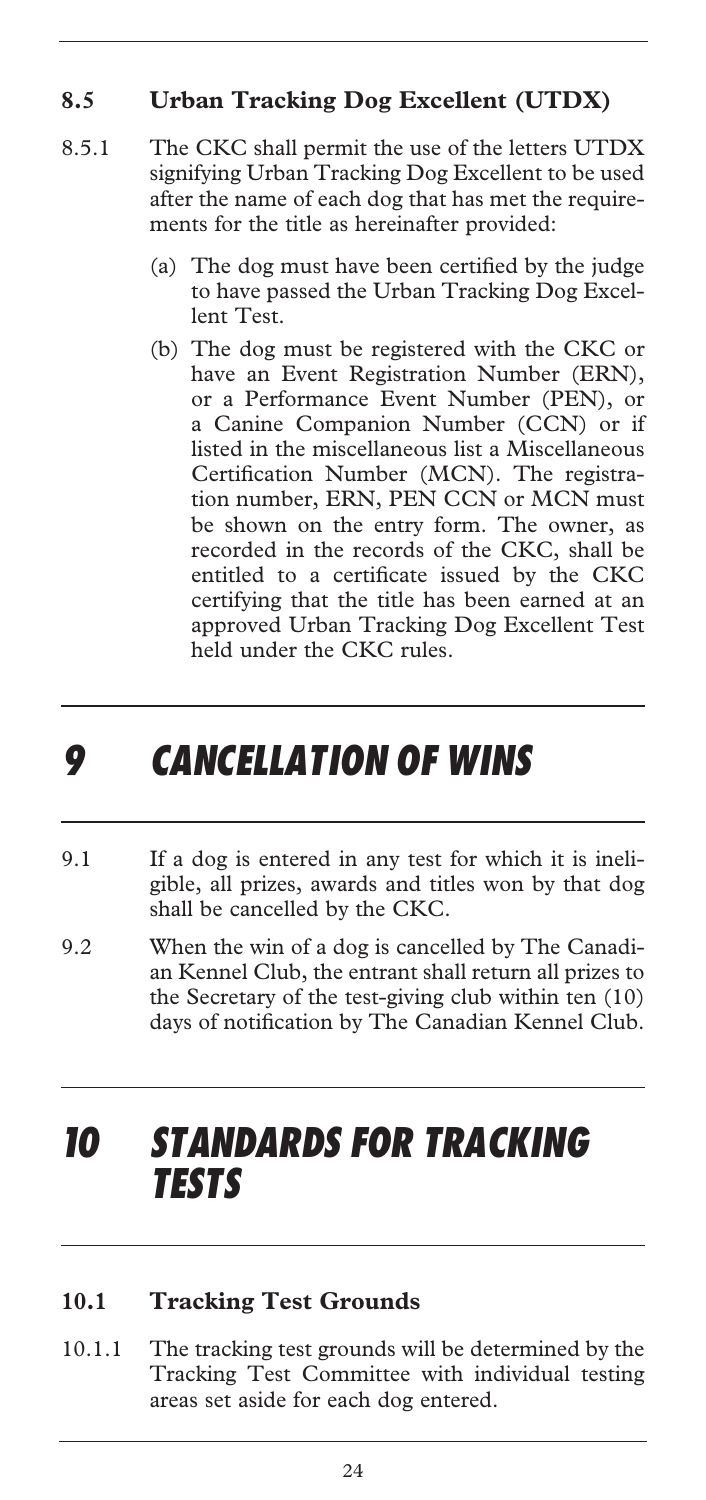- 10.1.2 The Tracking Test Committee shall try to keep livestock off the actual tracking area during the hours of the test.
- 10.1.3 The stewards shall keep each exhibitor from observing his allotted track while it is being laid. Failure of the exhibitor to cooperate with the steward will constitute strong grounds for the judge to mark his dog disqualified.
- 10.1.4 The judge shall strive to make the tracks in each level equal as to length, age and number of turns or degree of difficulty.
- 10.1.5 The urban-type environment consists of vegetated
- (83-03-16) areas typical of cities or towns and non-vegetated surfaces such as brick, concrete, gravel, sand, mulch, paving stones and asphalt. Suitable areas for urban tracking test sites include park settings, industrial and office parks, schools, campuses, sports fields, municipal or business areas. Vegetation is defined as an area where there is plant life. The majority of the vegetated portions of the UTD and UTDX tracks should be on ground cover that is regularly maintained for example, by mowing as would be typical of lawns in urban areas. Judges shall strive to find appropriate vegetation as conditions warrant for the start of urban tracks. Urban obstacles include guardrails, fences, stairs and open buildings such as gazebos and breezeways. The underside of underpasses and bridges may also be used as obstacles. No track may enter a closed building.
- 10.1.6 The Tracking Representative for the zone in which the Tracking Test is being held may be present as an observer, on the day of plotting unless they are entered in the test.
- 10.1.7 The event hosting club is responsible for ensuring (84-03-16) that appropriate areas are available for tracking tests. At the time of initial plotting of the tracks, if the judge finds the areas provided to be unsuitable, he may at his discretion, cancel that portion of the test, unless suitable alternative sites are made available. If cancellation of the test or portions of the test is necessary due to unsuitability of the venue, the judge must submit a report to the CKC within 21 days of the completion of the test outlining the problems with the areas provided for the test. The club may also submit a report outlining any unusual or temporary problems that may have prevented the venue from being used. If the CKC determines that the unsuitability of the sites are of a permanent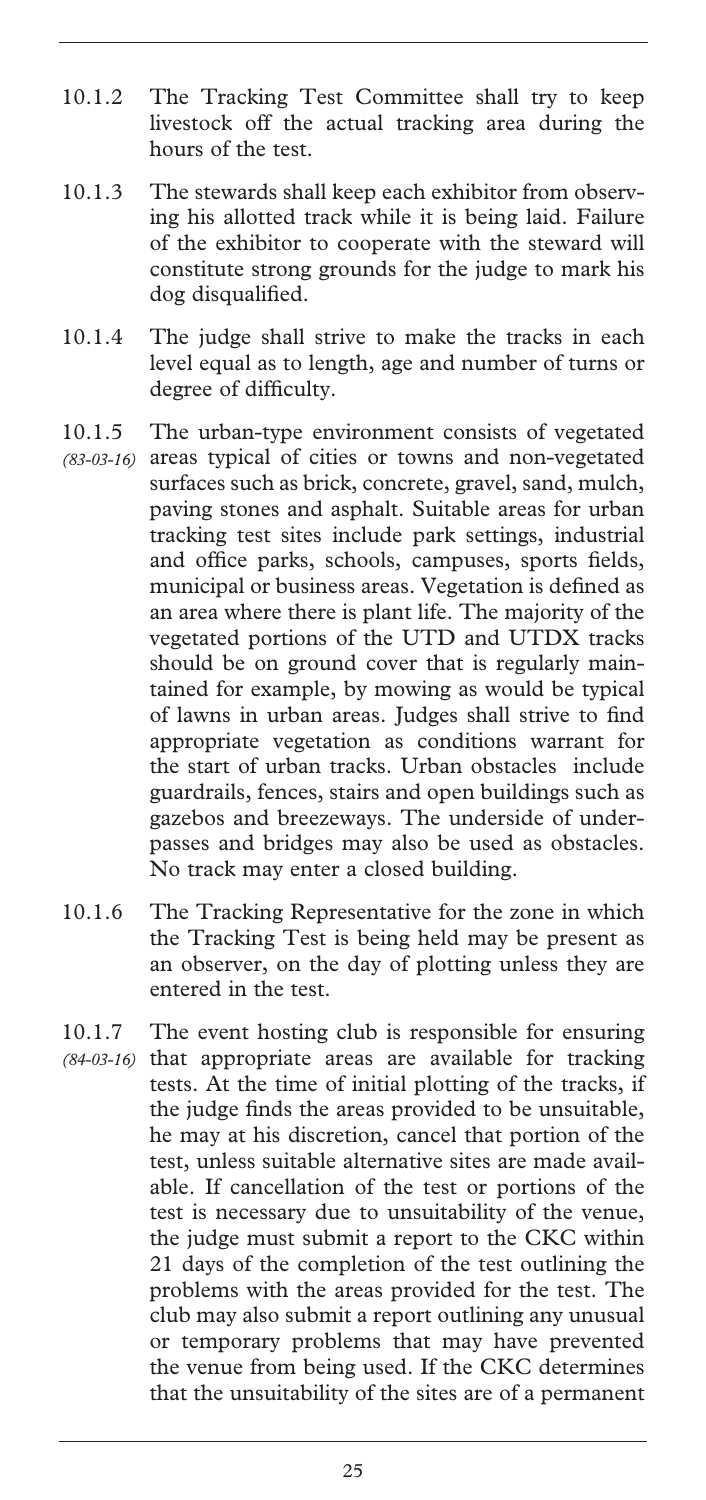nature, the CKC may refuse any future applications for tracking tests at that level, until they are satisfied that a suitable venue is available.

#### **10.2 Collars & Protective Gear**

- 10.2.1 The use of prong or pinch collars will not be allowed on the test grounds.
- 10.2.2 Protective gear may be worn by the dog on the track, provided such equipment is inspected by the judge prior to being put on the dog at the start. Clothing gear for extreme cold or heat, footwear and eye protection such as doggles will be allowed. Hunter orange reflective gear is also permitted. Coats worn must not interfere with the harness.

#### **10.3 Equipment & Tracks**

- 10.3.1 Articles *(112-05-19)*
- (112-05-19) (a) Before laying the track, the tracklayer or the test-giving club shall produce for the judge's inspection, an article or articles which the dog is to find on the track and the article that is to be used to start the dog for UTD or UTDX tracks.
	- (b) For TD: One article is used. The article must be leather.
	- (c) For TDX: Three articles are used. The articles must be leather.
- (d) For UTD: Two articles are used to be found *(112-05-19)*  by the dog on the track. The first article may be fabric, wood or plastic and the last shall be leather. The tracklayer will also scent an additional article of fabric or leather which will be given to the handler if requested to aid in starting the dog on the correct scent at the start. This article cannot be used once the dog has gone more than 10 m from the start.
- (112-05-19) (e) For UTDX: Three articles are used to be found by the dog on the track. The first two track articles may be fabric, wood, plastic or metal; the last shall be leather. The tracklayer will also scent an additional article of fabric or leather which will be given to the handler if requested to aid in starting the dog on the correct scent at the start. This article cannot be used once the dog has gone more than 10 m from the start.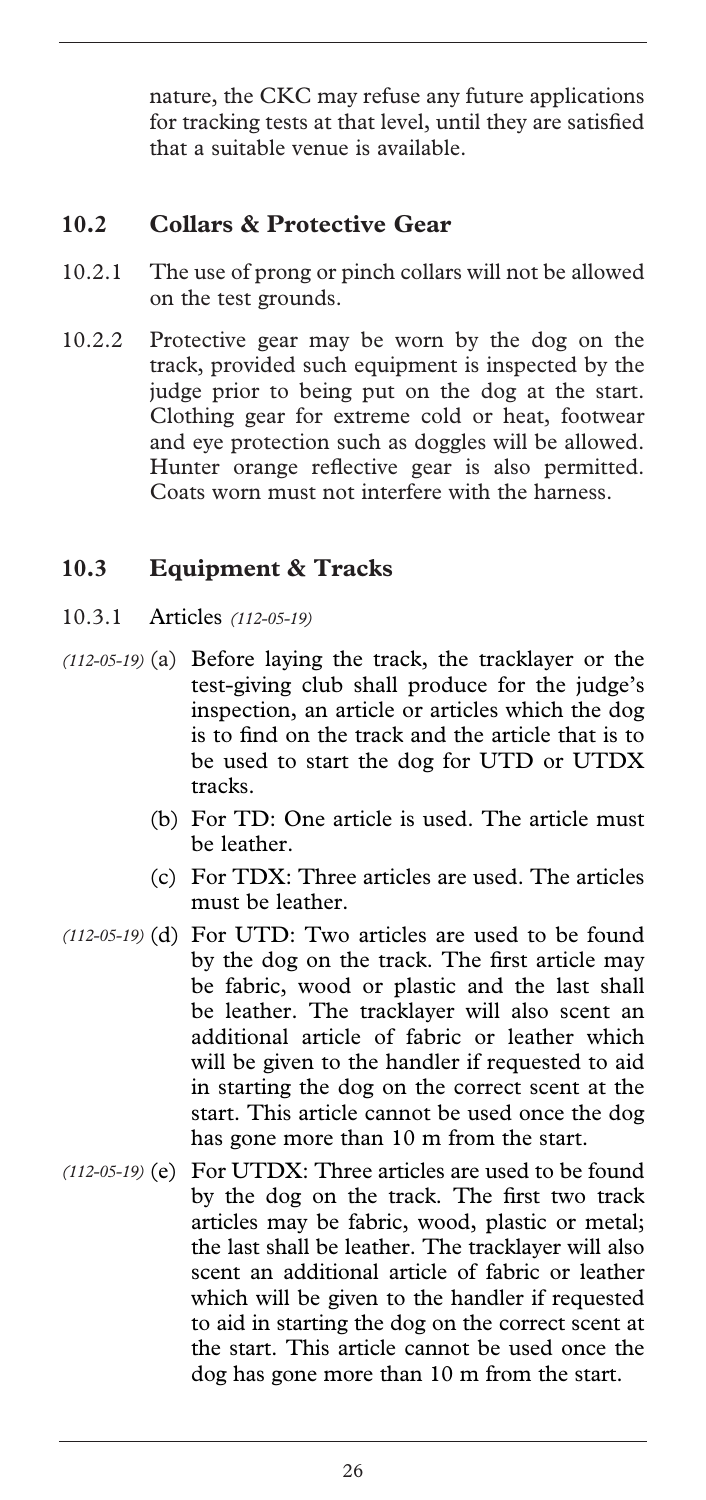- (f) All articles for all levels must be approximately 10 cm X 15 cm (4" X 6"), must not be of a colour which will contrast sharply with the background and should be such that they easily can be picked up by the dog if this is the way they indicate the article.
- 10.3.2 Plotting Sheets
	- (a) A plotting sheet for each track shall be prepared showing the approximate length in metres of each leg, major landmarks and boundaries, if any.
	- (b) Judges are responsible for laying out test tracks prior to a test. In circumstances where a judge is unable to plot test tracks, a knowledgeable test committee may do so.
	- (c) All proposed tracks are subject to approval by the officiating judge prior to commencement of the test.
	- (d) The tracklayer shall make their own map at the time of track plotting, working with the judge.
	- (e) The judge shall mark the plotting sheets at the time the dog is tracking and make any other notations.
	- (f) The test-giving club and judge shall ensure there is sufficient space so that a minimum of 40 metres exist between tracks to allow handlers and dogs to work the prescribed distances noted in section 10.5.2.
- 10.3.3 Tracklayer
	- (a) At the start of the track, the tracklayer, who shall not be a member of the handler's immediate household, shall thoroughly tramp an area of about one square meter and remain standing one minute, to create a scent pad, and then proceed along the designated track at a normal walking pace. No standing still or shuffling while on the track is permitted.
	- (b) The tracklayer shall leave one flag or similar marker to mark the start of the track and another 30 metres (98 feet) from the start to indicate the initial direction of the track for the TD test. After dropping the final article, the tracklayer shall proceed straight ahead for at least 20 metres (66 feet) and leave the course, as directed by the judge during plotting.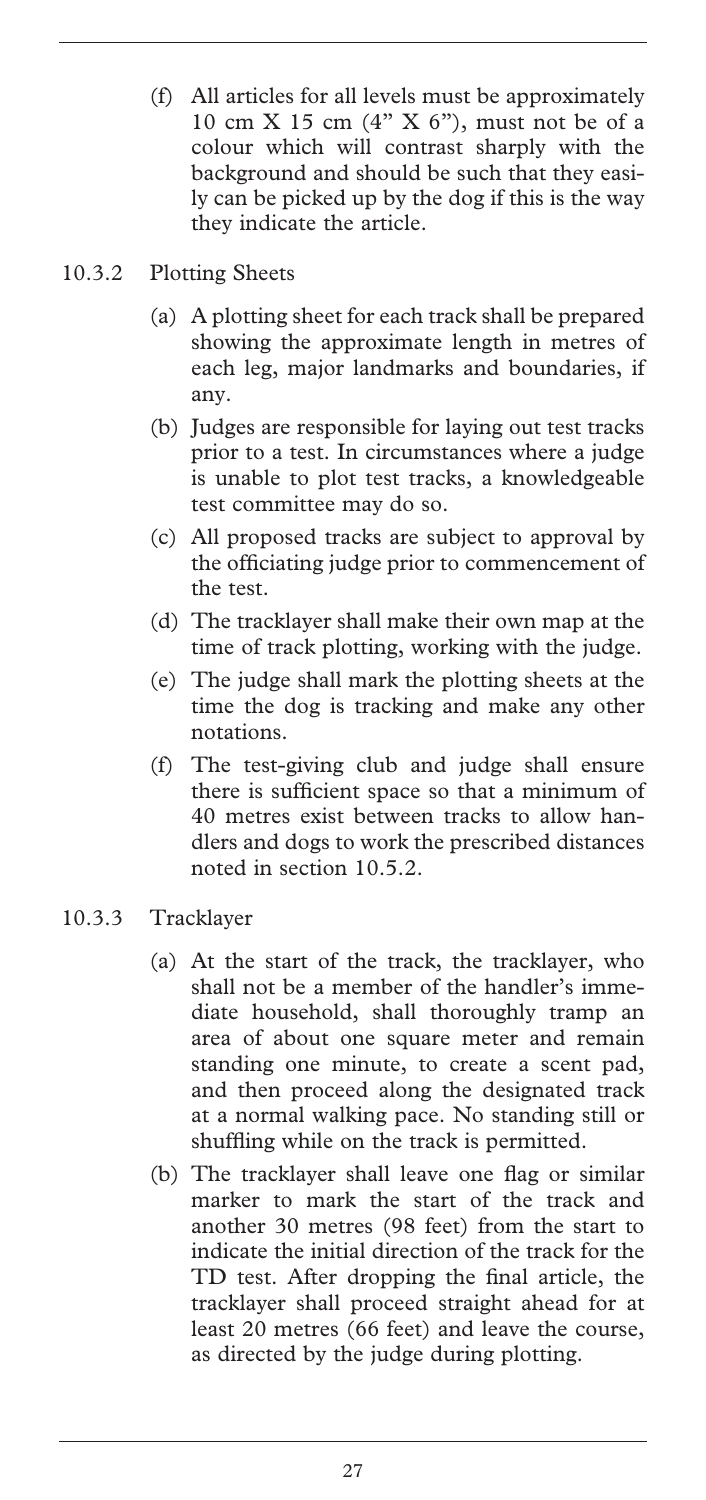- (c) The plotting sheet will be marked with an X at each location where the tracklayer is to place an article.
- 10.3.4 Every effort shall be made so that no major part of any track shall run along a fence or boundary or within 10 metres (33 feet) of such a boundary and no track shall cross an established body of water.
- 10.3.5 Articles may not be dropped at turns or within 20 metres of a turn. The articles must be dropped directly on the track and be stepped on by the tracklayer.
- 10.3.6 Timing in regards to the aging of a track will start from the time the tracklayer begins to lay the track.
- 10.3.7 When entered in a test, no person may lay a track in (85-03-16) the same level they are also entered in, on the same day for which they are entered at that test.
- 10.3.8 No leg of any urban track may be shorter than 30 metres, however a 30 metre leg may not be used to connect parallel legs.
- 10.3.9 Cross tracks are defined as any track that crosses the primary track to be followed by the dog. They could be purposefully-laid as part of the test, or naturally occuring, as often happens in urban environments.

#### **10.4 Judges**

10.4.1 The judge shall ask the handler to describe the (113-05-19) usual manner in which the dog indicates the article. If in the judge's opinion the dog was on the track where an article was dropped but did not find it and the tracklayer cannot find the article on the track, the dog shall be given credit for finding the article.

- 10.4.2 The judge is in total control of all activities on the track.
- 10.4.3 In case of unforeseen circumstances, the judge may, at his discretion, give the handler and his dog a second chance on a new track.
- 10.4.4 The judge will walk the track behind the handler and dog at a reasonable distance accompanied by the tracklayer that laid that track.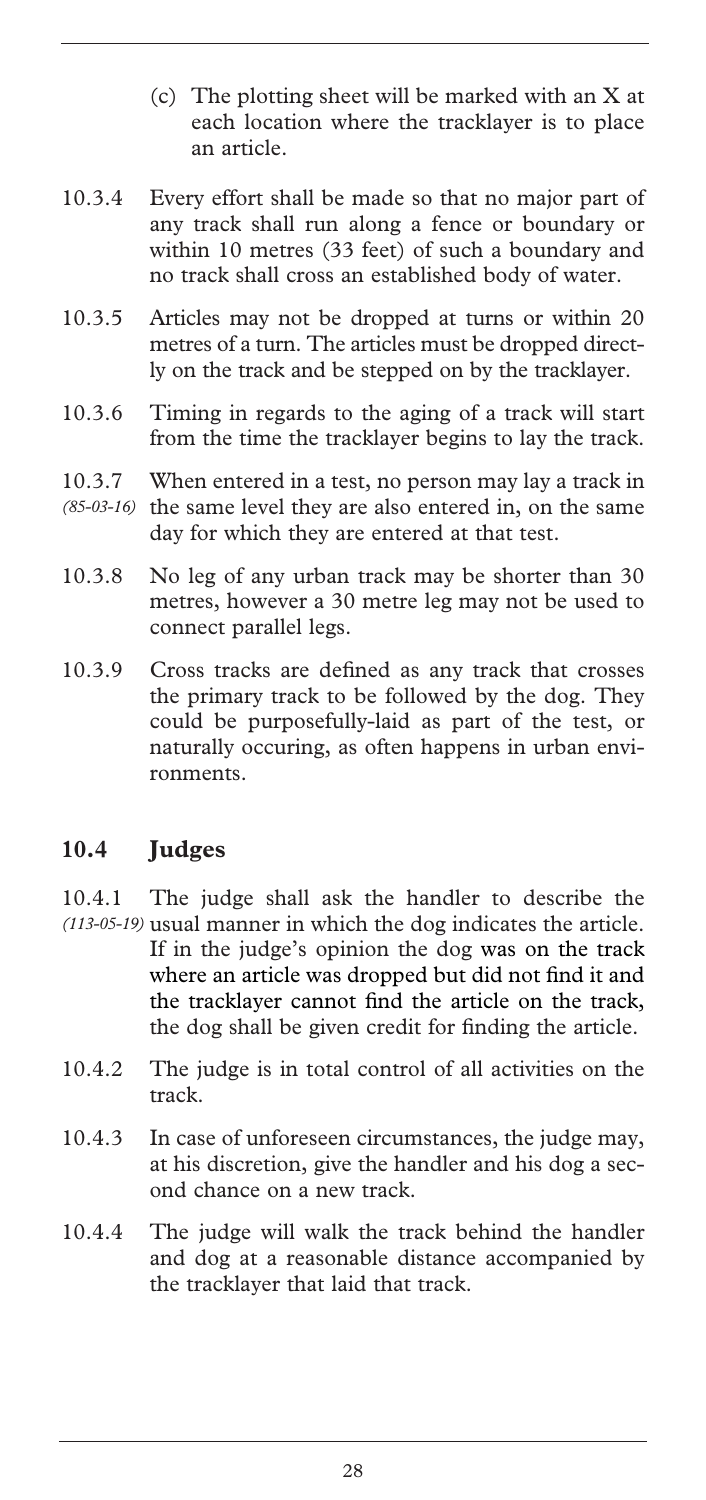#### **10.5 On The Track**

#### 10.5.1 The Handler

- (a) Guiding is defined as behavior by the handler that influences or determines the dog's direction. Guiding is prohibited and will cause the dog to fail. Failure for guiding is solely at the discretion of the judge. Teamwork and line handling are recognized as integral to the sport of tracking. Any overt measures in the judge's estimation that change or influence a dog's direction may be considered guiding for which an entrant will be failed.
- (b) The handler may not be given any assistance**,**  *(87-03-16)* except for assistance necessitated by a physical disability of the handler.

 Compulsion of any kind shall not be used by the handler while setting the dog on the track or during the tracking itself. The handler may give a verbal command and/or point at the scent pad to start.

- (c) If the handler has reason to believe that the dog has not taken the scent properly, he may restart the dog once in the TD test providing that the dog has not proceeded past the second flag; or once in the TDX test providing that the dog has not gone more than 5 metres (16 feet) from the flag; or once in the UTD or UTDX test providing that the dog has not gone more than 10 metres (33 feet) from the flag. The restart may occur at the original scent pad or anywhere between the start flag and second flag in a TD. When restarting, the handler may use a verbal command and/or point at the ground. Pointing at the ground once past the start is to be considered guiding. Only verbal encouragement may be given to a dog after water is given or after indicating intermediate articles in TDX, UTD and UTDX
- (d) Encouraging the dog is permitted, but its unnecessary use is to be discouraged. A dog that is working too fast for the conditions may be restrained gently by the handler.
- (e) The handler shall hold found articles in the air momentarily and then retain them until the end of the track, after which they will be examined by the judge.
- (f) No food, training aid or motivational item shall be carried on the track.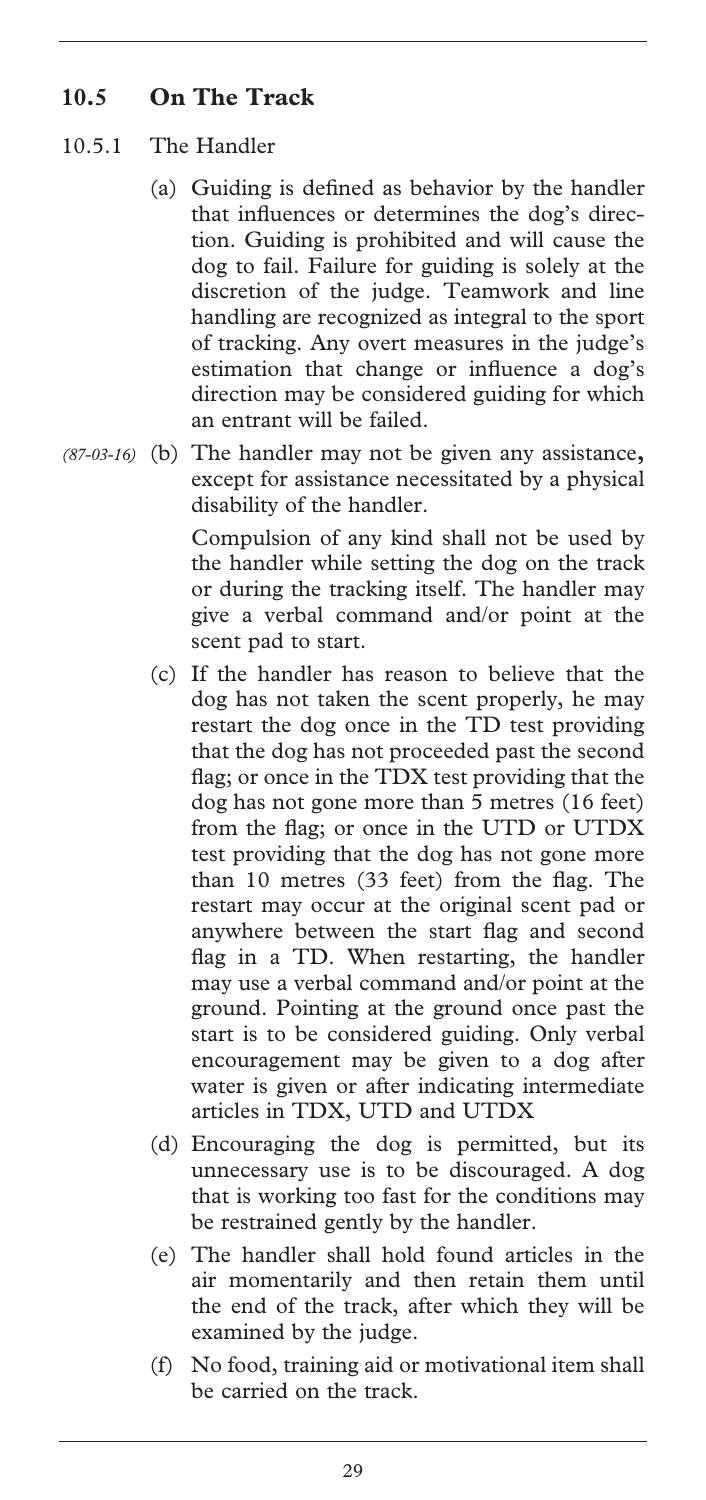- (g) Abuse of the dog while on the track is cause for automatic failure.
- 10.5.2 The Dog
	- (a) The dog must be on a lead from 5 metres (16 feet) to 15 metres (49 feet) in length. Three metres (10 feet) must be respected as a minimum "handler to dog" distance. The dog must work at a distance where it works freely and is not influenced by the proximity of the handler, who may adjust line length as appropriate to conditions and obstacles, so as not to hinder the dog in its work.
	- (b) The dog must be given ample opportunity to take the scent at the scent pad. The dog should explore the trampled scent pad without coaxing from the handler.
	- (c) There is no time limit provided the dog is working. A dog that is off the track and is clearly not working shall not be given any minimum time just on the chance that it might pick up the track again. A dog that is 20 metres (66 feet) off the track and still working may be allowed to continue, provided it does not start to interfere with another track or get the dog into a dangerous situation. A dog that is more than 20 metres (66 feet) off the track may be failed. The distance off the track is measured from the dog not the handler's location.
	- (d) The article is to be found by the dog. The manner in which the dog treats found articles shall be left to the discretion of the handler. The dog must retrieve or somehow indicate the found article. The dog will not be penalized/ failed for indicating additional articles that were not left by the track layer.
	- (e) If the dog is wearing a harness, the lead must be attached to that harness. If the dog is wearing only a slip or buckle collar, the lead must be attached to the dead ring.

#### **10.6 Water**

(a) The handler may supply and carry a factory sealed bottle of plain water, which may be examined by the judge prior to the start of their track. Water may be offered at any time on the track at the handler's discretion. However if in the judge's opinion the watering is excessive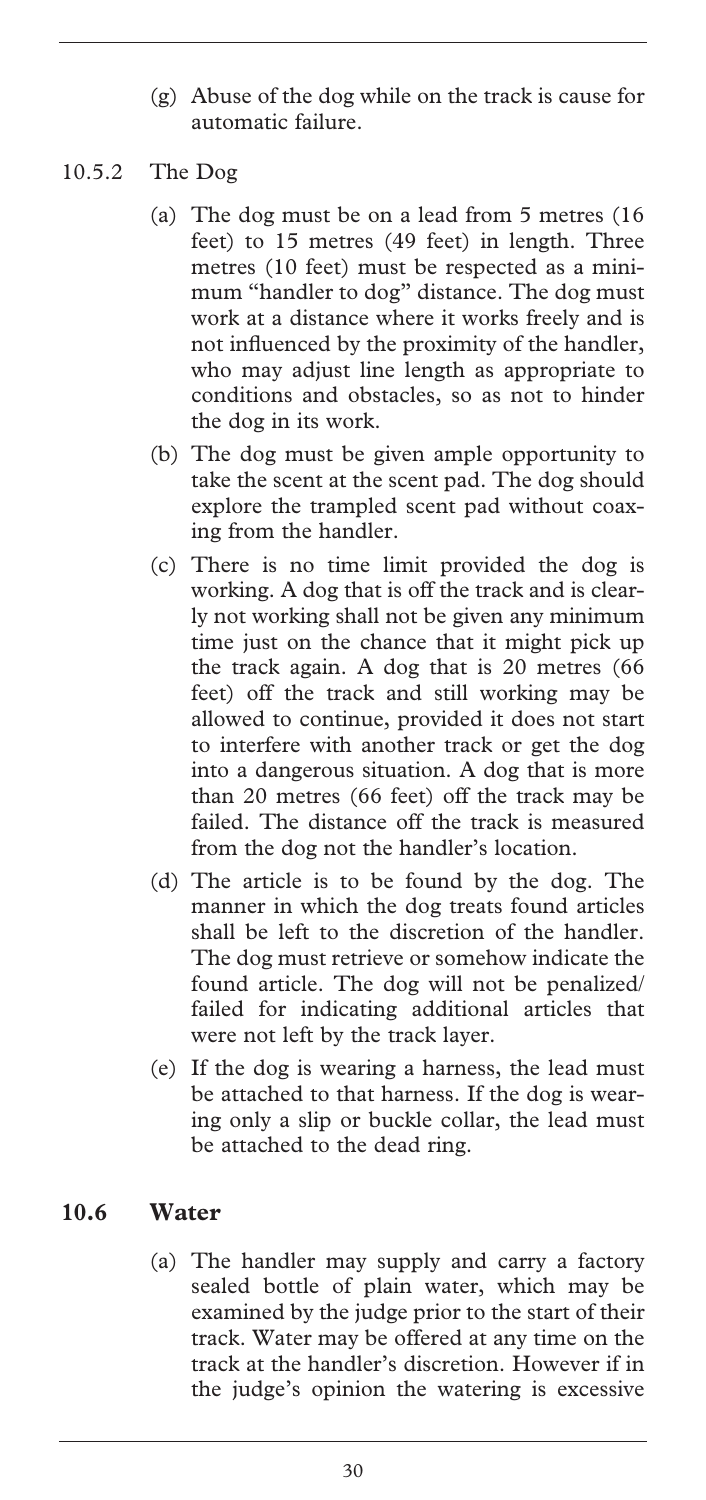for the tracking conditions, the dog may be failed as not working.

(b) After informing the judge that water is needed, the handler may approach the dog to provide water; after which the dog must continue working from that point on its own with verbal encouragement only.

#### **10.7 The Tracking Dog Test (TD)**

- (a) The length of the track shall not be less than 400 metres (1312 feet) and not more than 450 metres (1476 feet).
- (b) The track is to be no less than one-half or more than 2 hours old at the time that the dog starts the track.
- (c) The tracklayer shall drop one article at the end of the track which the dog must find, except as noted in section 10.4.1.
- (d) All turns shall be well out in the open where there are no fences or other boundaries to guide the dog. There will be 3 to 5 turns both left and right. There will be a maximum of 5 turns, at least 2 of which will approximate right angles, and none of which will be acute angles. No cross track shall be laid.
- (e) The track will be plotted on a vegetated surface with minor changes in cover. A vegetation change suitable for TDX is not allowed.

#### **10.8 The Tracking Dog Excellent Test (TDX)**

- (a) The length of the track shall not be less than 900 metres (2953 feet) or more than 1000 metres (3281 feet).
- (b) The track shall be not less than 3 hours old and no more than 5 hours old at the time that the dog starts the track, and shall be crossed in 2 places at well separated intervals by a more recent track.
- (c) The track shall contain at least 5 turns and no more than 8 turns with no acute angles less than 45 degrees.
- (d) The track layer shall drop the first article not less than 250 metres (820 feet) from the start of the track; the second article at an irregular interval between the first and third; and the third article shall be dropped at the end of the track.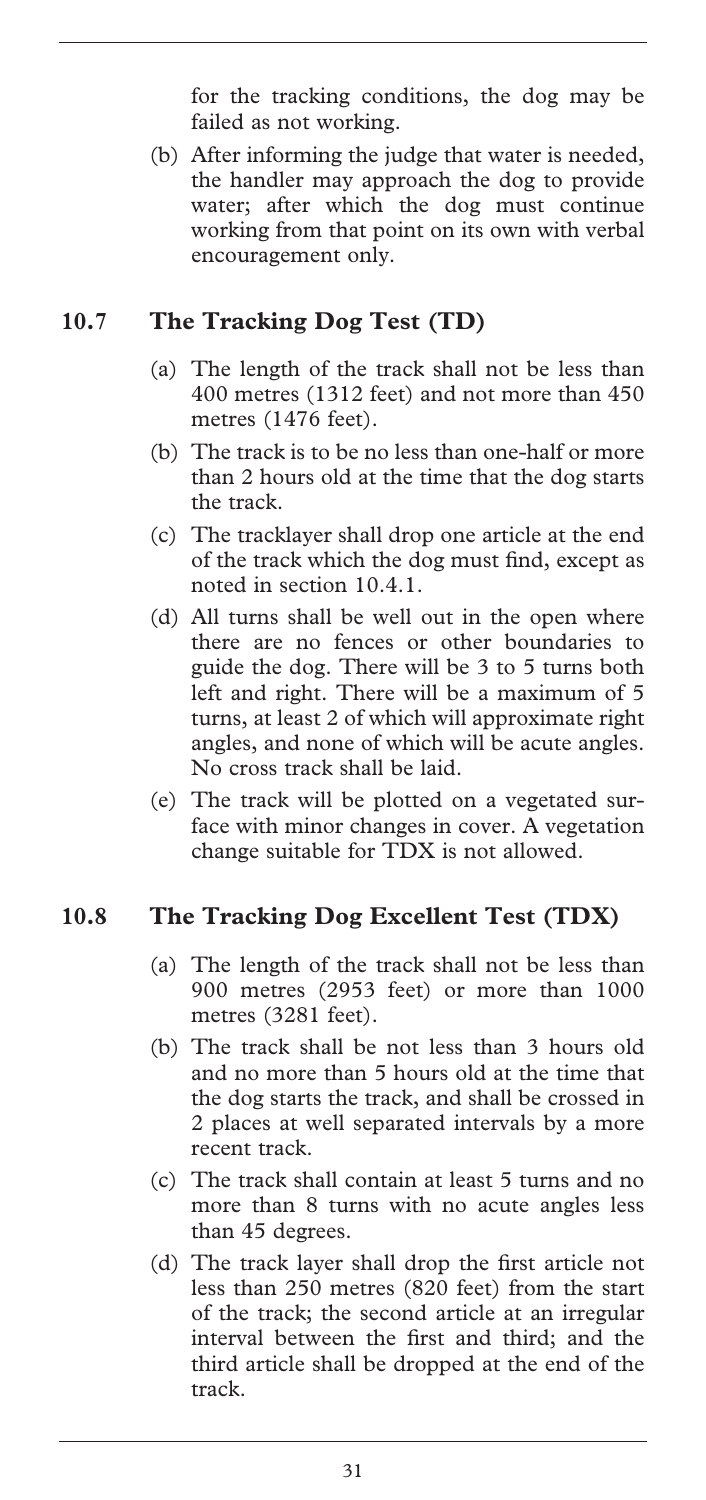- $(114-05-19)$  (e) One hour after the primary track has been completed, the judge shall instruct a second person, who shall not be a member of the handler's immediate household, to start out from a given point and cross the original track in 2 places. The first of these 2 intersections of the primary track by the cross track shall be at least 100 m from the start of the primary track. The judge will strive as much as possible to ensure the cross tracks intersect the primary track at a 90-degree angle.
	- (f) The primary track should be laid over varying vegetation and "may" cross a road. The use of wooded areas is also permissible.
	- (g) The dog must find the last article and one other except as noted in section 10.4.1.
	- (h) The dog must not follow any of the cross tracks laid for the purposes of the test for a distance of more than 20 metres (66 feet).

#### **10.9 The Urban Tracking Dog Test (UTD)**

- (a) The length of the track shall not be less than 300 metres (984 feet) and not more than 400 metres (1312 feet).
- (b) The track is to be no less than one hour or more than 2 hours old at the time that the dog starts the track.
- (c) The tracklayer shall drop the first article not less than 100 metres (328 feet) from the start of the track; the last article shall be dropped at the end of the track. One article shall be left on a non-vegetated surface. The dog must find both articles, except as noted in section 10.4.1
- (d) No less than 200 metres (656 feet) and not *(88-03-16)* more than 270 metres (886 feet) of the track shall be on vegetation. Not less than 100 metres (328 feet) and not more than 140 metres (459 feet) shall be on non-vegetated surfaces The total of the vegetated and non-vegetated portions of the track are specified in Section 10.9 (a). The first 30 metres (99 feet) of the track shall be on vegetation.
	- (e) The track shall contain 3-5 turns both left & right. At least 2 turns are 90 degrees; none may be acute. One turn shall be on a non-vegetated surface.
	- (f) No cross track shall be plotted, but naturally occurring crosstracks are to be expected in an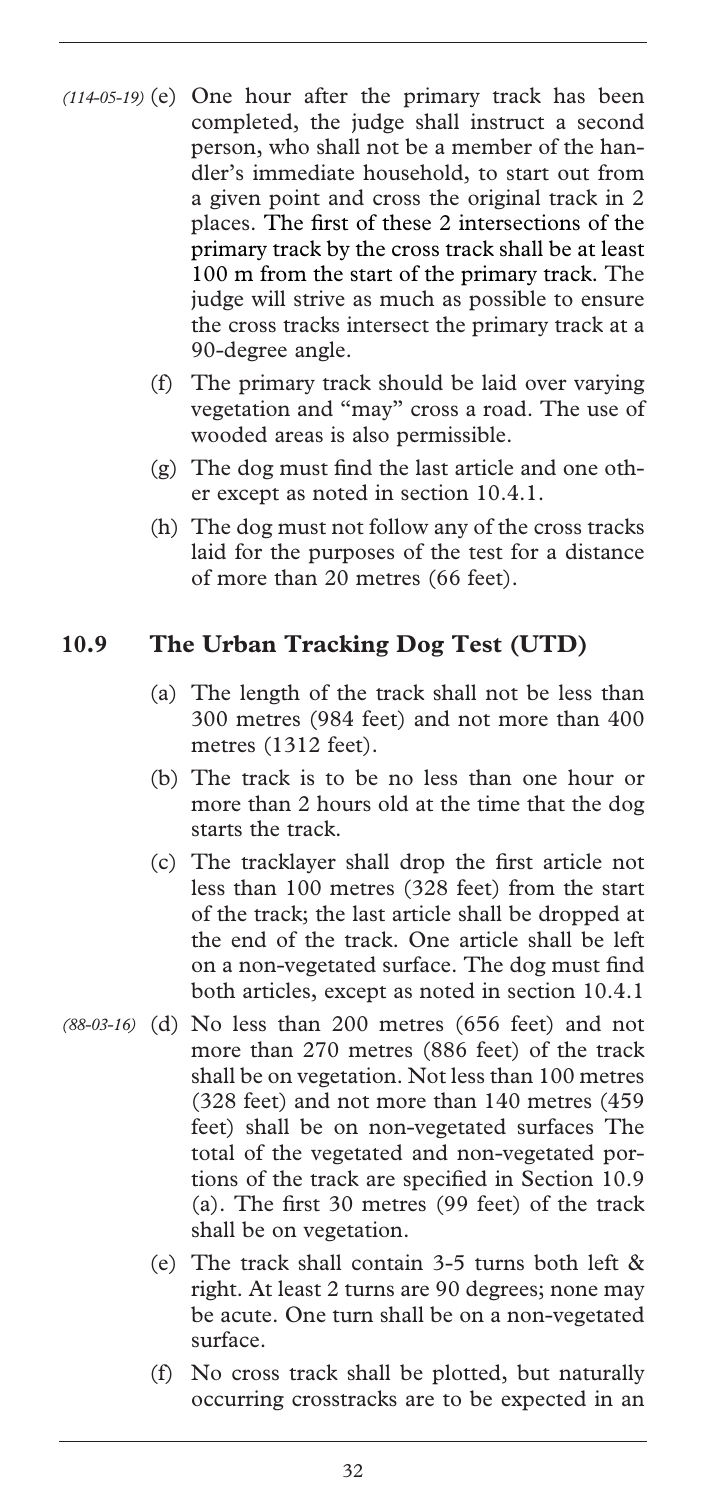urban environment, so if they should happen, they will not invalidate the track.

(g) No "obstacles" shall be included on a UTD track with the exception that stairs of no more than 2 steps are allowed.

#### **10.10 The Urban Tracking Dog Excellent Test (UTDX)**

- (a) The length of the track shall not be less than 600 metres (1968 feet) or more than 750 metres (2461 feet).
- (b) The track shall be not less than 3 hours old and no more than 5 hours old at the time that the dog starts the track.
- (c) The tracklayer shall drop the first article not less than 100 metres (328 feet) from the start of the track; the second article at an irregular interval between the first and the third; and the third article s at the end of the track. At least one article shall be left on a non-vegetated surface. The dog must find all 3 articles, except as noted in section 10.4.1.
- (d) A minimum of 1/3 and a maximum of 1/2 of the track shall be on non-vegetated surfaces The remaining parts of the track shall be on vegetation. At least the first 25 metres of the track shall be on vegetation.
- (e) The track shall contain 5-7 turns; both left and right; with no acute angles less than 45 degrees. At least one 90-degree turn shall occur in a non-vegetated area and plotted in such a manner as to allow the next leg to be at least 25 meters long before changing back again to a vegetated surface.
- (f) No cross track shall be plotted, but naturally occurring crosstracks are to be expected in an urban environment, so if they should happen, they will not invalidate the track.
- (g) Obstacles are permitted.

#### **10.12 End of Test**

10.12.1 The judge shall sign each plotting sheet showing on each the time the tracklayer started and finished, the time the dog started and finished tracking, a brief description of the ground, the wind direction and weather conditions, and whether the dog passed or failed.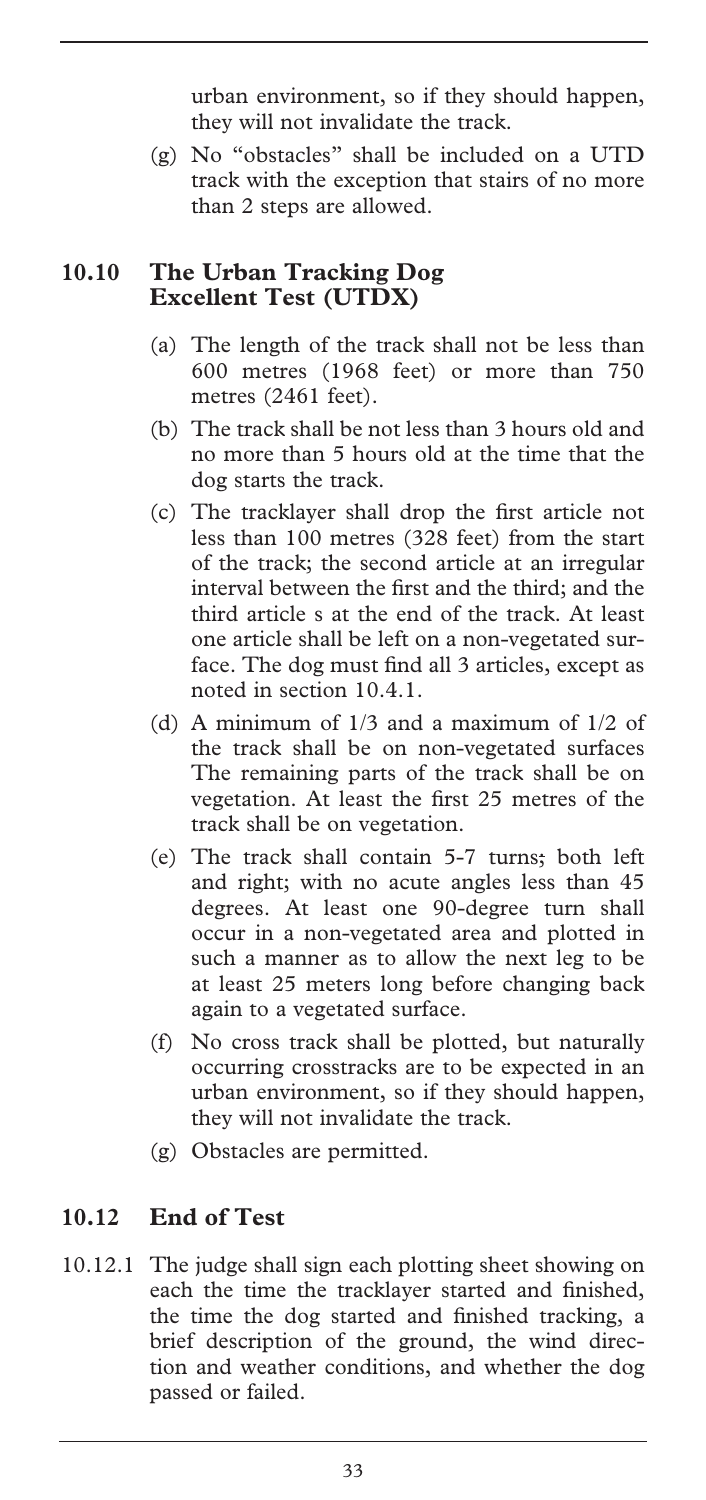## *11 SANCTION TRACKING TESTS*

- 11.1 A club wishing to hold a sanction tracking test must submit an application on the form provided by CKC for the approval of the CKC Board member for the zone.
- 11.2 The application should be submitted at least 60 days prior to the date of the sanction tracking test.
- 11.3 A club may offer ribbons or prizes. If ribbons are offered, they can be of any colour except blue and must be made of fabric.
- 11.4 As far as practicable, the rules that apply to a tracking test apply to a sanction tracking test.
- 11.5 The person judging a sanction tracking test should be an available tracking judge or an experienced tracking person with a title obtained or competition and training experience at the level they are judging.

### *12 PROTESTS*

- 12.1 A protest against a dog may be made by an exhibi-(21-03-16) tor/ handler, any member of the CKC, or a member of the club or association holding the event in the following manner:
- (a) A protest should be lodged with the Event *(21-03-16)*  Superintendent before the closing of the event and must be in writing, on a form provided by the CKC (or facsimile thereof). A hearing shall be held prior to the departure of all parties. No protest will be entertained unless accompanied by a deposit. This deposit shall be returned if the protest is sustained. If the protest is not sustained, the deposit will be forwarded to the CKC with the Event Committee's report.
- (21-03-16) (b) If the protest cannot be filed at the event because of circumstances requiring medical and/or veterinary attention, or if the dog has been removed from the grounds, or if the owner and the dog leave the grounds immediately following the incident, the protest may be submitted directly to the CKC within 10 days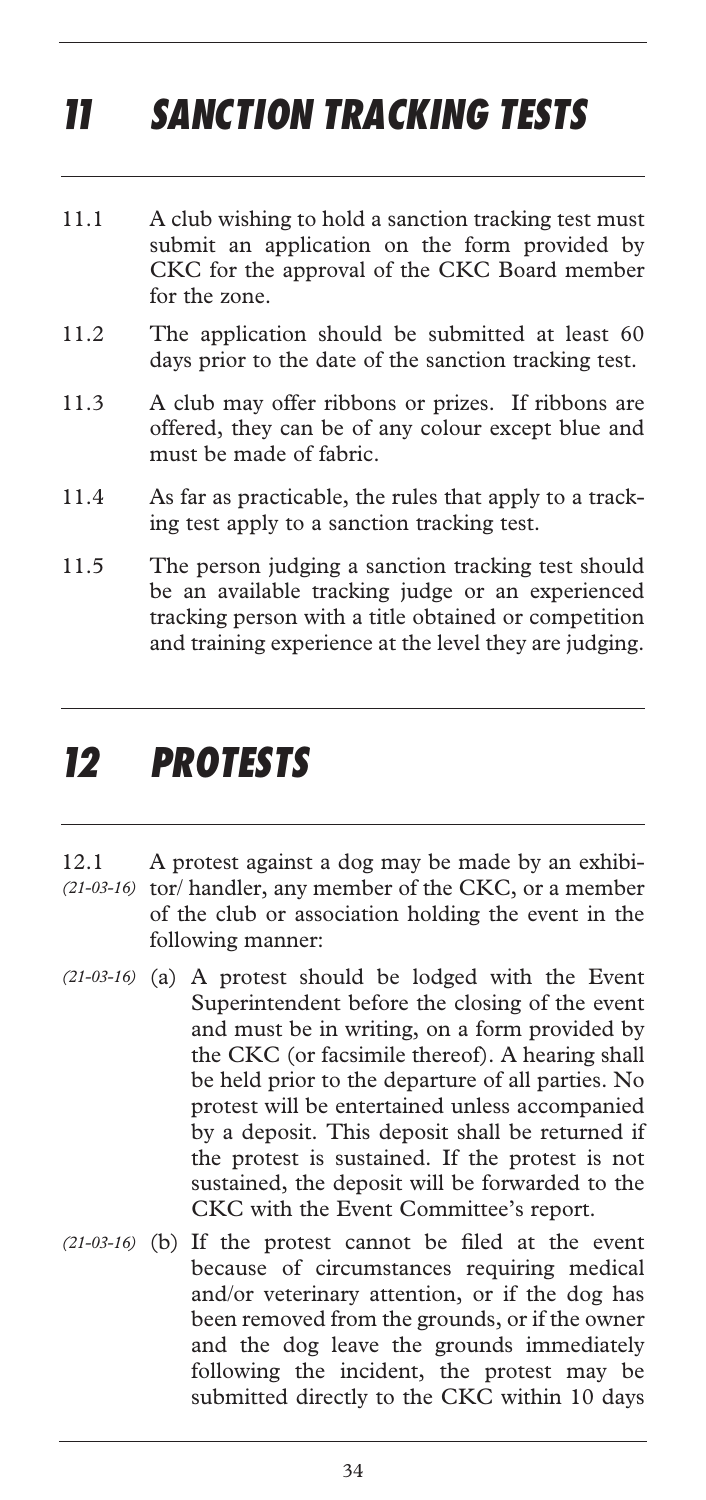of the event. All such protests shall constitute complaints under the CKC's By-laws and the provisions of same shall apply.

- (c) If the Protest is filed directly to the CKC, *(21-03-16)* reasons should be provided as to why the Protest could not be filed with the Event Superintendent.
- 12.2 Where the Test Committee consists of more than 5 persons, the president of the test-giving club shall name 5 members of the Tracking Test Committee to act on any protest received by the test-giving club.
- 12.3 Written copies of all decisions on protests must be forwarded immediately to the Discipline Committee of the CKC. The Discipline Committee may take such action as it deems fit in connection with such protest, provided no appeal is submitted to the CKC within 10 days of the date on which the decision of the Tracking Test Committee was rendered. Such action may include barring the dog from future CKC approved events, imposition of an administrative fee, and/or cancellation of awards. The fact that the Tracking Test Committee did not sustain a protest in no way inhibits the right of the Discipline Committee to take such action as it deems advisable.
- 12.4 An appeal to the Discipline Committee of the CKC of a decision of the Tracking Test Committee where a dog has been protested must be forwarded to the CKC within 10 days of the date on which the decision was rendered, together with a deposit.
- 12.5 If a test-giving club fails to hear a protest as prescribed above, or in the opinion of the Discipline Committee improperly handles a protest, the Discipline Committee shall have the authority to take such action as it deems fit and necessary, and it may at the same time take disciplinary action against the officials of the test-giving club concerned.

### *13 COMPLAINTS*

13.1 A complaint against a person regarding a violation of the rules and regulations related to tracking tests must be in writing on a form issued by the CKC (or facsimile thereof), and must be accompanied by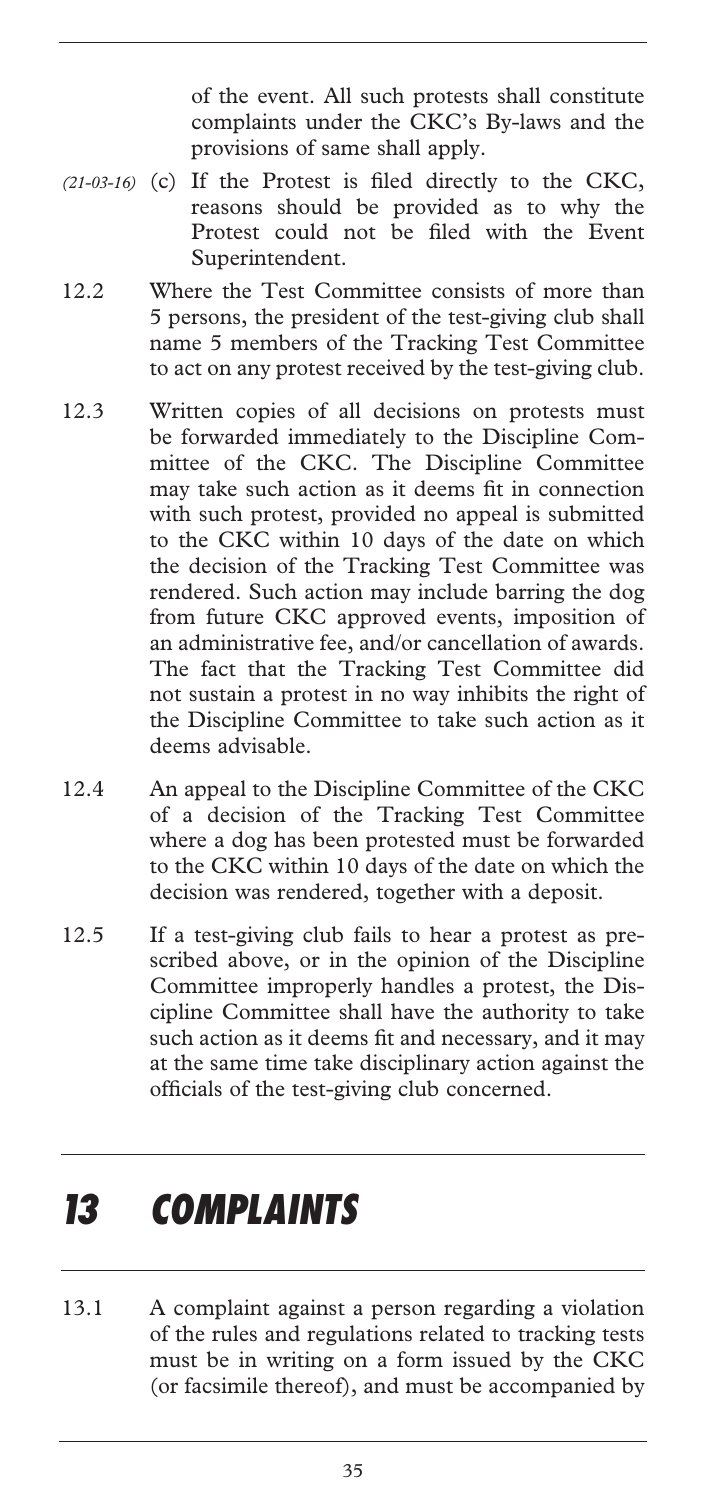a deposit. A deposit is not required on a complaint alleging that a judge officiating at a tracking test held under these rules and regulations has been subject to indignities of any kind during the progress of the test.

- 13.2 A complaint should be lodged with the Tracking Test Committee Chair of the test-giving club no later than 15 minutes after the completion of judging of the test, or should the complainant choose to do so, a complaint may be submitted directly to the CKC within 10 days of the test. All such complaints shall constitute complaints under the CKC By-laws and the provisions of same shall apply.
- 13.3 Any complaint against the club holding the test or any of its officials must be submitted directly to the CKC within 10 days of the test. All such complaints shall constitute complaints under the CKC By-laws and the provisions of same shall apply.
- 13.4 A complaint shall be restricted to any of the following:
	- (a) An act of omission or commission which is based on an allegation of a violation of the Tracking Test Rules and Regulations
	- (b) Any act on which an allegation of misconduct is based.
	- (c) The alleged failure of an officiating judge to excuse or remove from competition, a dog for which a provision for excusing or removal from competition appears in these rules and regulations.
- 13.5 Where the Tracking Test Committee consists of more than 5 persons, the president of the test-giving club shall name 5 members to form a Tracking Test Committee to act on complaints received by the test-giving club.
- 13.6 When a complaint is received against a judge by the test-giving club, the club will hold a hearing while all parties are still in attendance. The report and all statements given by all parties will be forwarded to the Discipline Committee along with the deposit from the complainant. The Tracking Test Committee will not render a decision but will collect all pertinent information.
- 13.7 Upon receipt of a complaint, the Tracking Test Committee of the test-giving club shall conduct an investigation as soon as possible thereafter, but in any event, within 14 days of receipt, shall conduct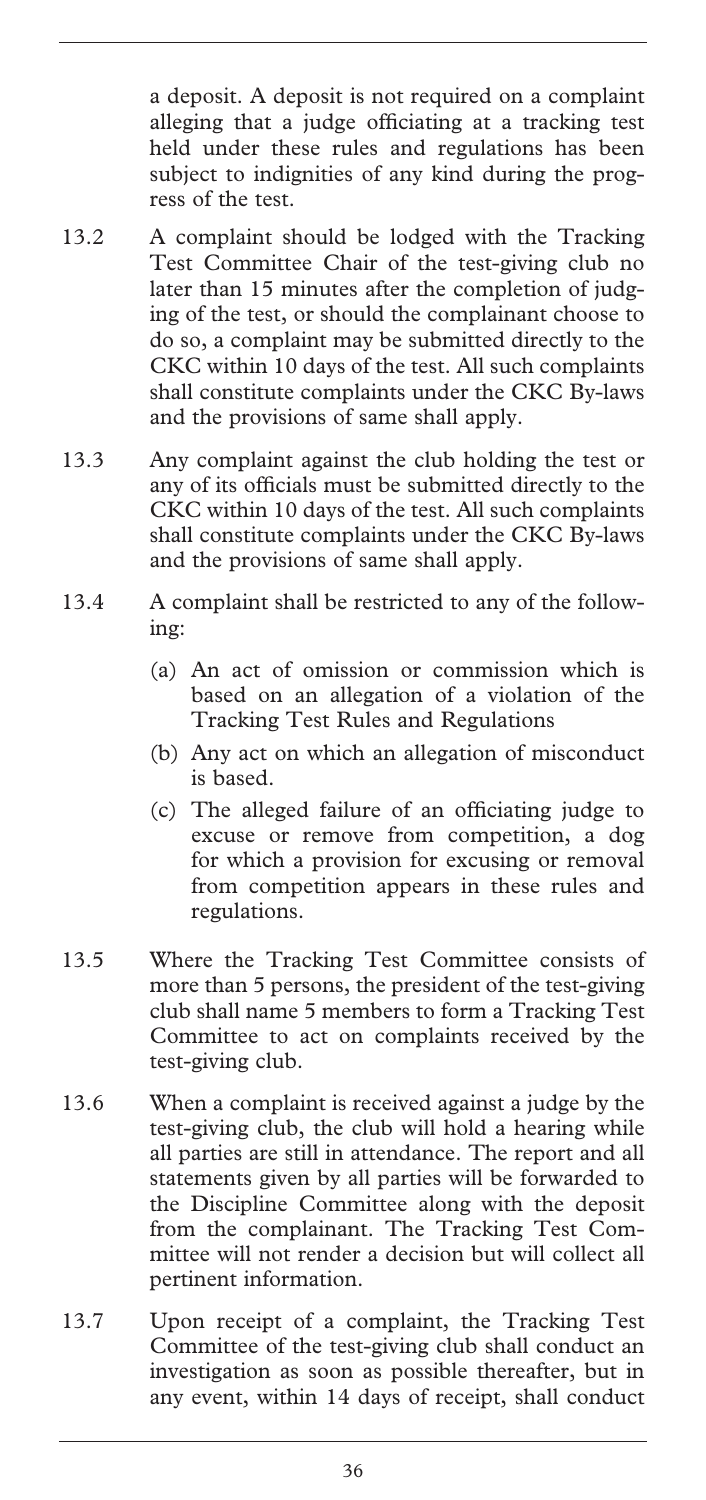a hearing in accordance with the procedure for conducting a Tracking Test Committee hearing as provided in these rules and regulations.

- 13.8 The Tracking Test Committee shall promptly forward the complaint, the deposit and a record of the hearing together with its recommendation on the disposition of the complaint to the CKC. Copies of the record of the hearing and the Committee's recommendation will be forwarded to the parties concerned at the same time.
- 13.9 Notwithstanding any contrary provisions in these rules and regulations, the procedure specified herein for dealing with complaints shall govern.
- 13.10 Disciplinary action will be taken against any official and the test-giving club of which he is an official when it is established to the satisfaction of the CKC that an attempt was made to discourage the submission of a complaint.
- 13.11 Disciplinary action will be taken against a test-giving club which fails to properly deal with complaints as provided in these rules and regulations.

### *14 DISCIPLINE*

- 14.1 The Discipline Committee may take disciplinary action against any club, person, partnership, company or organization for any act of omission or commission, which violates any section or sections of the rules and regulations for CKC tracking tests. Such action will be taken as provided for in the By-laws of the CKC.
- 14.2 No person shall abuse a dog on the grounds or premises of a test, or conduct himself in a manner prejudicial to the best interests of the event.
- 14.3 Any club, member, person, partnership, company or organization availing themselves of the privilege of participating in any capacity or manner whatsoever at a tracking test shall, by such participation, be deemed to have agreed to the authority of the CKC and its Board as conferred on the CKC by its By-laws and all other rules and regulations adopted by the CKC.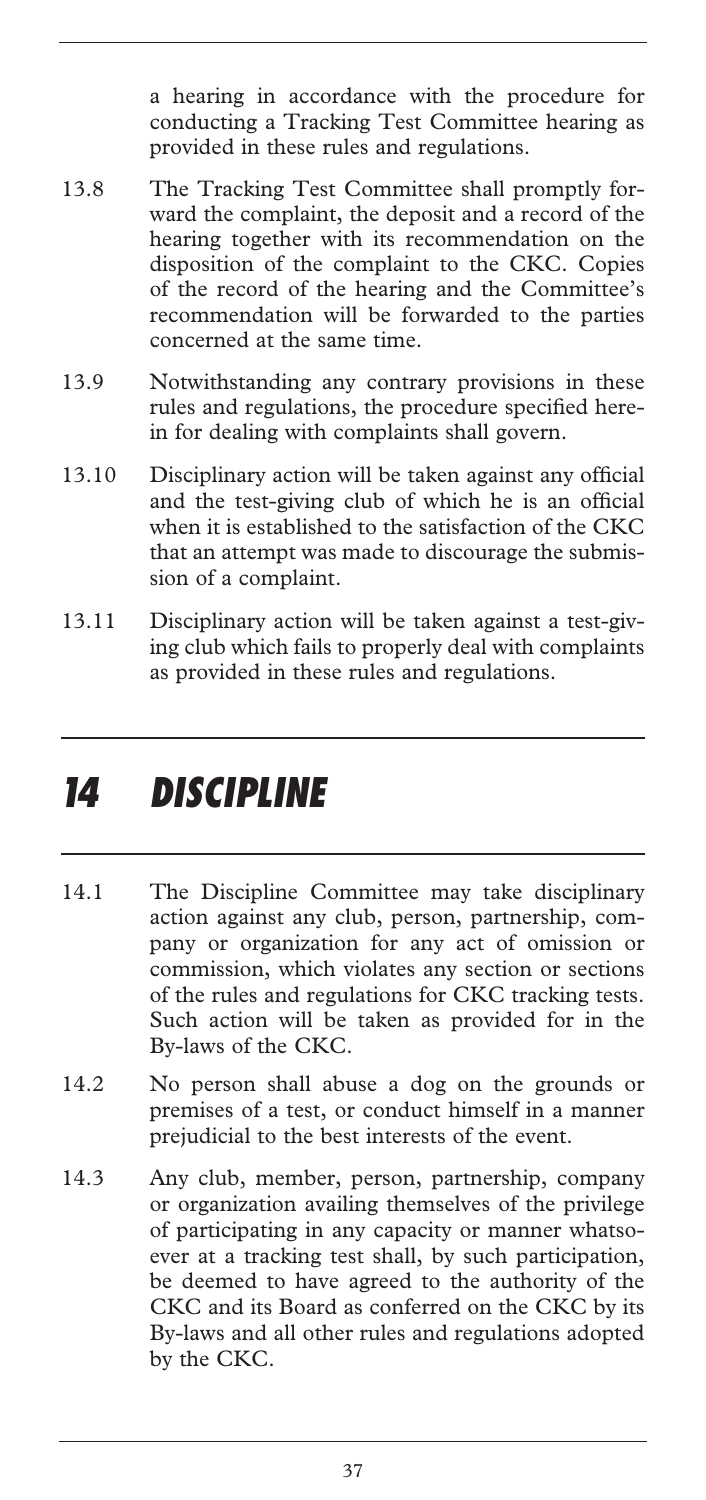- 14.4 At its discretion and subject to the appeal process, the Discipline Committee may cancel any or all titles and awards earned by a dog owned by a person debarred, deprived, suspended or expelled of all privileges of the CKC when such wins were earned following the date on which such act occurred that resulted in disciplinary action.
- 14.5 The administration to a dog competing at a tracking test of a drug or any substance, in any form, which alters the nervous system by stimulation, sedation or tranquilization shall be considered as misleading the judge and will be considered misconduct. The person or persons responsible will be subject to disciplinary action in accordance with this section.
- 14.6 Any person, anywhere on the tracking test grounds who does anything calculated to attract, distract or otherwise interfere in any way with the attention, deportment or performance of a dog under judgement, may be disciplined by the Discipline Committee in whatever way it considers to be the best interest of the club, or the judge may take summary action.
- 14.7 It shall be the duty and obligation of the test-giving club to see that a judge, club official, volunteer, or any participant at an event held under these rules, is not subject to indignities of any kind. The Tracking Test Committee Chair shall promptly report to the CKC any infringement of this regulation, and the CKC shall have the authority to take such action as it deems fit on receipt of a report indicating that this has occurred. A copy of this regulation shall be prominently placed in every premium list and catalogue.

### *15 PROCEDURE FOR CONDUCTING A TRACKING TEST COMMITTEE HEARING*

15.1 It is essential that the defendant be given the opportunity to be present during the whole hearing and to testify and present his own witnesses. If a defendant refuses to attend or defend himself, the hearing may proceed without him. In notifying the defendant of the hearing, it is essential that he be informed spe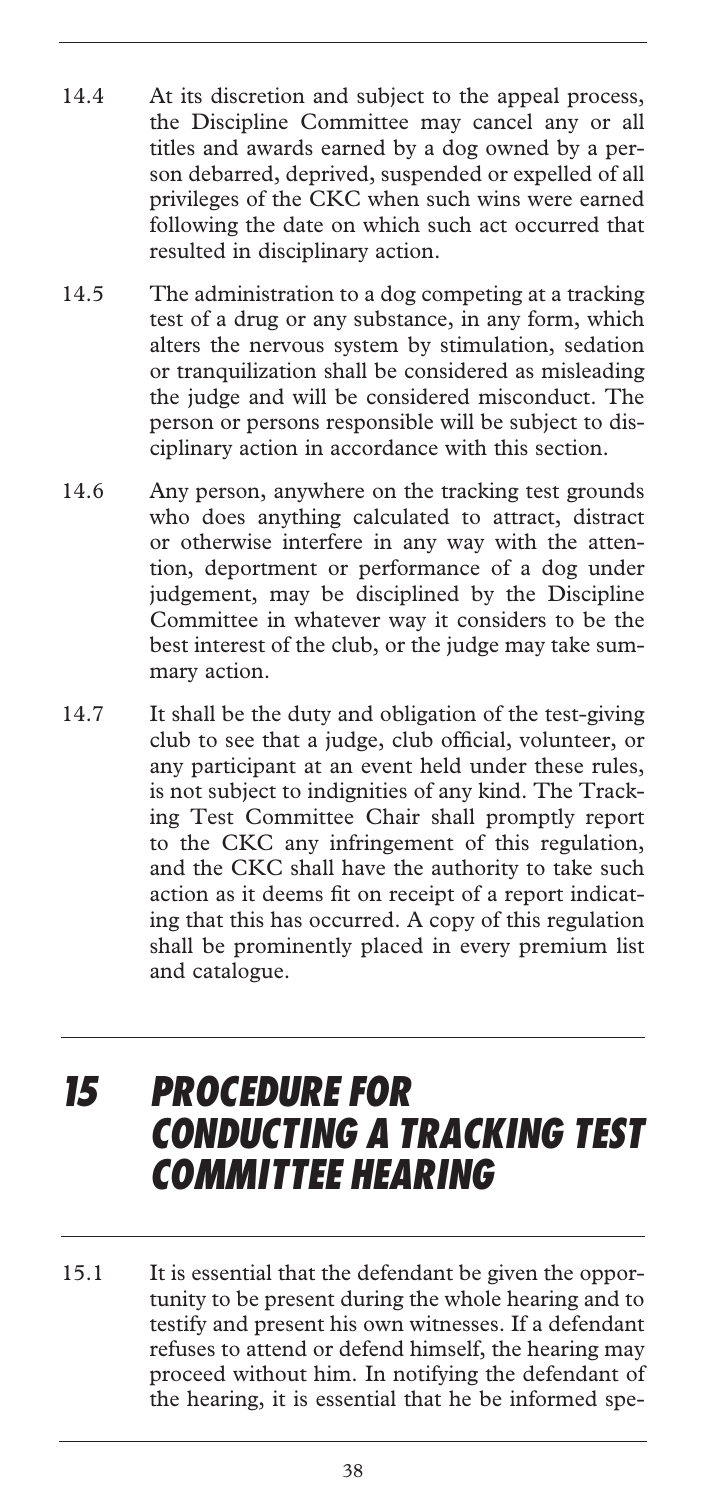cifically of the nature of the charges against him and that a record of such notice be made.

- 15.2 The complainant must also be informed of the hearing and allowed to be present throughout the whole hearing.
- 15.3 Both the complainant and defendant should be informed that they may be represented by legal counsel or an agent at the hearing if they choose but this is not necessary.
- 15.4 The Chair is to call the meeting to order then announce: "We are proceeding by reason of our appointment to the Tracking Test Committee by (name of test-giving club)."
- 15.5 The Chair shall identify all persons present and the reason for their presence (i.e. complainant, defendant, witness) and then ask the witnesses to withdraw until required to give evidence. After giving evidence, a witness may be excused.
- 15.6 The complaint is to be read except that if the complainant and defendant agree, it may be necessary to relate only the substance of the complaint as set out on the Official Complaint form.
- 15.7 The Chair is to ask the defendant whether he wishes to admit or deny the complaint as it has been read or stated.
- 15.8 The complainant is to give evidence on the complaint. He may then be questioned by the defendant. At the Chair's invitation, any member of the Committee may question the complainant. If the complainant has brought witnesses, such witnesses may then give evidence individually. Each witness may be questioned by the defendant or any member of the Committee. Each witness is to leave the hearing after evidence has been given.
- 15.9 Upon completion of the evidence given by the complainant and any witness appearing on his behalf, the defendant may then give evidence and may then be questioned by the complainant or any member of the Committee. If the defendant has brought witnesses, such witnesses may then give evidence individually. Each witness may be questioned by the complainant or any member of the Committee.
- 15.10 The Chair may then call any other witness, which the Committee considers appropriate to the proper hearing of the complaint.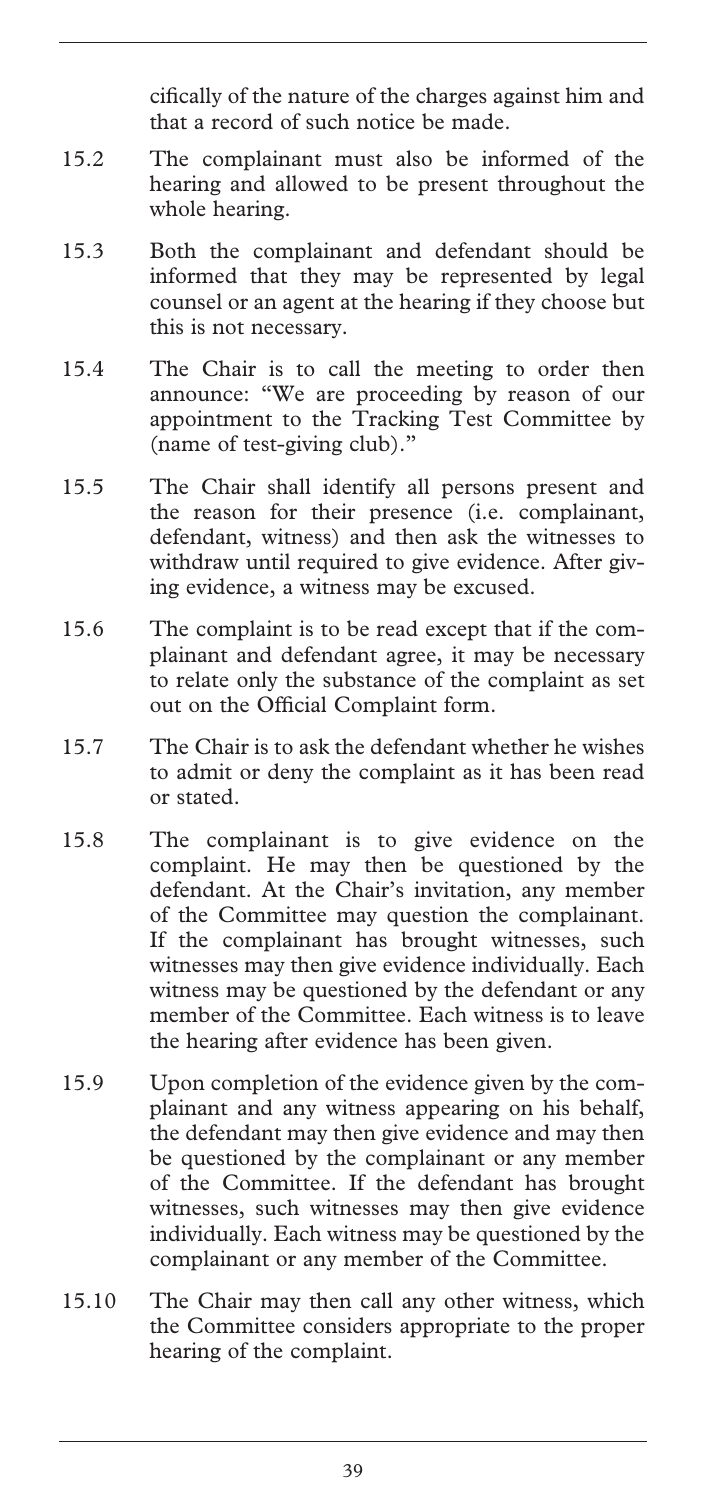- 15.11 The complainant may then have the opportunity of summing up the complaint and the evidence presented in support thereof. The defendant shall have an opportunity of summing up his defense and any evidence presented in support of his defense.
- 15.12 The Chair shall announce that the Committee will be submitting a report on the hearing together with its recommendation on the disposition of the complaint to the Discipline Committee of the CKC and the parties concerned. All but the Committee members shall be dismissed so that the matter may be considered.

## *16 PARTICIPATION*

- 16.1 The participation in any manner or in any capacity at a competitive event held under these rules shall be considered a privilege accorded to any person by the CKC and such privilege may be extended and withdrawn by the Discipline Committee.
- 16.2 Any person availing himself of the privilege of participating in any manner, shape or form and in any capacity including that of a spectator at a competitive event held under these rules shall, by such participation, be deemed to have agreed to the authority of the CKC and its Board.
- 16.3 No person who has been expelled, deprived of privileges, suspended or debarred by the CKC may enter a dog, compete, exhibit, judge, act as agent or handler for any competitor, take a dog into any competition or be connected in any capacity with competitive events held under these rules.
- 16.4 A club holding a tracking test under these rules shall not engage in any capacity a person who is under suspension or expulsion, debarred or deprived of privileges by the CKC.
- 16.5 Any person who has lost the right to participate in events in their country of residence shall not, while such a loss of privilege is in effect, participate in any Canadian Kennel Club approved events. Any wins by a dog that is exhibited or handled by such individual shall automatically be canceled.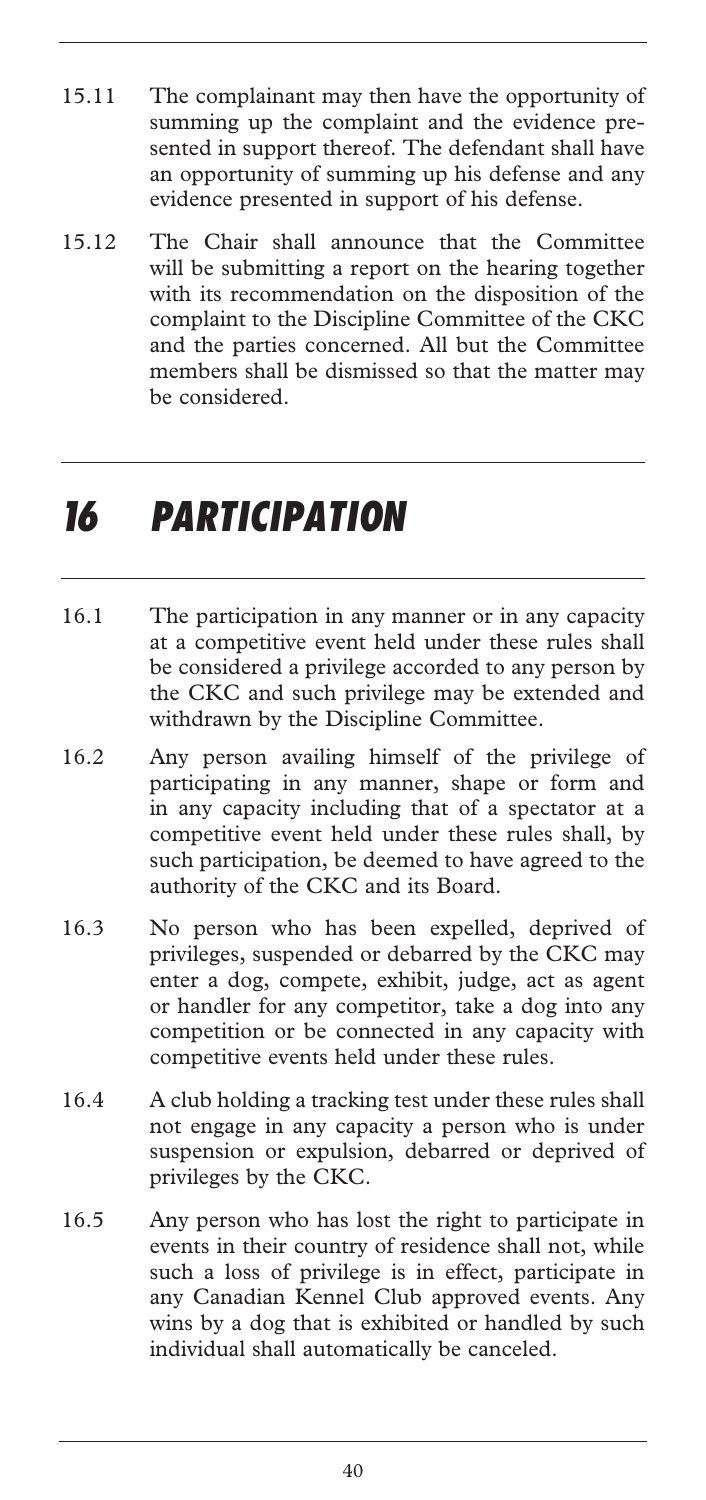## *17 LIABILITY (22-03-16)*

- 17.1 The CKC shall not be responsible to any member, person, partnership, club or corporation for any loss, *(22-03-16)*  damage or injury arising at or by reason of any event held under any rules adopted by the CKC.
- 17.2 Every owner or authorized agent for the owner of (22-03-16) any dog entered in a CKC event is required to take all reasonable steps to ensure that the dog behaves properly at the event, and in particular to prevent the dog from threatening, menacing or biting a judge, another dog, or any other person in attendance at the event. Failure to take reasonable steps may result in disciplinary action against such owner or authorized agent under the By-laws, which may result in the imposition of any of the penalties provided for in the By-laws.
- 17.3 While Section 3.2.2 gives a judge final authority at a test, the test-giving club must ensure safety of the grounds provided for tests, and all entrants must acknowledge that they are ultimately responsible for their dog's safety and well-being at a test.

## *18 AMENDMENTS*

- 18.1 These rules are subject to amendment by the Board.
- 18.2 Amendments to these rules may also be proposed by a person, association, club, representative group or body by presenting such proposal to the Board for their consideration. In such circumstances, the Board will forward the proposal to the Tracking Test Council for its consideration and input, prior to the Board making its final decision.
- 18.3 Any amendment to these rules shall be approved by a simple majority vote of the Board.
- 18.4 The effective date of any approved amendment shall be set by the Board.
- 18.5 The Board, at its sole discretion, may choose to perform a non-binding poll of the membership to attain general input prior to making a final decision on any proposed amendment to these rules.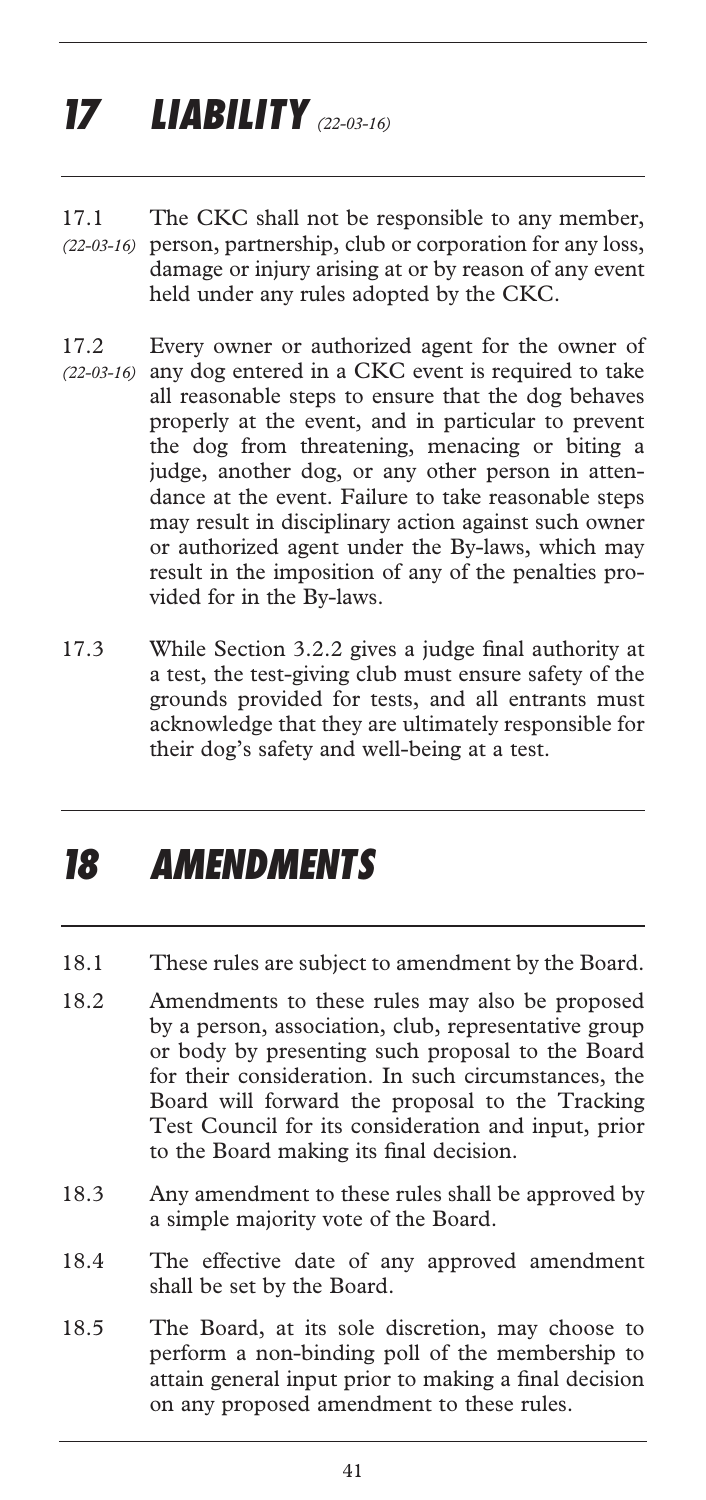18.6 Upon the Board making its final decision with respect to any amendment to these rules, the membership shall be advised by placing a notice in the Official Section as soon thereafter as is reasonably possible.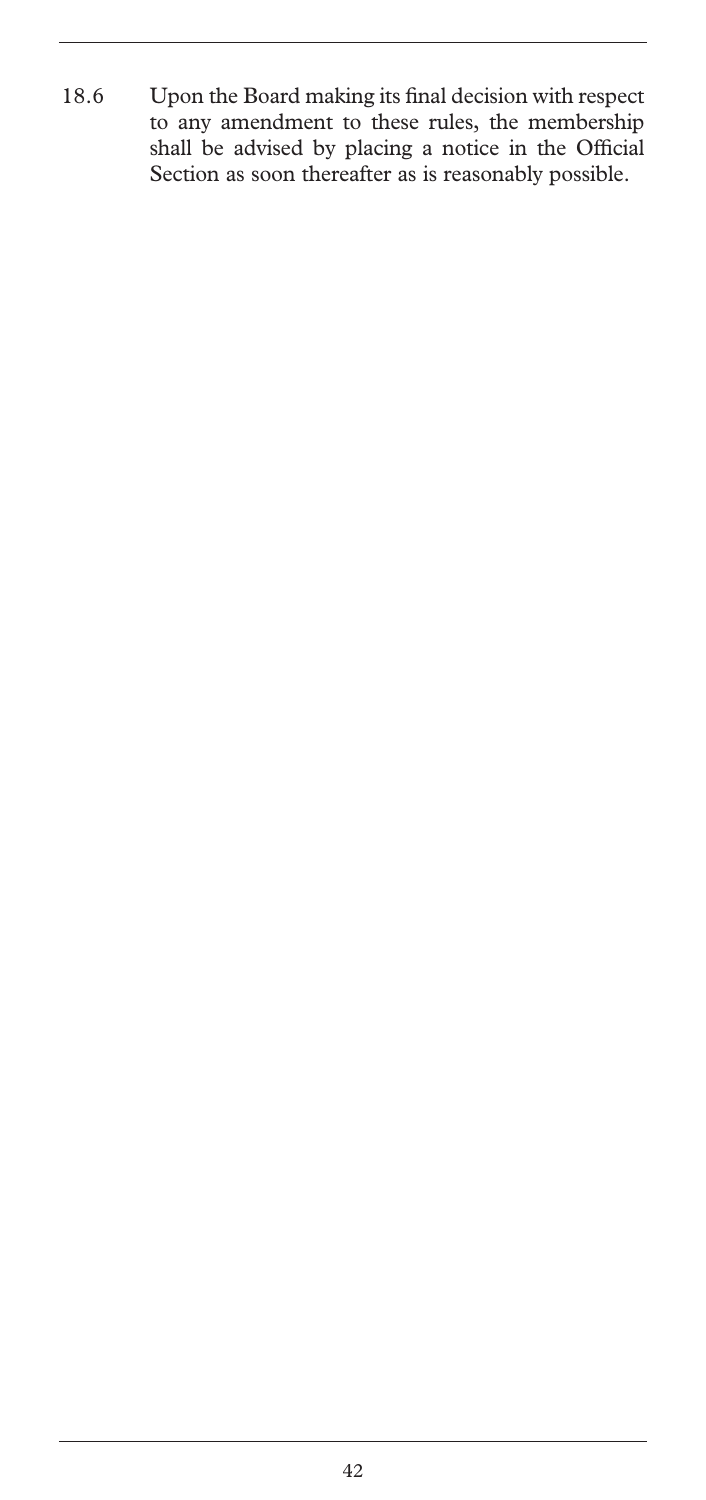## *APPENDIX 1 - CATALOGUE*

The catalogue must contain the information as listed below.

The following information must be printed on the front cover of the catalogue:

- 1. The name of the club holding the test;
- 2. The exact number and type of test being held;
- 3. The dates of the tests;
- 4. The statement "This test (these tests) are held under the rules of The Canadian Kennel Club."

The information listed below must appear in the catalogue but not necessarily on the front cover. It is preferred that this information be listed on the first page (excluding inside front cover);

- 1. The exact location of the test;
- 2. A list of officers of the club and the address of the Event Secretary;
- 3. A list of the Test Committee including the email address of the Event Chair.
- 4. A complete list of the judges and their email addresses;
- 5. A listing of each judge's assignments for each day;

Refer to the CKC Policy & Procedures Manual for the format to follow.